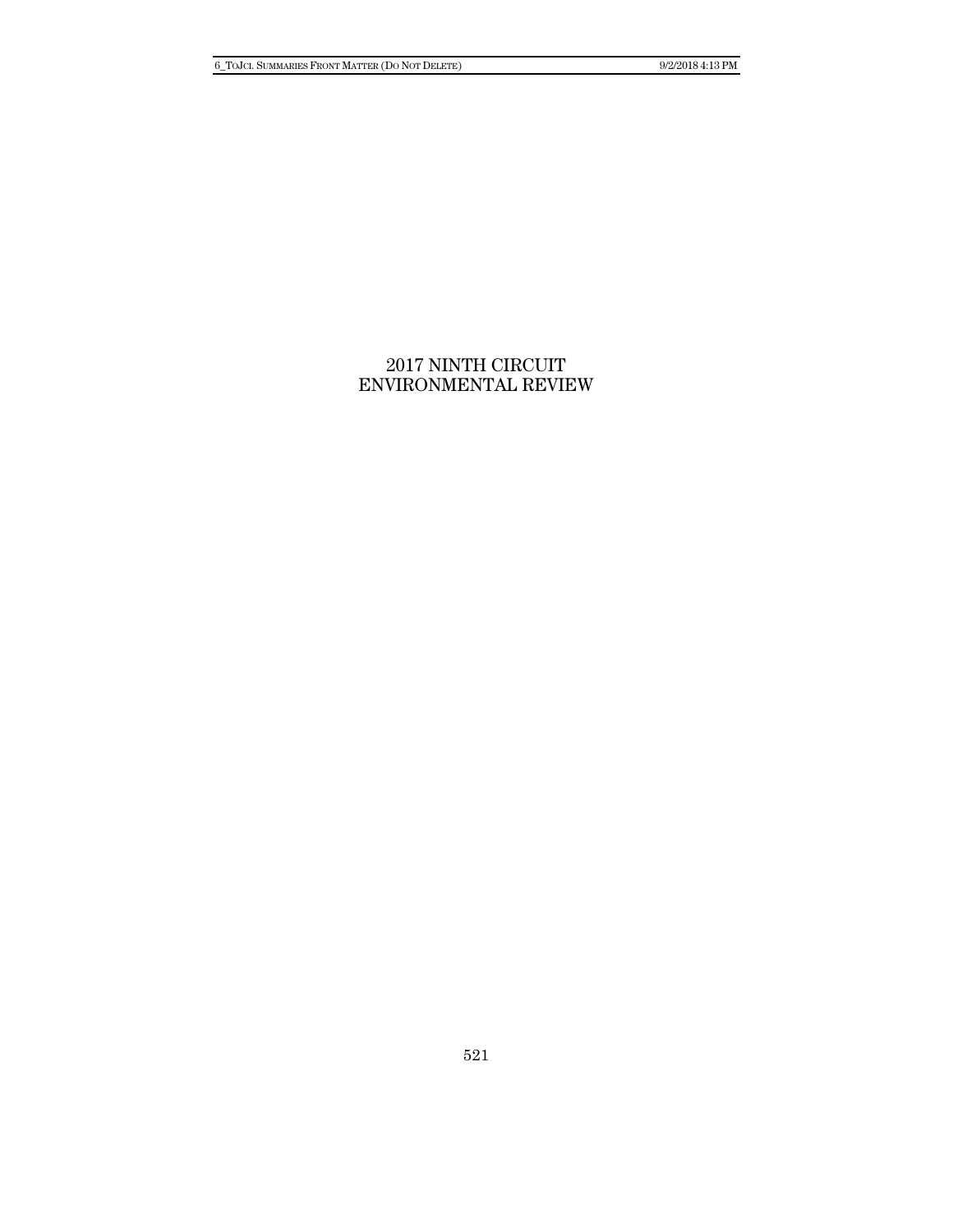$***$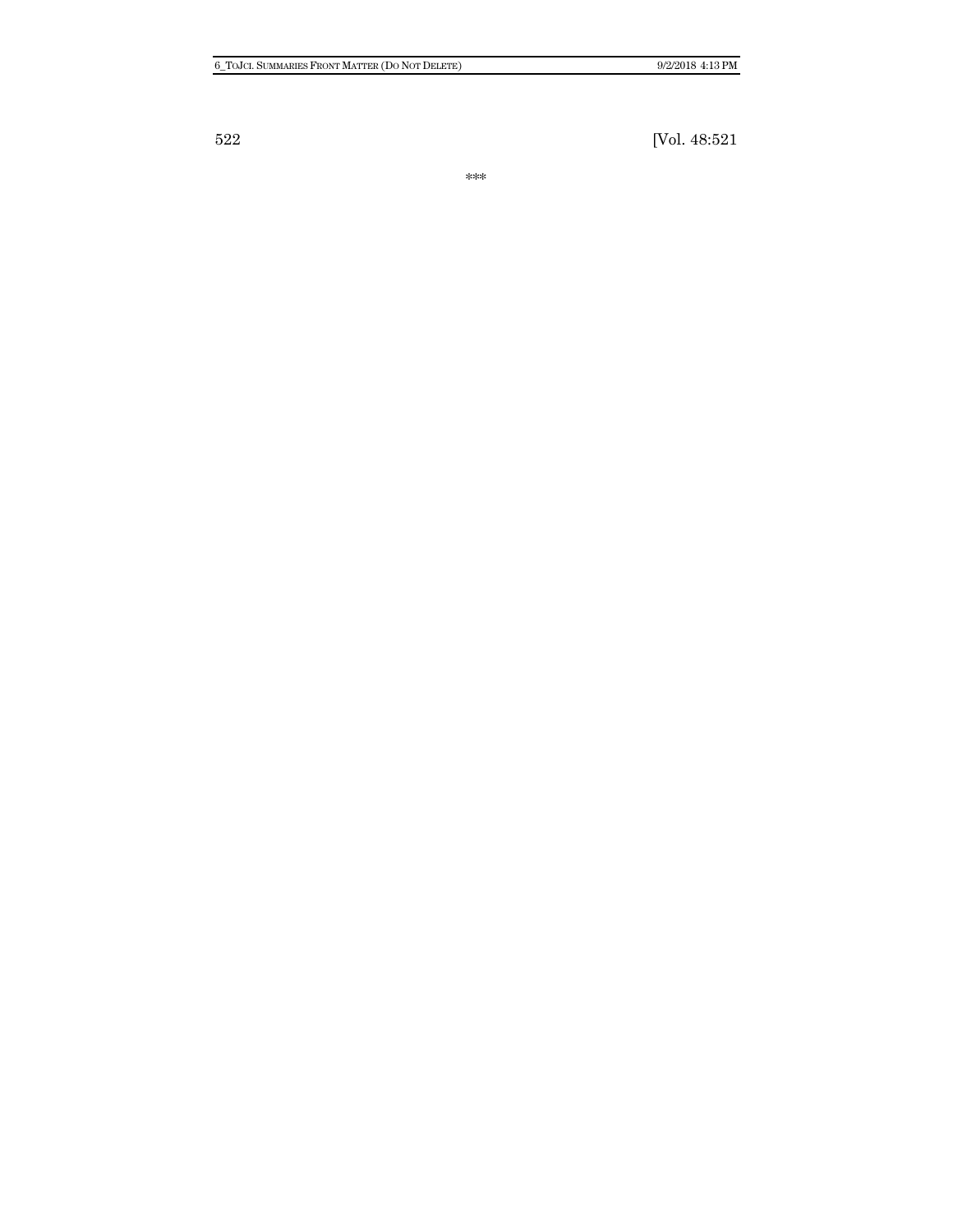# 2017 NINTH CIRCUIT ENVIRONMENTAL REVIEW

Editor COLTON TOTLAND

Members PERRY KANTOR ELIAS KOHN DESTINY SHELTON DAVID SORENSEN ZESLIE ZABLAN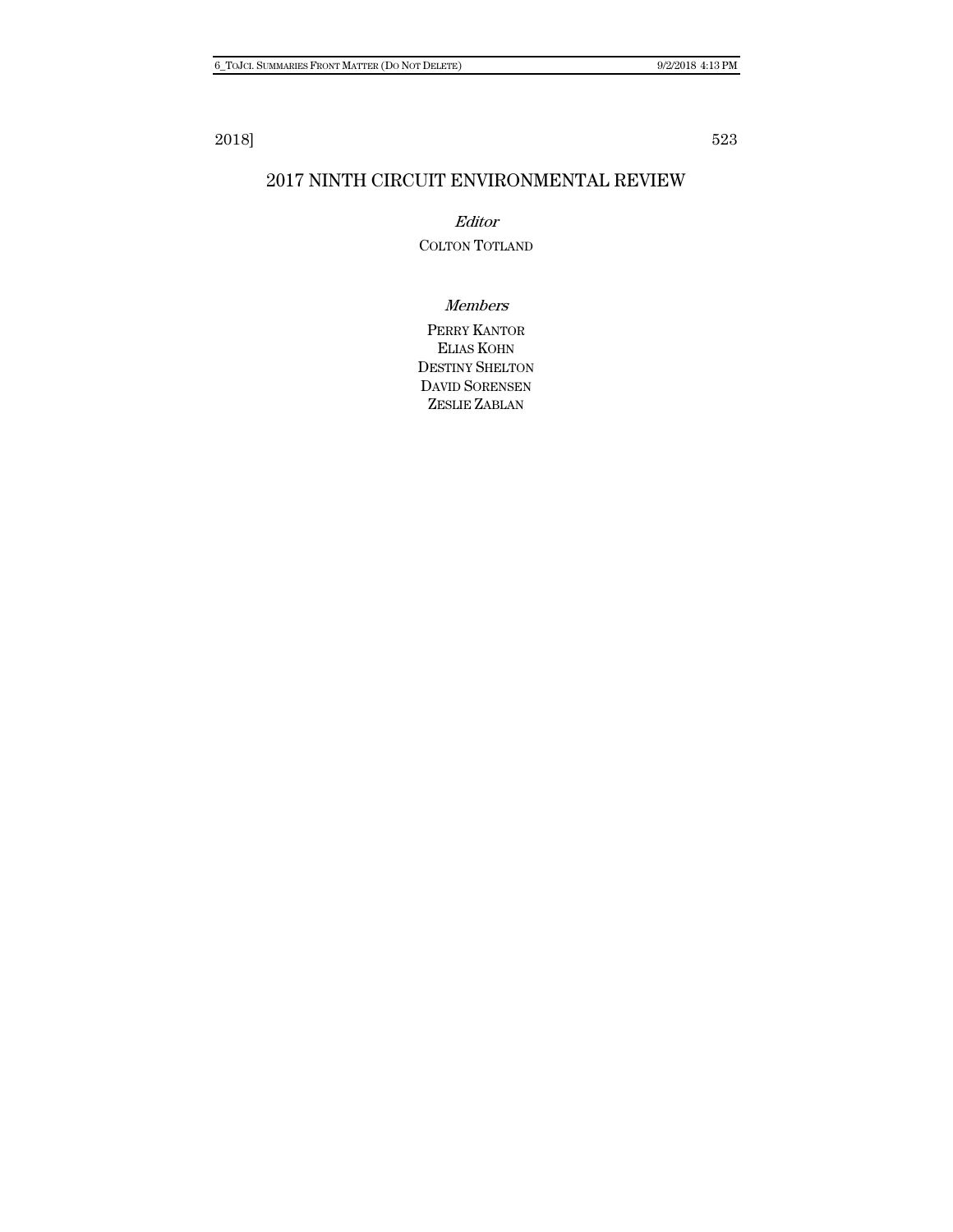$***$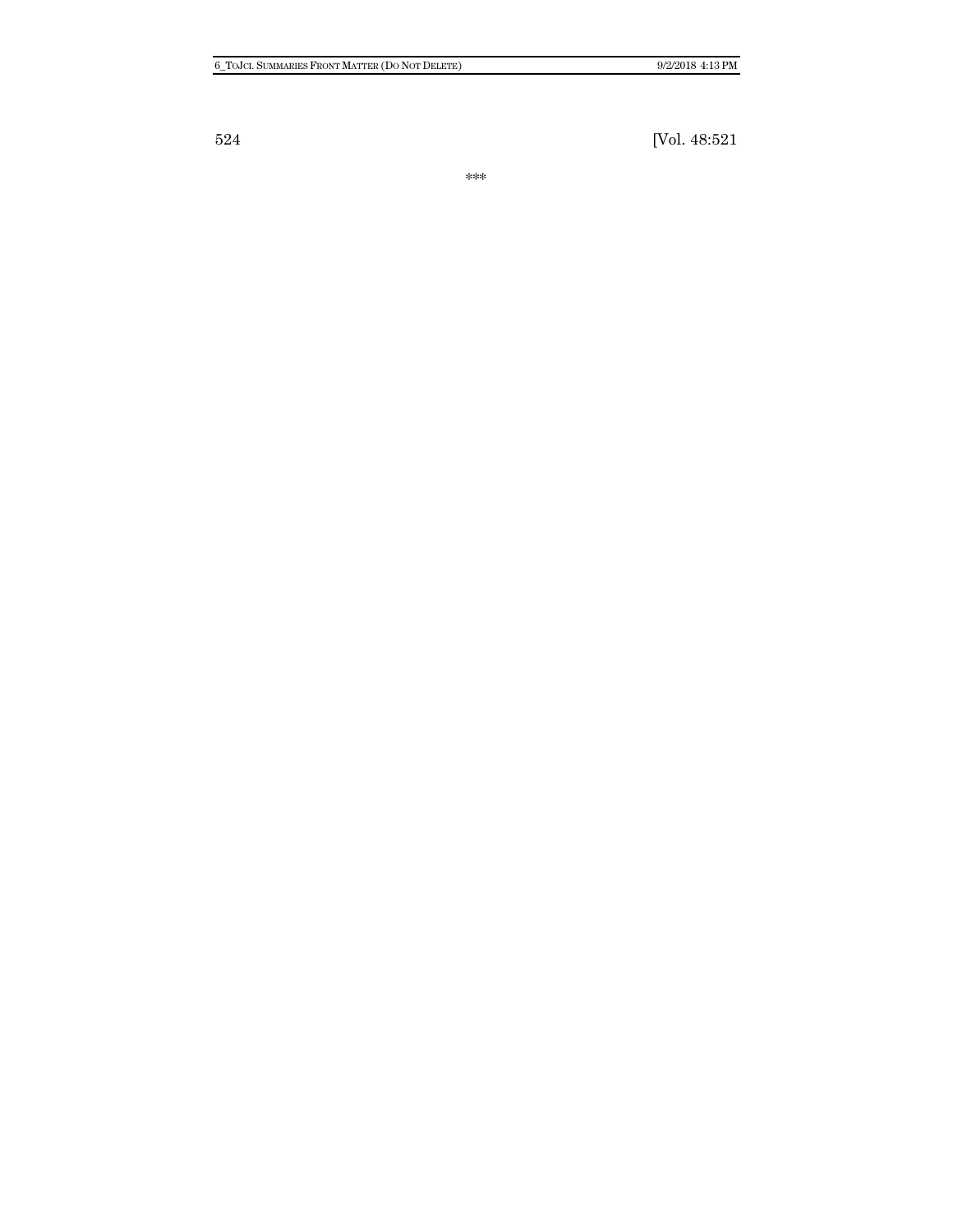# 2017 NINTH CIRCUIT ENVIRONMENTAL REVIEW

| 1. Southern California Alliance of Publicly Owned Treatment           |  |
|-----------------------------------------------------------------------|--|
| Works v. U.S. Environmental Protection Agency, 853 F.3d 1076          |  |
|                                                                       |  |
| 2. United States v. Robertson, 875 F.3d 1281 (9th Cir. 2017).  530    |  |
|                                                                       |  |
| 1. Yazzie v. U.S. Environmental Protection Agency, 851 F.3d 960       |  |
|                                                                       |  |
| 2. Hopi Tribe v. U.S. Environmental Protection Agency, 851 F.3d       |  |
|                                                                       |  |
| 3. Arizona ex rel. Darwin v. U.S. Environmental Protection Agency,    |  |
|                                                                       |  |
| 4. Sierra Club v. North Dakota, 868 F.3d 1062 (9th Cir. 2017).  540   |  |
| C. Comprehensive Environmental Response, Compensation, and            |  |
|                                                                       |  |
| 1. Asarco LLC v. Atlantic Richfield Co., 866 F.3d 1108 (9th Cir.      |  |
|                                                                       |  |
|                                                                       |  |
| 1. Ecological Rights Foundation v. Pacific Gas & Electric Co., 874    |  |
|                                                                       |  |
|                                                                       |  |
| 1. In re A Community Voice, 878 F.3d 779 (9th Cir. 2017)549           |  |
|                                                                       |  |
|                                                                       |  |
| 1. Wildwest Institute v. Kurth, 855 F.3d 995 (9th Cir. 2017)551       |  |
| 2. Defenders of Wildlife v. Zinke, 856 F.3d 1248 (9th Cir. 2017) 553  |  |
| 3. Cascadia Wildlands v. Scott Timber Co., 2017 WL 5493908 (9th       |  |
|                                                                       |  |
| 1. In re Big Thorne Project, 857 F.3d 968 (9th Cir. 2017)559          |  |
| 2. Alliance for the Wild Rockies v. Bradford, 856 F.3d 1238 (9th Cir. |  |
|                                                                       |  |
| 3. Alliance for the Wild Rockies v. Pena, 865 F.3d 1211 (9th Cir.     |  |
|                                                                       |  |
| 4. Wild Wilderness v. Allen, 871 F.3d 719 (9th Cir. 2017).  564       |  |
| C. Federal Insecticide, Fungicide and Rodenticide Act567              |  |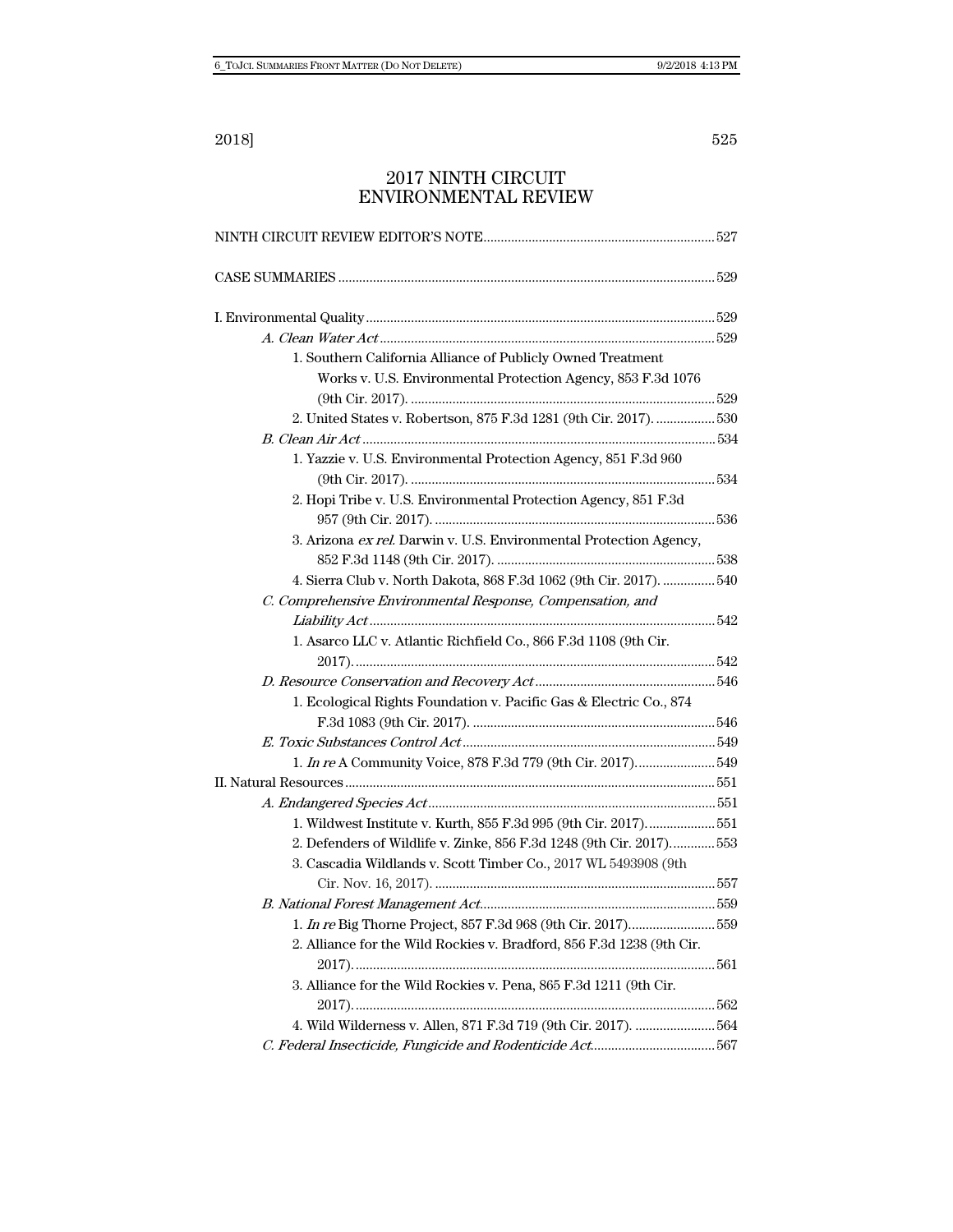| 1. Center for Biological Diversity v. U.S. Environmental Protection      |
|--------------------------------------------------------------------------|
|                                                                          |
| 2. Natural Resources Defense Council v. U.S. Environmental               |
| Protection Agency, 857 F.3d 1030 (9th Cir. 2017).  569                   |
| D. Magnuson-Stevens Fishery Conservation and Management Act570           |
| 1. Turtle Island Restoration Network v. Department of Commerce,          |
|                                                                          |
|                                                                          |
|                                                                          |
| 1. Barnes v. Federal Aviation Administration, 865 F.3d 1266 (9th         |
|                                                                          |
|                                                                          |
| 1. Agua Caliente Band of Cahuilla Indians v. Coachella Valley            |
|                                                                          |
| 2. Navajo Nation v. Department of the Interior, 876 F.3d 1144 (9th       |
|                                                                          |
|                                                                          |
| 1. Pure Wafer Inc. v. City of Prescott, 845 F.3d 943 (9th Cir. 2017) 581 |
|                                                                          |
|                                                                          |
| Wildfire Litigation: Effects on Forest Management and Wildfire Emergency |
|                                                                          |
| Elias Kohn                                                               |
|                                                                          |
| Zeslie Zablan                                                            |
|                                                                          |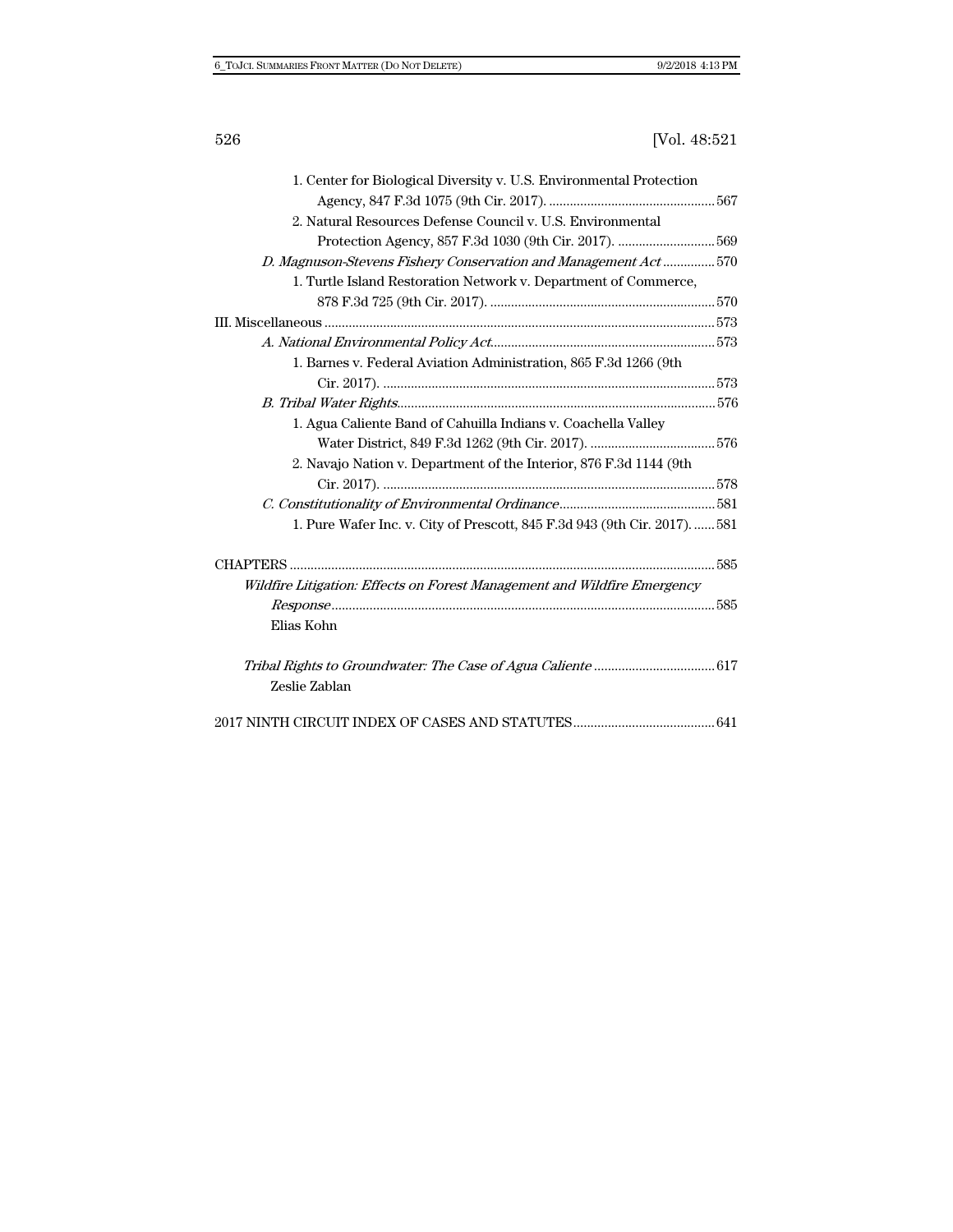# NINTH CIRCUIT ENVIRONMENTAL REVIEW EDITOR'S NOTE

I am proud to present the 2017–2018 Ninth Circuit Environmental Review. This review contains twenty-three summaries of decisions by the United States Court of Appeals for the Ninth Circuit, opinions issued between January 2017 and January 2018 , in cases that impact natural resources and the environment. This review also contains two chapters authored by Ninth Circuit Review members that more deeply explore legal issues affecting the Ninth Circuit.

In the first chapter, Zeslie Zaban examines the water rights of Native American tribes under the Winters Doctrine in light of the Ninth Circuit's recent decision to extend these rights to groundwater sources. After tracing the origins of the Winters Doctrine, this chapter summarizes two different applications of the doctrine to groundwater by state supreme courts. This chapter concludes by arguing that, should this issue ever reach the United States Supreme Court, the Court would be inclined to follow the approach taken by the Ninth Circuit this past year—though whether this would result in an unequivocal right to groundwater for tribes remains uncertain.

In the second chapter, Elias Kohn examines the abundance and variety of wildfire litigation and how these cases in turn shape wildfire management. This chapter argues that fire suppression, in addition to climate change and urbanization, contribute to the threat of large wildfires and that potential lawsuits for civil and criminal violations spur fire suppression efforts. As an alternative, this chapter proposes steps to reduce these areas of litigation, and encourages stakeholders to adopt a collaborative model viewing wildfire as a shared problem to be managed and mitigated.

The Ninth Circuit Review is composed of five members drawn from the ranks of Environmental Law. The research and case summaries that appear in this Review are their work, and I would like to thank this year's members—an articulate bunch—for their time and their commitment to our cause. We aim to provide practitioners, advocates, students, and anyone interested with a precise account of environmental law in the Ninth Circuit, a region of immense size and importance to our nation's resources.

I believe the following pages achieve that purpose. Thank you for reading.

> Colton M. Totland 2017–2018 Ninth Circuit Environmental Review Editor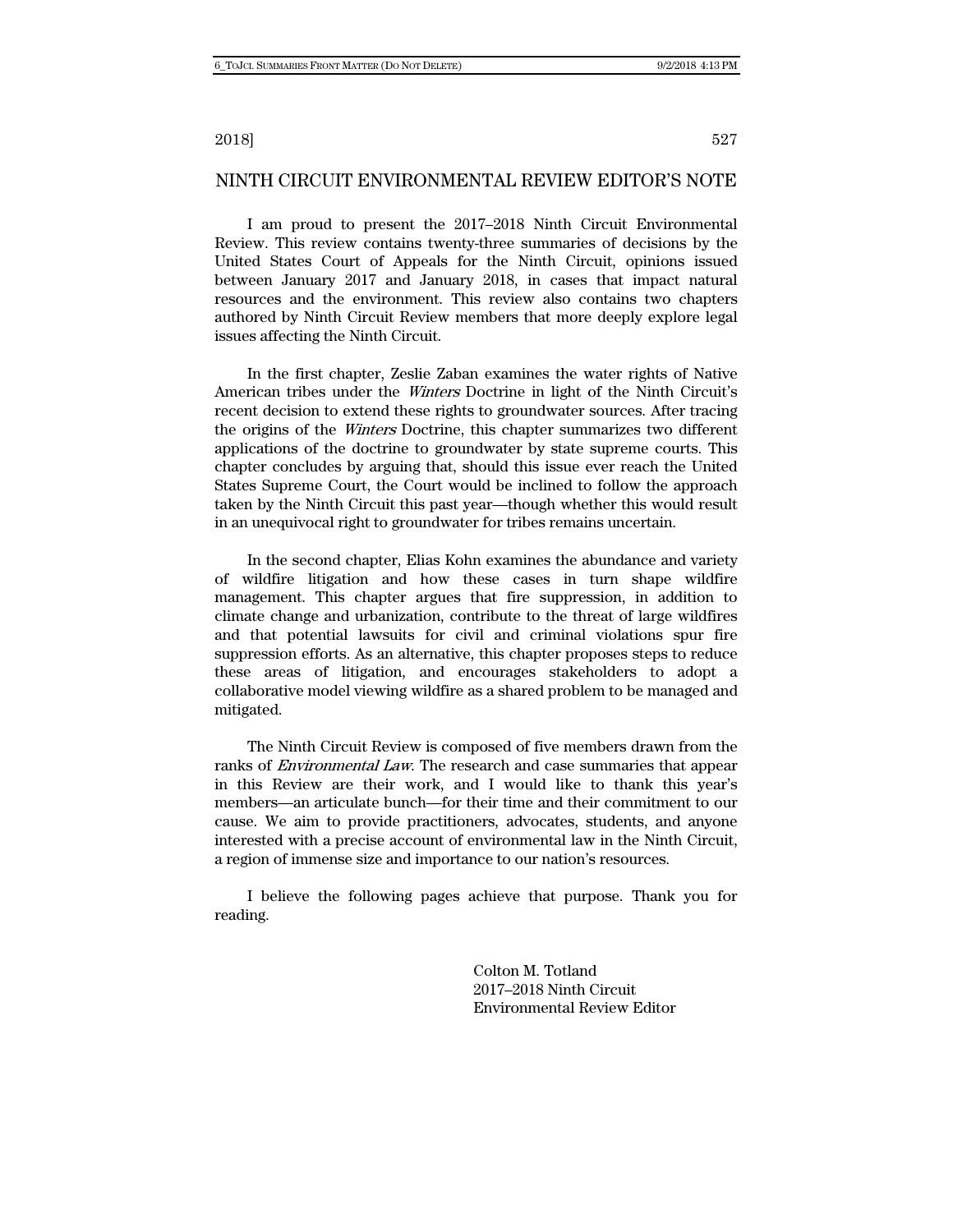# CASE SUMMARIES

I. ENVIRONMENTAL QUALITY

## A. Clean Water Act

1. Southern California Alliance of Publicly Owned Treatment Works v. U.S. Environmental Protection Agency, 853 F.3d 1076 (9th Cir. 2017).

The Southern California Alliance of Publicly Owned Treatment Works (SCAP) petitioned the United States Court of Appeals for the Ninth Circuit for review under the Clean Water Act (CWA).<sup>1</sup> SCAP argued that the Ninth Circuit had original jurisdiction to review an United States Environmental Protection Agency (EPA) letter that objected to draft permits for water reclamation plants in Los Angeles. The Ninth Circuit, reviewing the issue de novo, dismissed the petition.

California Regional Boards make the initial permitting decisions regarding the National Permit Discharge Elimination System (NPDES).<sup>2</sup> The Los Angeles Regional Board prepared and submitted draft NPDES permits for the water reclamation plants at issue to EPA for review. EPA responded to the draft permits with a formal objection letter. The Board, in response to the letter, revised the draft permit to satisfy EPA objections. The Board then proceeded to issue the revised permits for the water treatment plants. SCAP filed an administrative appeal of the Board's action. SCAP also filed the petition for review.

The initial issue was whether the Ninth Circuit had jurisdiction to review the letter. The CWA provides for judicial review of agency decisions under certain circumstances.<sup>3</sup> Here, SCAP made two separate arguments for jurisdiction. SCAP argued that the letter provided the court jurisdiction under the section of the CWA that provides for federal appellate review of EPA actions approving or promulgating effluent limitations.<sup>4</sup> The court declined jurisdiction on these grounds for three reasons. First, as EPA noted

<sup>1</sup> Federal Water Pollution Control Act, 33 U.S.C. §§ 1251–1387 (2012).

<sup>2 33</sup> U.S.C. § 1342(b).

 $3 \text{ See } 33 \text{ U.S.C. } $1369(b)(1) - (2).$ 

<sup>4</sup> See 33 U.S.C. § 1369(b)(1)(E).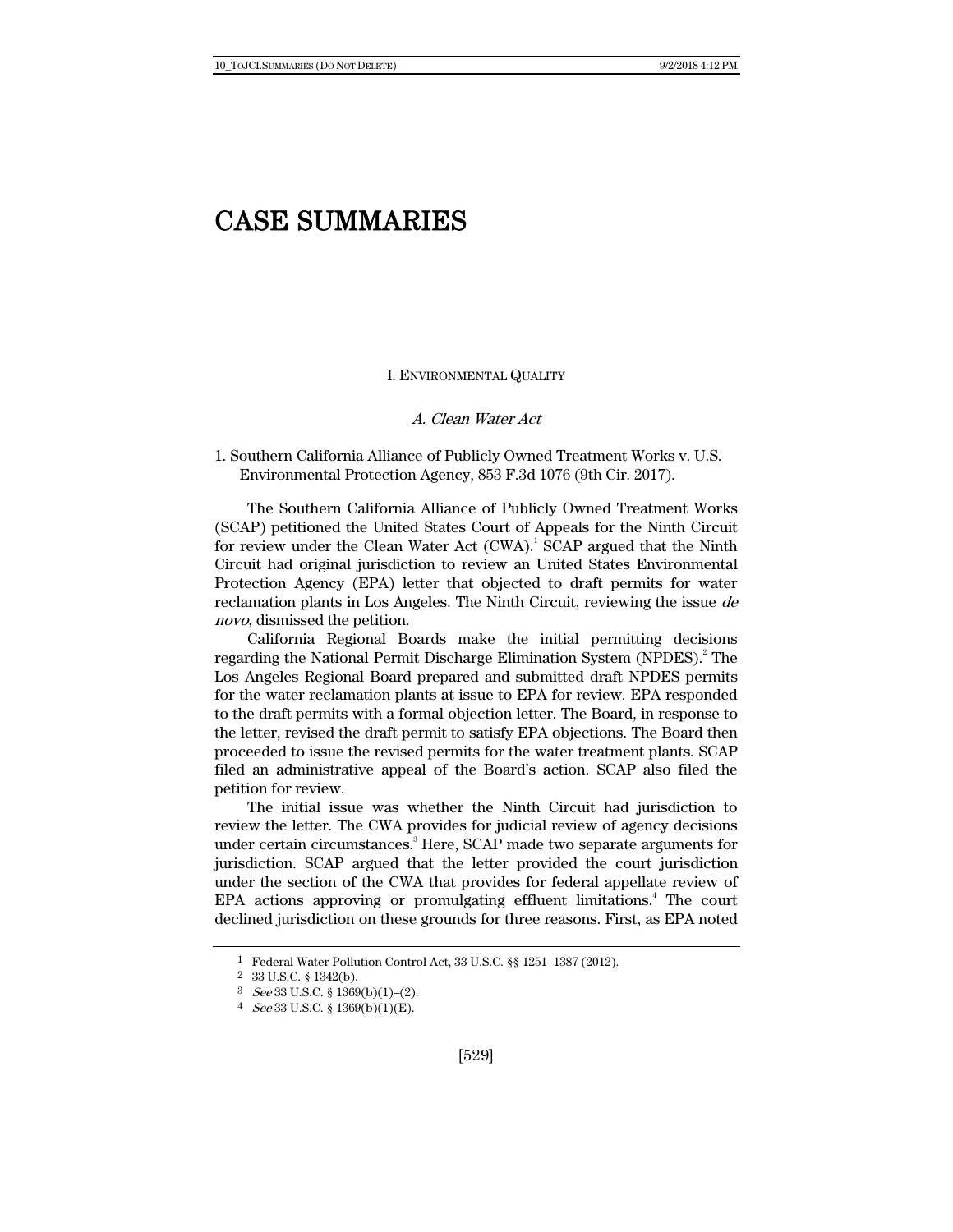in its argument, the Ninth Circuit already resolved this question in Crown Simpson Pulp Co. v. Costle (Crown I).<sup>5</sup> Crown I had rejected the proposal that an EPA veto of permits equals the promulgation of a new regulation. The court rejected SCAP's use of *Iowa League of Cities v. Environmental* Protection  $A$ gency<sup>6</sup> because factual differences made the analogy inapposite. In Iowa League of Cities, EPA responded to a general inquiry about the agency's policy. Here, however, EPA objected to a specific permit. The permit objection was an interim step, rather than a final binding order. In addition, the court reasoned that California, or the Los Angeles Board, could impose stricter restrictions on the treatment plants. If that occurred, EPA's objection letter would be irrelevant and moot.

Second, SCAP argued that the objection letter was subject to jurisdiction under subpart  $F<sub>i</sub><sup>7</sup>$  which provides for review of EPA actions that issue or deny any permit under the NPDES program. SCAP argued that EPA's objection letter denied the permits. SCAP cited Crown Simpson Pulp Co. v. Costle (Crown II),<sup>8</sup> which held that an EPA objection to effluent limitations in a permit effectively was a denial of the permit.<sup>9</sup> EPA countered that *Crown II* was not applicable to this issue because Congress subsequently amended the CWA and revised the procedures relating to that very issue. The Ninth Circuit agreed that the amendments changed the CWA and found that under the current statute, an EPA objection is no longer functionally similar to denying a permit. Complaints about the objection letter are therefore premature. The court held that the objection letter did not constitute an issuance or denial of the draft permits at issue.

In sum, the Ninth Circuit found that SCAP's claims under the CWA lacked jurisdiction because the objection letter was neither an approval nor promulgation of a new rule nor an outright denial of the permit at issue in this case. Accordingly, the court denied the petition.

## 2. United States v. Robertson, 875 F.3d 1281 (9th Cir. 2017).

This action came as an appeal from a criminal conviction related to the extent of the government's jurisdiction to police United States waters under the Clean Water Act (CWA).<sup>10</sup> Joseph David Robertson (Defendant) appealed both an evidentiary finding in his first trial, which had resulted in a hung jury and mistrial, and his conviction in his second trial on several grounds. Defendant appealed after his second trial and conviction. Affirming in whole, the court reviewed *de novo* the challenged jurisdictional bounds of the CWA, the challenged evidentiary rulings, and the district court's decision to allow specific expert testimony for abuse of discretion.

<sup>5 599</sup> F.2d 897, 900–01 (9th Cir. 1979) (Crown I), rev'd in part, 445 U.S. 193, 196–97 (1980)  $(Crown II)$ .

<sup>6 711</sup> F.3d 844, 863 (8th Cir. 2013).

<sup>7 33</sup> U.S.C. § 1369(b)(1)(F).

<sup>8 445</sup> U.S. 193 (1980).

<sup>9</sup> Crown II, 445 U.S. at 196.

<sup>10</sup> Federal Water Pollution Control Act, 33 U.S.C. §§ 1251–1387 (2012).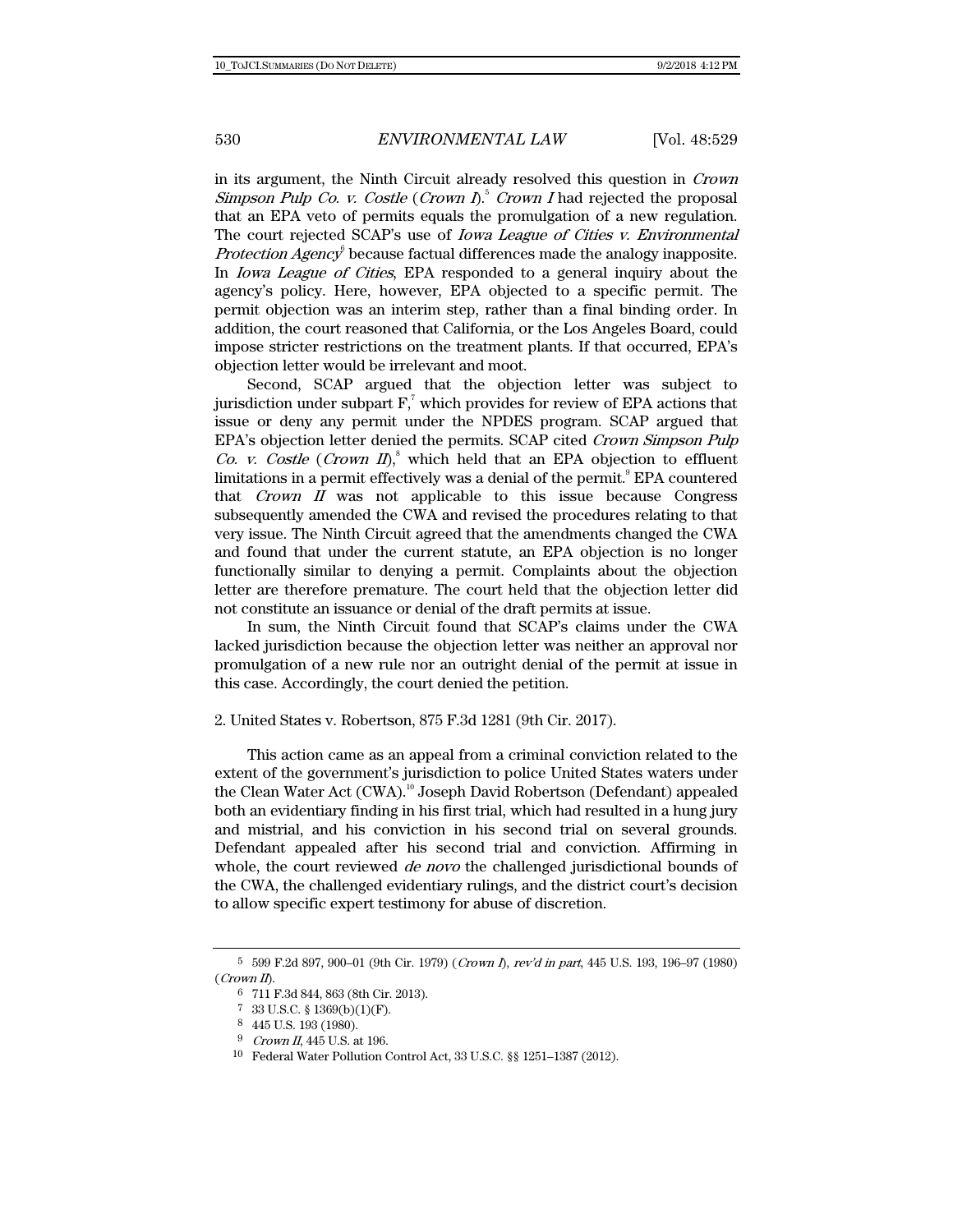Between October 2013 and October 2014, Defendant excavated and constructed a series of ponds, which resulted in the discharge of dredged and fill material into the surrounding wetlands, as well as an adjacent tributary that flows into Cataract Creek, a tributary of the Boulder River (which is itself a tributary of the Jefferson River). The excavation and construction took place on National Forest System Lands and on a privately owned mining claim called Manhattan Lode. During that time, a United States Environmental Protection Agency (EPA) Special Agent warned Defendant that he likely needed permits for his activities, but Defendant never got them. After the Forest Service learned of his activities, a grand jury charged Defendant with three criminal counts.<sup>11</sup> Following the mistrial, Defendant was ultimately convicted on all three counts.

The first of Defendant's five arguments on appeal was that the Government failed to establish proper CWA jurisdiction. The court started their examination with an extensive background on the statute and its congressionally stated purpose.12 The court noted that the law in question was the CWA's prohibition on the discharge of dredge or fill material into "navigable waters" unless authorized by a permit from the Secretary of the Army through the United States Army Corps of Engineers (the Corps).<sup>13</sup> Violations carry possible penalties of fine, imprisonment, or both.<sup>14</sup> The main issue under examination by the court was the definition of "navigable waters" and the reach of the CWA. The CWA defines "navigable waters" as "the waters of the United States, including the territorial seas."15 For there to be CWA jurisdiction in Defendant's case, the areas that Defendant polluted had to be "waters of the United States."

The court examined the controversial history of the relevant case law, indicating that Rapanos v. United States<sup>16</sup> was the central case. Rapanos was decided in a difficult 4-1-4 split. The plurality opinion settled on a definition that included only those "relatively permanent, standing or continuously flowing bodies of water 'forming geographic features' that are described in ordinary parlance as 'streams[,]... oceans, rivers, [and] lakes."<sup>17</sup> The plurality opinion excluded "channels through which water flows intermittently or ephemerally, or channels that periodically provide drainage for rainfall."18 Most importantly, the plurality only included wetlands in CWA

<sup>11</sup> The three counts were: 1) knowingly discharging dredged or fill material from a point source into a water of the United States without a permit in violation of the CWA, 2) willfully injuring and committing depredation of property of the United States, namely National Forest Service land, causing more than \$1,000 worth of damage to the property in violation of 18 U.S.C. § 1361, and 3) knowingly discharging dredged or fill material from a point source into water of the United States on private property without a permit in violation of the CWA.

<sup>12 &</sup>quot;[T]o restore and maintain the chemical, physical, and biological integrity of the Nation's waters." 33 U.S.C. § 1251(a).

 $13$  *Id.* §§ 1311(a), 1344(a).

<sup>14</sup>  $Id.$  § 1319(c)(2).

 $15$  *Id.* § 1362(7).

<sup>16 547</sup> U.S. 715 (2006).

<sup>17</sup> Id. at 739 (quoting Waters, WEBSTER'S NEW INT'L DICTIONARY (2d ed. 1954)).

<sup>18</sup> Id.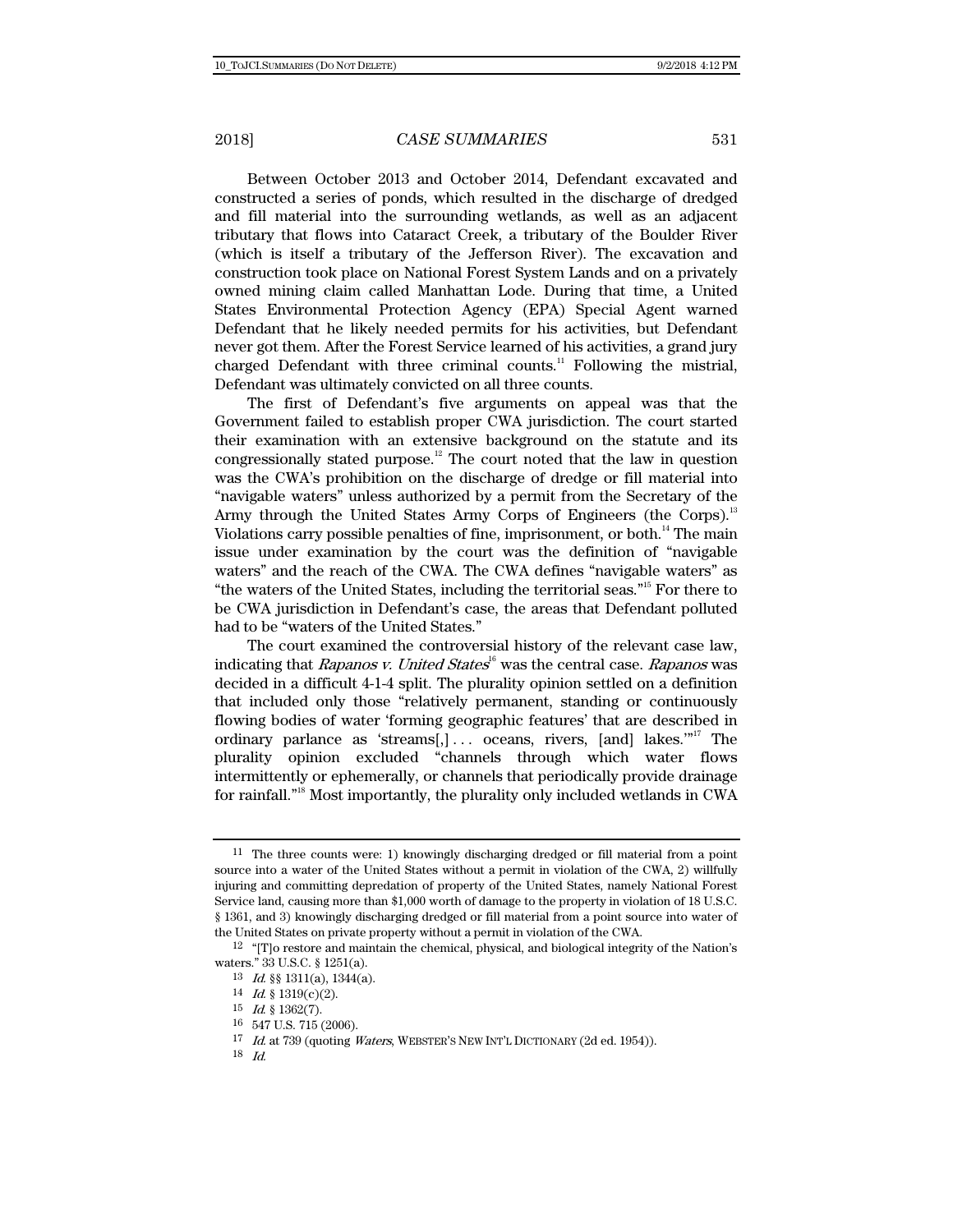jurisdiction if two specific conditions were met: "the adjacent channels contains a 'wate[r] of the United States,'" and "the wetland has continuous surface connection with that water, making it difficult to determine where the 'water' ends and the 'wetland' begins."19

Justice Kennedy penned the concurrence that gave the plurality its weight, and his test was the one that would go on to be used by the lower courts and applied by the court here. Kennedy's test was simpler and narrower (thus giving more deference to the Corps' own determination); it stated that CWA jurisdiction existed over wetlands when there was "a significant nexus between the wetlands in question and navigable waters in the traditional sense."<sup>20</sup> The court went on to note that in *Northern California* River Watch v. City of Healdsburg, $2^1$  it likewise held Justice Kennedy's opinion controlled.<sup>22</sup>

Defendant's main argument regarding the CWA jurisdiction issue was that Kennedy's test was not the controlling standard, and the trial court erred by basing the jury instructions on it. Defendant's argument was based on a recent Ninth Circuit decision, United States v. Davis,<sup>23</sup> which he claimed made the court's adoption of the Kennedy standard invalid.<sup>24</sup> The court disagreed with Defendant's argument, stating that the Supreme Court instructed the lower courts that when "a fragmented Court decides a case and no single rationale explaining the result enjoys the assent of five Justices, 'the holding of the Court may be viewed as that position taken by those Members who concurred in the judgments on the narrowest grounds.'"25 The court also noted that they are allowed to consider dissenting opinions when conducting their analysis.

The court went on to conclude that the *Davis* case cited by Defendant did not preclude them from adopting the Kennedy standard. First, the court analyzed whether their adoption of the Kennedy standard in City of Healdsburg was "clearly irreconcilable" with *Davis* and found that it was not.<sup>26</sup> Second, the court considered whether Kennedy's standard was actually the narrowest grounds. The court concluded that, while the plurality and the concurrence were likely subsets of the dissent's opinion, Kennedy's was narrower because it restricted federal authority less.<sup>27</sup> Based on these determinations, the court concluded that the district court's finding of CWA jurisdiction was not in error.

The court then addressed Defendant's second argument that the statutory term "waters of the United States" was too vague to be enforced

<sup>19</sup> Id. at 742.

<sup>20</sup> Id. at 779.

<sup>21 496</sup> F.3d 993 (9th Cir. 2007).

 $^{22}\,$   $\,$   $\!ld$  at 995.

<sup>23 825</sup> F.3d 1014 (9th Cir. 2016).

 $24$  *Id.* at 1021–22 (holding that the narrowest concurring opinion in a plurality decision should only be followed if the concurrence and plurality share common reasoning).

<sup>25</sup> Marks v. United States, 430 U.S. 188, 193 (1977) (citing Gregg v. Georgia, 428 U.S. 153 (1976)).

<sup>26</sup> Rodriguez v. AT & T Mobility Servs. LLC, 728 F.3d 975, 979 (9th Cir. 2013).

<sup>27</sup> Rapanos, 547 U.S. at 810 n.14.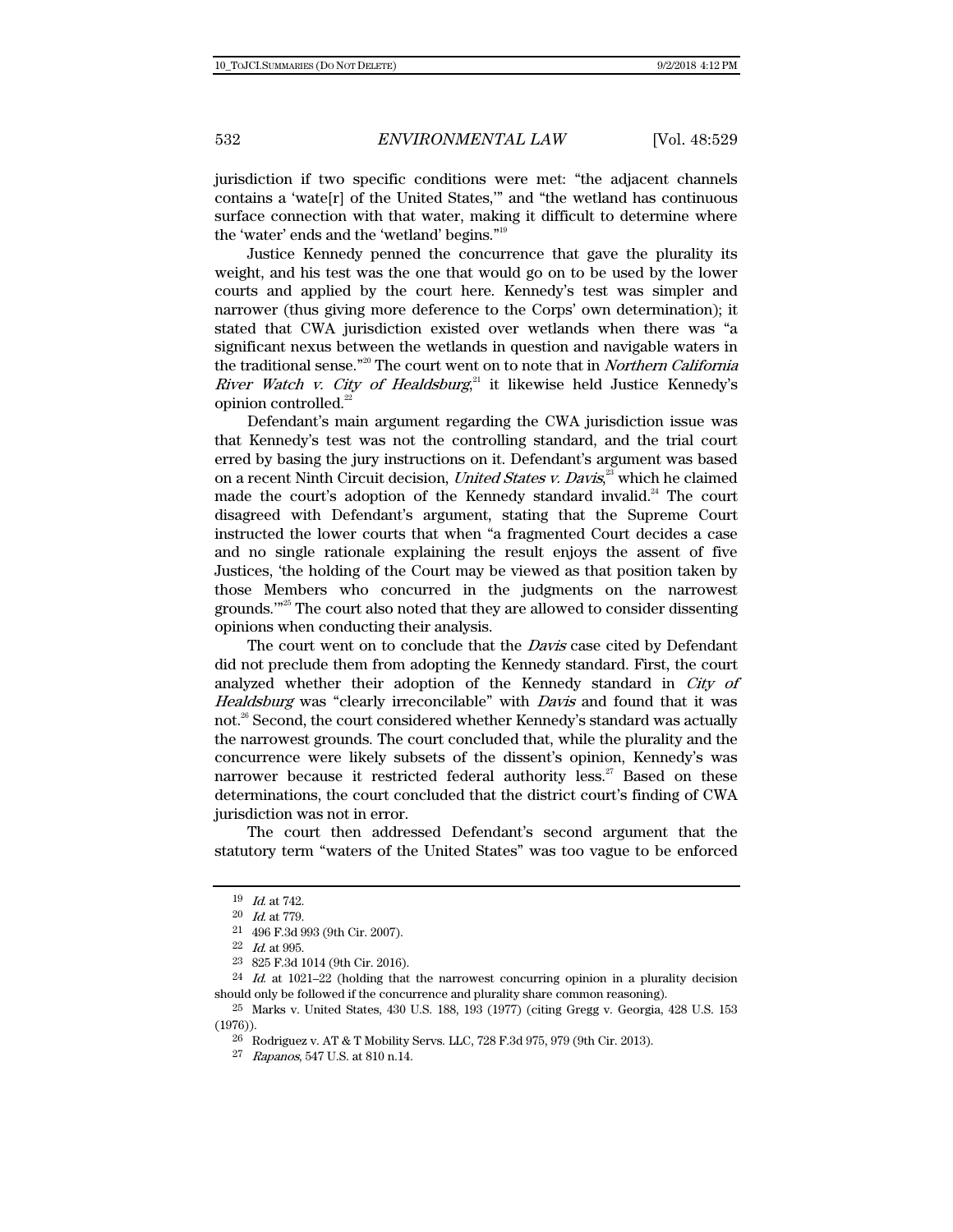under due process because Defendant could not have had "fair warning" of the meaning of the term. Defendant asserted he had not had fair warning because City of Healdsburg was no longer good law in light of Davis. The court found that Defendant did have fair warning that his conduct was criminal, because his conduct occurred at a time after City of Healdsburg but before Davis, and because Defendant failed to challenge the underlying validity of the criminal portions of the CWA. The court explained that Defendant was on notice at the time of his excavation activities by City of Healdsburg, and the language of that case is what the jury was instructed on.

Defendant's third argument was that the district court should have granted his Federal Rule of Criminal Procedure  $29(c)^{28}$  motion to acquit after the hung jury at his first trial. Citing *Richardson v. United States*,<sup>29</sup> the court found that once the second trial occurred, any arguments about the insufficiency of the evidence in the first trial were foreclosed.<sup>30</sup> The court affirmatively held that a criminal defendant cannot challenge the sufficiency of the evidence presented at a previous trial following a conviction at a subsequent trial.

Defendant's fourth argument pointed at three reasons the district court erred in allowing the Montana State Program Manager for the Corps, and Supervisory Civil Engineer, Todd Tillinger, to testify as an expert witness. Defendant asserted that: 1) CWA jurisdictional law was unclear and so the subject of the witness's testimony was not suitable for expert witness consideration; 2) the witness's testimony was based on guidance documents which do not have the force of law; and 3) the witness's jurisdictional determination relied on criteria that was rejected by Kennedy as determinative. The court disagreed with Defendant, noting first that it is the district court, not the witness, who instructs the jury on the law. Second, the court stated that, according to the record, Tillinger based his evaluation on regulations, Rapanos, and the guidance documents, not just the guidance documents. Third, the court said that the jury, instead of the witness, made the final determination about jurisdiction, regardless of what criteria the witness discussed.

Defendant's final argument was that the district court erred in excluding two pieces of evidence: the U.S. Army Corps of Engineers Jurisdictional Determination Form Instruction Guidebook and the Crystal Mine Study. Defendant claimed that these documents should have been admitted to help show that the Corps was making its jurisdictional determination on a factor expressly forbidden by Kennedy's standard. The court dispensed with Defendant's argument by stating that the district court "has wide latitude" when considering the admissibility of evidence; at the trial, the district court found that the Guidance manual might confuse the jury and that the Mine Study had little probative value and was potentially prejudicial.

<sup>&</sup>lt;sup>28</sup> FED. R. CRIM. P. 29(c) (allowing a defendant to move for an acquittal within fourteen days of his guilty verdict after the jury has been discharged).

<sup>29 468</sup> U.S. 317 (1984).

<sup>30</sup> Id. at 326.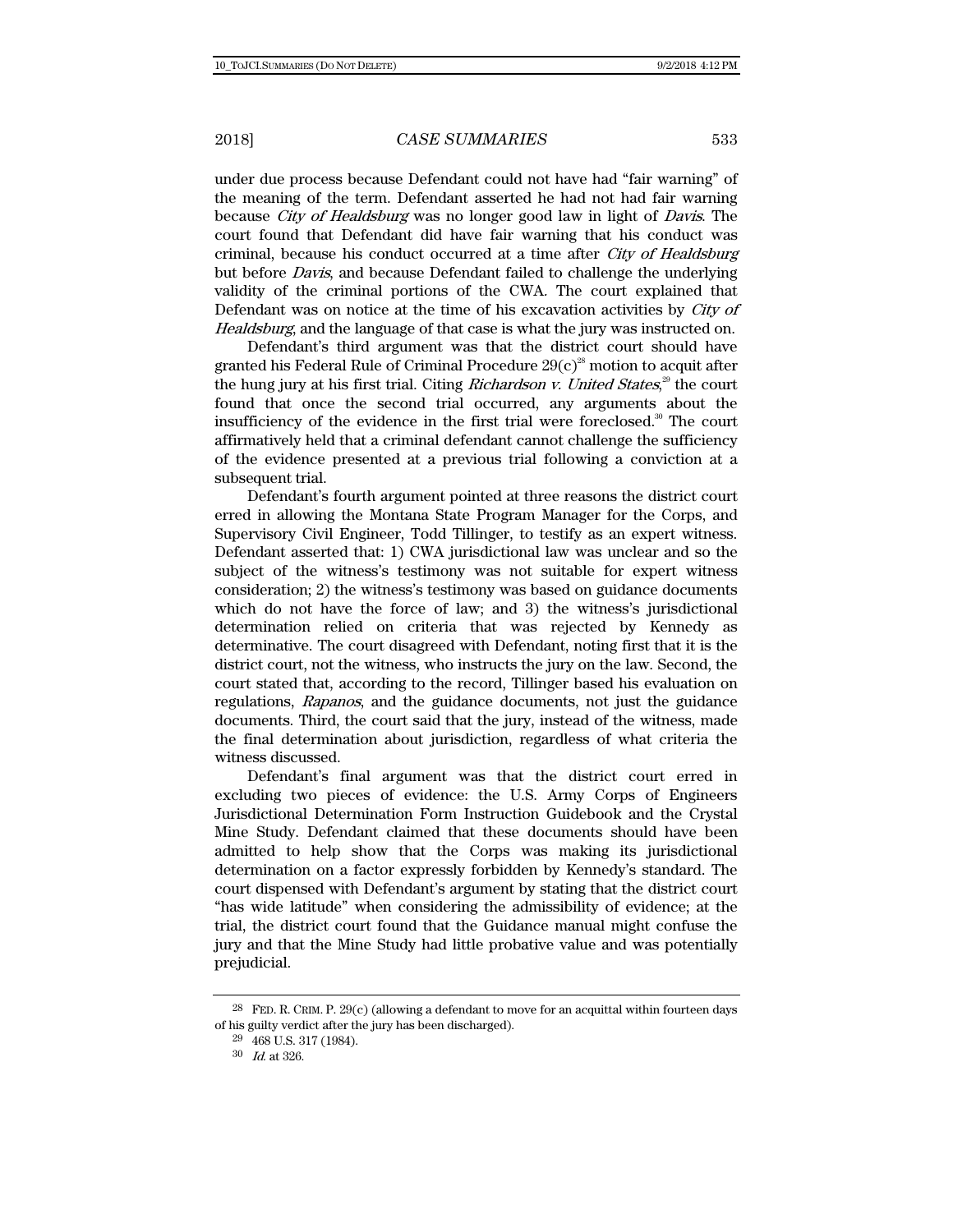In sum, the court affirmed the lower court on all issues, finding that there was CWA jurisdiction over the case, Defendant's challenges to his prior trial was without merit, Defendant had fair warning, it did not matter that the expert used regulation that lacked the force of law, the expert testimony properly considered criteria in his evaluation, and the district court did not abuse its discretion in excluding evidence.

#### B. Clean Air Act

## 1. Yazzie v. U.S. Environmental Protection Agency, 851 F.3d 960 (9th Cir. 2017).

Petitioner Vincent Yazzie, tribal organizations, and non-profit environmental organizations (Petitioners) sought final review of a United States Environmental Protection Agency (EPA) source-specific Federal Implementation Plan (FIP) under the Clean Air Act  $(CAA)$ .<sup>31</sup> Reviewing EPA's action under the arbitrary and capricious standard pursuant to the Administrative Procedure Act  $(APA)$ ,<sup>32</sup> the United States Court of Appeals for the Ninth Circuit denied Petitioners' petitions.<sup>33</sup>

The proposed FIP occurred in February 2013 regarding the Navajo Generating Station (Station), a coal-fired plant located on the Navajo Nation Reservation in Arizona and the largest coal fired plant in the western United States. Under the proposed amended lease plan, the plant would operate until 2044. After that date, the Navajo Nation could continue the station as a "new source" that generates electricity without coal. After receiving comments on the proposed rule, EPA issued its final rule in August  $2014$ ,<sup>34</sup> which finalized the longer deadline for emission reductions and emission credits. In turn, Plaintiffs filed petitions challenging EPA's action.

The statutory background of this case begins with the CAA's invitation for states to submit a "State Implementation Plan" (SIP) that sets emission limits and other necessary measures to make reasonable progress towards relevant goals.35 If a state does not submit a SIP, or if EPA rejects the state  $SIP$ , EPA must generate a FIP to fill any resulting gaps.<sup>36</sup> SIPs that address regional haze must identify the best available retrofit technology (BART) to reduce emissions from certain major emission sources and then implement the technology within five years. $37$  The Navajo Generating Station is a major source of coal emissions. EPA issued a final rule establishing a longer deadline for emission reductions at the plant. EPA provided for a more

<sup>31 42</sup> U.S.C. §§ 7401–7671q (2012).

<sup>32 5</sup> U.S.C. §§ 551–559, 701–706, 1305, 3344, 4301, 5335, 5372, 7521 (2012).

 $33$  *Id.* § 706.

<sup>34</sup> Approval of Air Quality Implementation Plans for Navajo Generating Station, 79 Fed. Reg. 46,514 (Aug. 8, 2014) (to be codified at 40 C.F.R. pt. 49).

<sup>35 42</sup> U.S.C. § 7410(a).

 $36$  *Id.* § 7410(c)(1)(A).

 $37$  *Id.* § 7491(b), (g)(4); Approval of Air Quality Implementation Plans for Navajo Generating Station, 78 Fed. Reg. 8,274, 8,287–89 (Feb. 5, 2013) (to be codified at 40 C.F.R. pt. 49).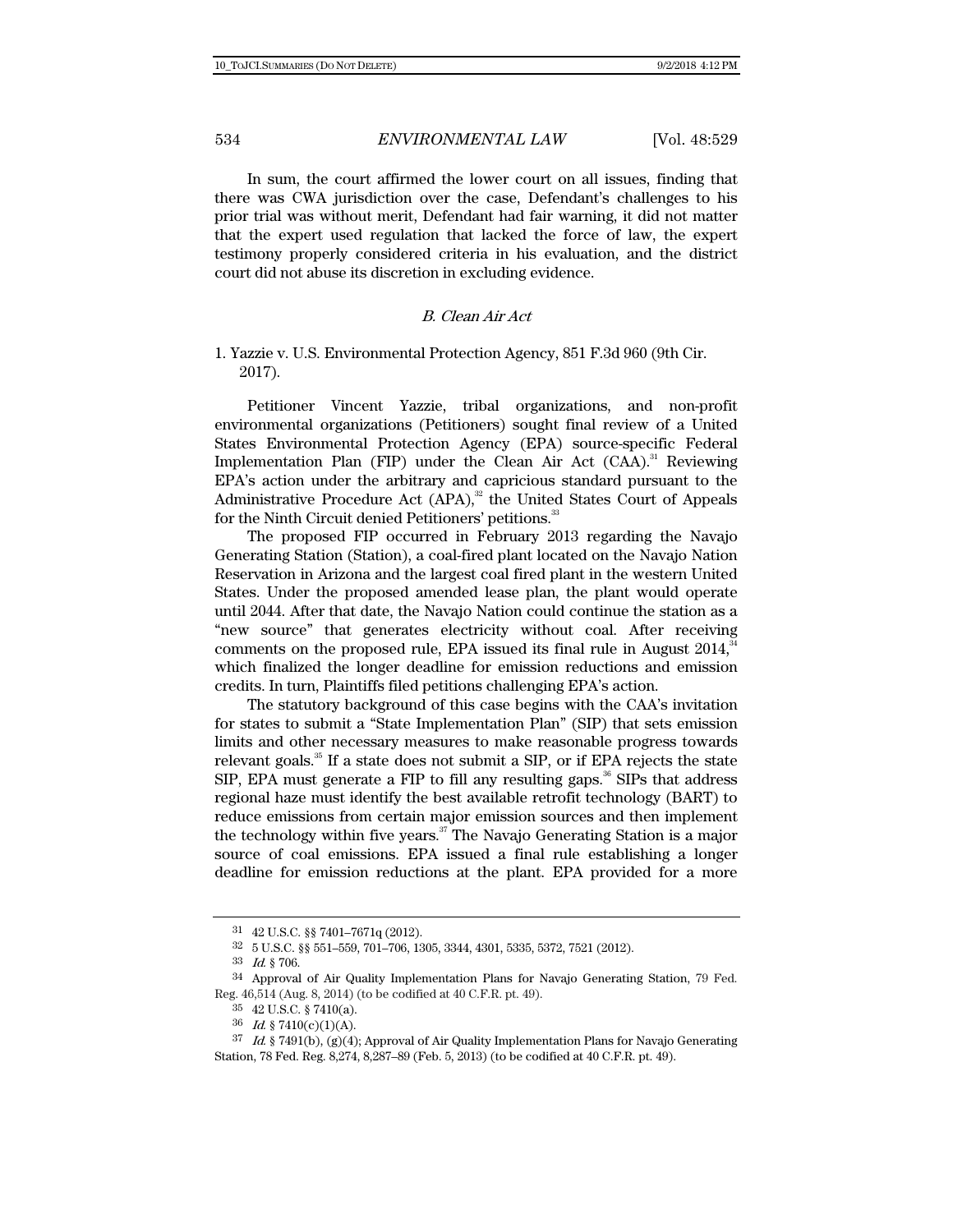flexible extended compliance schedule due to the station's unusual and unique challenges and EPA's discretion under the Tribal Authority Rule (the  $TAR$ ).  $38$ 

The first issue turned on the appropriate standard of review. Petitioners argued that the government's partial financial interest in the Station counseled against judicial deference to EPA's interpretation. The court rejected this argument because EPA lacked a self-serving financial interest and its interpretation was not intended to protect the government's ownership in the station.

The next issue was the applicability of the emission reduction deadline to implement BART. Petitioners charged that EPA failed to implement BART under the statutory requirement as "expeditiously as practicable but in no event later than five years" after a SIP's approval or the promulgation of a FIP.<sup>39</sup> The court found that standard inapplicable because EPA applied a "better than BART" alternative.

The third issue looked at the regulatory deadline to implement a BART alternative. The parties disputed whether the regulatory deadline applies to the instant FIP, promulgated in place of a Tribal Implementation Plan (TIP) under the TAR, rather than under a SIP. Petitioners contended that EPA could not issue the FIP under the TAR because Navajo Nation contracted away its right to regulate the station. Therefore, the Navajo Station should not be eligible for "treatment as a State" and could not issue a TIP. The court disagreed and held that EPA reasonably concluded that the TAR applied because Navajo Nation had not submitted a TIP. The court deferred to EPA's interpretation that in the absence of a TIP, 40 C.F.R. § 49.11(a) provides EPA authority to promulgate a FIP for the station. $40$ 

The next issue was whether the state could bypass BART with a "better than BART" alternative. For the bypass to occur, a state implements a BART alternative where the SIP must require that all necessary emission reductions take place during the period of the first long-term strategy for regional haze.<sup>41</sup> The court concluded that the EPA determination, which stated that the section does not apply, was correct. The court deferred to EPA's interpretation, finding that it satisfied *Auer v. Robbins* and was not "plainly erroneous or inconsistent with the regulation."<sup>42</sup>

The court next reviewed EPA's determination that the FIP alternative results in greater reasonable progress toward emissions reductions than the BART technology, a so-called "better than BART" alternative.<sup>43</sup> Petitioners alleged that EPA failed to show by the "clear weight of the evidence" in its analysis that its alternatives would achieve greater reasonable progress than

<sup>38</sup> Indian Tribes: Air Quality Planning and Management, 63 Fed. Reg. 7,254 (Feb. 12, 1998) (to be codified at 40 C.F.R. pts. 9, 35, 49, 50, and 81).

<sup>39 42</sup> U.S.C. § 7491(b)(2)(A), (g)(4) (2012).

<sup>&</sup>lt;sup>40</sup> See generally Auer v. Robbins, 519 U.S. 452 (1997) (noting that deference is usually given to a rule's originator); Chevron, U.S.A., Inc. v. Natural Res. Def. Council, 467 U.S. 837 (1984) (stating that Administrator interpretation is given deference).

<sup>41 40</sup> C.F.R. § 51.308(e)(2)(iii) (2017).

<sup>42</sup> Auer, 519 U.S. at 461 (1997).

<sup>43</sup>  $See 40$  C.F.R. § 51.308(e)(2)(i) (2017).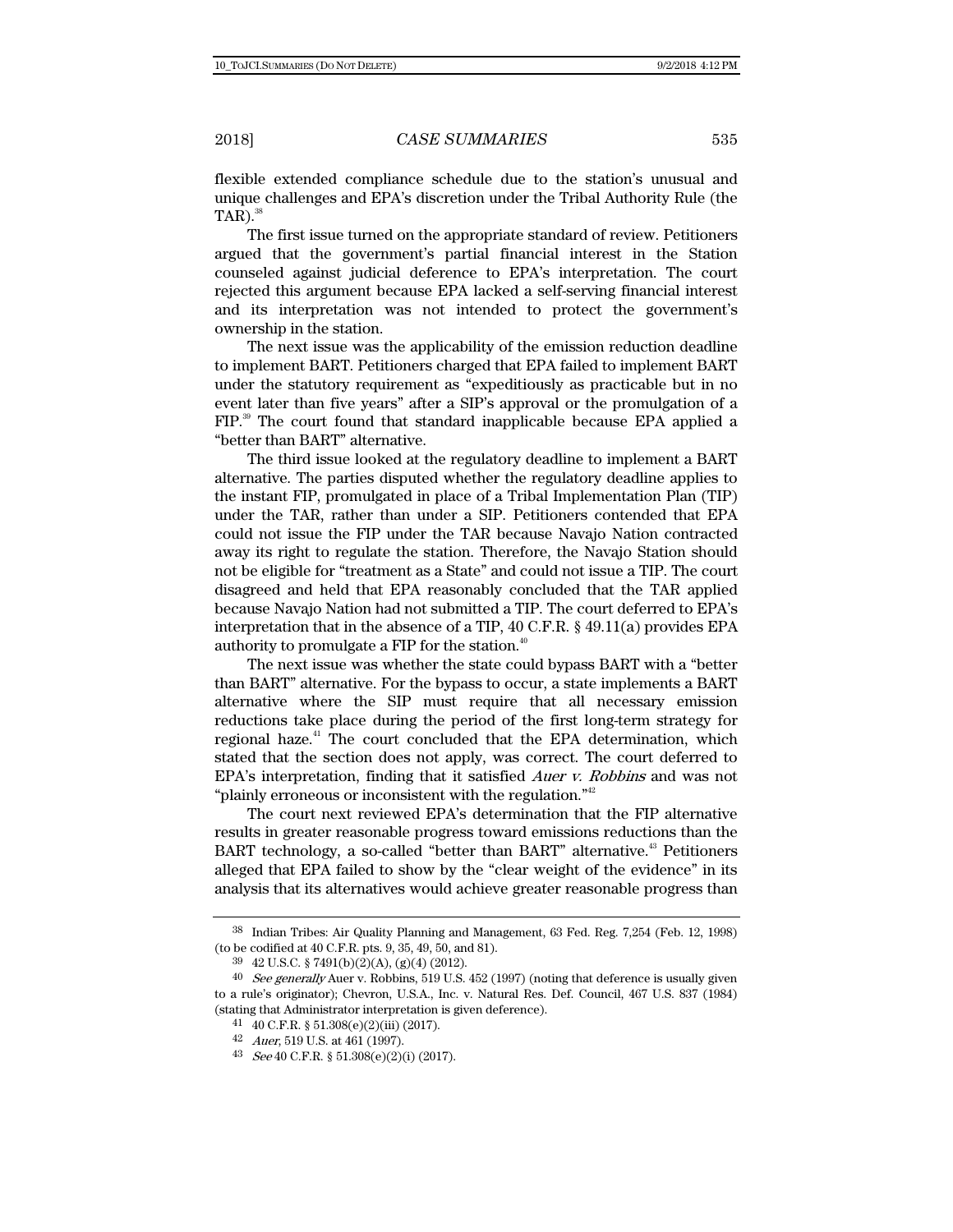BART. The Ninth Circuit held that the "clear weight of the evidence standard" was inapplicable to the question at hand; rather, EPA was only required to show 1) that the distribution of emissions was not substantially different under BART, and 2) the alternative would result in greater emissions reductions.

Petitioners' first prong of the FIP argument, that the distribution of emissions was not substantially "different under the BART," contended that distribution of emissions should include the distribution of emissions over time. The court found that the plain language did not answer the question, and EPA's consistent interpretation of geographic distribution weighs against Petitioners' argument for temporal distribution. Referring again to Auer, the court concluded that the agency's interpretation was not plainly erroneous or inconsistent with the regulation and held in favor of EPA.

Petitioners' second prong of the FIP argument contended that EPA failed to show that the BART alternative "results in greater emissions reductions." Petitioners argued that the FIP's BART alternative did not actually result in greater emission reductions than BART. Therefore, the alternative does not demonstrate greater reasonable progress. This contention turned on whether it was reasonable for EPA to grant the station an emission credit when evaluating whether the BART alternative results in greater emission reductions. Petitioners argued this was unreasonable and inconsistent with prior EPA statements. The court rejected the premise underpinning Petitioner's argument and held that giving the station a credit when evaluating the BART alternative was reasonable. The Ninth Circuit again deferred to EPA's determination.

The final issue was Petitioners' charge that EPA unlawfully failed to conduct a BART analysis or include any BART emission limits for the station. EPA determined that it was not necessary or appropriate to conduct a BART determination for particulate matter emissions because those emissions were already well-controlled and because the Station would be required to further reduce emissions pursuant to additional rules. This also was a reasonable exercise of EPA discretion.

In sum, the Ninth Circuit denied the petitions. The court found that, in light of the unique circumstances of this case, EPA did not act arbitrarily or capriciously. Auer and Chevron deference supported the agency's interpretations.

2. Hopi Tribe v. U.S. Environmental Protection Agency, 851 F.3d 957 (9th Cir. 2017).

The Hopi Tribe sought review of the United States Environmental Protection Agency  $(EPA)^4$  federal implementation plan (FIP) under the Clean Air Act  $(CAA)^{45}$  for the Navajo Generating Station (Station) in Arizona.

<sup>44</sup> The Salt River Project Agricultural Improvement and Power District, Navajo Nation, Central Arizona Water Conservation District, and Gila River Indian Community intervened on behalf of the respondent, EPA.

<sup>45 42</sup> U.S.C. §§ 7401–7671q (2012).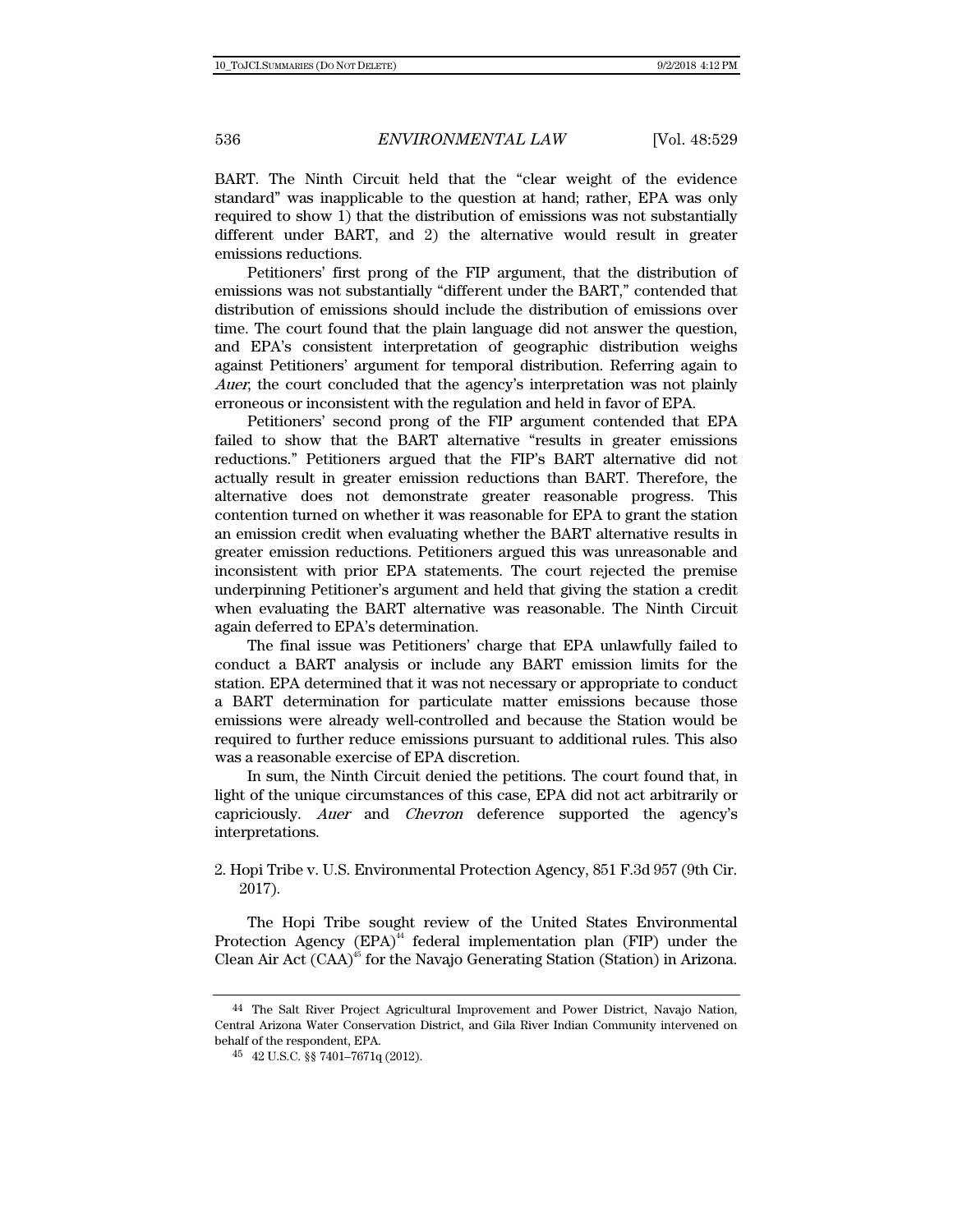The Hopi Tribe contended that the Tribe was not adequately consulted about its interests before the FIP was promulgated. The Hopi Tribe also argued that EPA failed to analyze five factors for determining best available retrofit technology (BART) under the CAA.<sup>46</sup> Holding that EPA did not violate any duty to consult and that EPA was not required to analyze the BART factors, the United States Court of Appeals for the Ninth Circuit denied the petition for review.<sup>47</sup>

"The Hopi Tribe is a sovereign nation located in northeastern Arizona."48 Fifty percent of the people on the Hopi Reservation, including 54% of children, live in poverty. Unemployment on the Hopi Reservation is approximately 50%. The Station is the largest coal-fired plant in the western United States and burns coal from a mine located on both Navajo and Hopi Tribe lands.49 Taxes and royalties from the coal represent a significant portion of the Tribe's revenue. The Station also is responsible for about 1,400 to 1,900 Hopi jobs, which amounts to about 50%–70% of all employment on the Hopi Reservation. However, the Station emits haze that hinders clear views of the Grand Canyon. The FIP, promulgated pursuant to the CAA, sought to reduce these emissions. Under federal regulations, reductions must be made by identifying BART and installing either BART or better technology, known as a BART alternative.<sup>50</sup>

EPA's rulemaking process in formulating the FIP took over five years, beginning with an Advance Notice of Proposed Rulemaking (ANPR) in 2009. At that time, EPA notified the Hopi Tribe of the ANPR and had multiple meetings and communications with Hopi Tribe representatives. EPA then issued a Supplemental Proposed Rule in 2013 that was developed primarily by other stakeholders, including the utilities that operated the Station. This group met as a Technical Working Group (TWG) that set an emissions cap for the future operation of the Station; the proposed rule that followed required the Station to be shut down either in 2044 or when the cap was reached, whichever occurred first. The final rule, issued in  $2014$ ,<sup>51</sup> matched this proposal. The Hopi Tribe, which had not been included in the TWG, objected to the potential closure of the Station, arguing that it was adverse to its economic interests.

On appeal to the Ninth Circuit, the Hopi Tribe first contended that its exclusion from the TWG negotiations violated a duty on the part of the U.S. government to consult with the Tribe. The Hopi Tribe argued that the duty to consult is binding on the United States as a single entity and stems from the

<sup>46</sup> Id. § 7491(g)(2).

<sup>&</sup>lt;sup>47</sup> In this opinion, the Ninth Circuit did not specify the standard of review. However, in its companion case, the Ninth Circuit specified that the FIP is a "final agency action" that will be upheld unless it is "arbitrary, capricious, an abuse of discretion or otherwise not in accordance with law." Yazzie v. U.S. Envtl. Prot. Agency, 851 F.3d 960, 968 (9th Cir. 2017) (citing 5 U.S.C.  $§ 706(2)$ .

<sup>48</sup> THE HOPI TRIBE, https://perma.cc/8DZL-FLHH (last visited July 14, 2018).

<sup>49</sup> Yazzie, 851 F.3d at 965.

<sup>50 40</sup> C.F.R. § 51.308(e) (2017).

<sup>51</sup> Approval of Air Quality Implementation Plans for Navajo Generating Station, 79 Fed. Reg. 46,514 (Aug. 8, 2014) (to be codified at 40 C.F.R. pt. 49).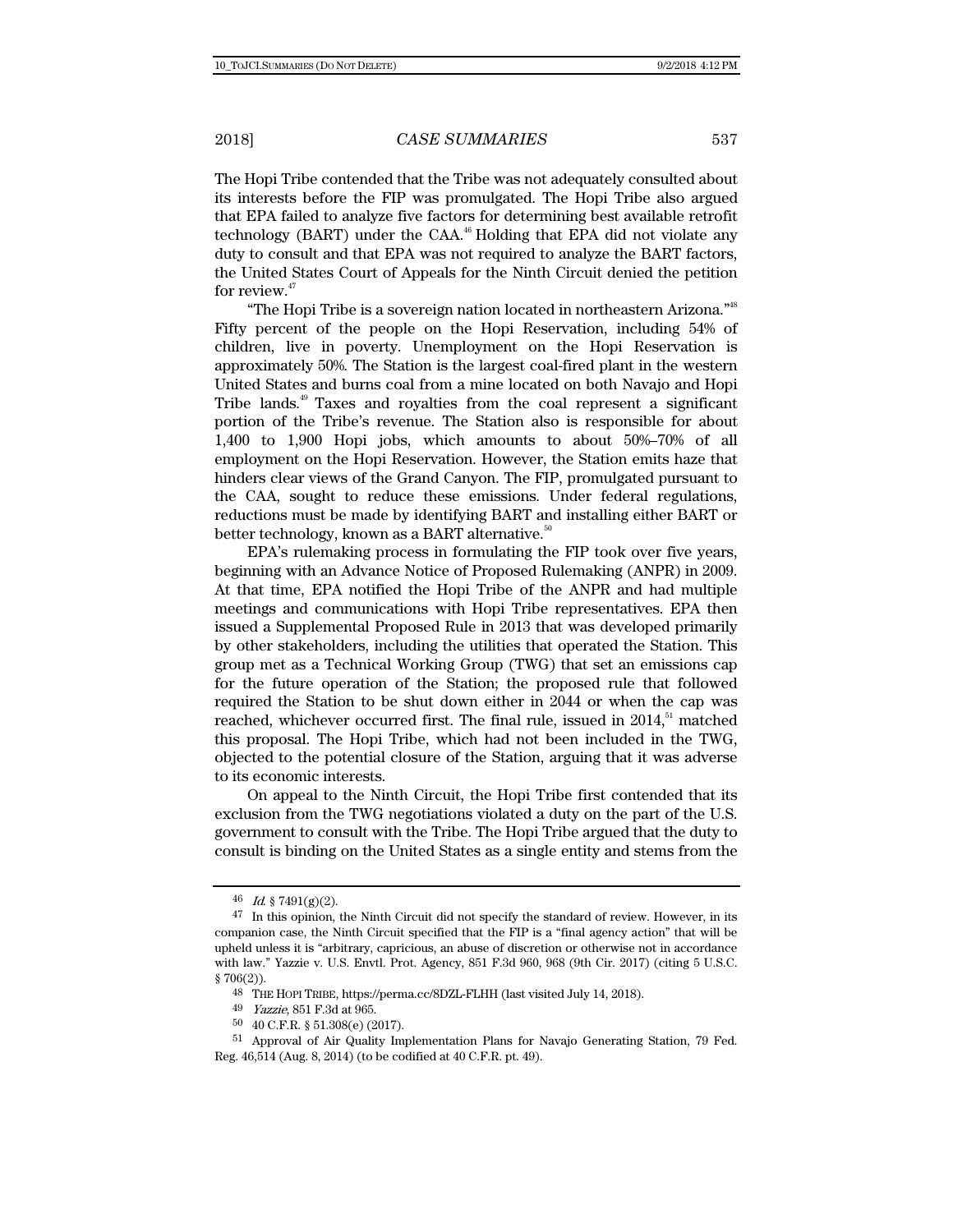general trust relationship that the United States shares with Indian tribes. The Ninth Circuit disagreed, finding no authority supporting the contention that the general trust relationship may be treated as a duty to consult. The Ninth Circuit further reasoned that EPA did in fact consult with the Hopi Tribe throughout the rulemaking process, and so even if EPA were bound by such a duty, EPA surely complied.

Second, the Hopi Tribe challenged the FIP on the grounds that EPA failed to analyze each of the five factors required for determining BART when it analyzed the TWG proposal. On this issue, the Ninth Circuit held that there was no error. EPA was not required to analyze the five BART factors because the TWG proposal was a BART alternative, which is governed under separate regulations.

In sum, the Ninth Circuit denied the Hopi Tribe's petition for review because EPA did not violate any duty to consult with the tribe and EPA properly adhered to regulatory requirements in promulgating the FIP.

Arizona Department of Environmental Quality (Arizona), CalPortland Company, Phoenix Cement Company (Phoenix), $52$  and ASARCO LLC (Asarco) (together, Petitioners) petitioned the United States Court of Appeals for the Ninth Circuit for review of a Federal Implementation Plan (FIP) promulgated by the United States Environmental Protection Agency (EPA) to replace Arizona's deficient State Implementation Plan (SIP) pursuant to the Clean Air Act (CAA).<sup>53</sup> Petitioners asserted two ripe claims against EPA's FIP. Petitioners alleged 1) that EPA overstepped its authority by requiring selective non-catalytic reduction (SNCR) on CalPortland's cement kiln, and 2) that emissions limits imposed on copper smelters owned by Asarco and non-party Freeport-McMoran were arbitrary and capricious and the smelters should not be subject to best available retrofit (BART) controls. Reviewing EPA's FIP under an arbitrary and capricious standard, $54$ the Ninth Circuit concluded that EPA's emissions-control measures were not arbitrary or capricious. The court dismissed in part and denied in part the consolidated petitions.

Section  $169A$  of the  $CAA^{55}$  protects air visibility in federal parks and forests by regulating emission of various pollutants from industrial sources by adopting certain emissions controls. Under this regulatory scheme, EPA requires states to create a SIP outlining its plans for improving air pollution within the state. If EPA determines that a SIP is deficient, the CAA requires EPA to promulgate its own plan, a FIP, to force compliance with Section 169A.

<sup>3.</sup> Arizona ex rel. Darwin v. U.S. Environmental Protection Agency, 852 F.3d 1148 (9th Cir. 2017).

<sup>52</sup> Phoenix Cement Company is an enterprise division of the Salt River Pima-Maricopa Indian Community.

<sup>53 42</sup> U.S.C. §§ 7401–7671q (2012).

<sup>54</sup> Arizona ex rel. Darwin v. EPA, 852 F.3d 1148, 1152 (9th Cir. 2017).

 $55 \quad 42 \text{ U.S.C. }$  § 7491(a)(1), (b)(2).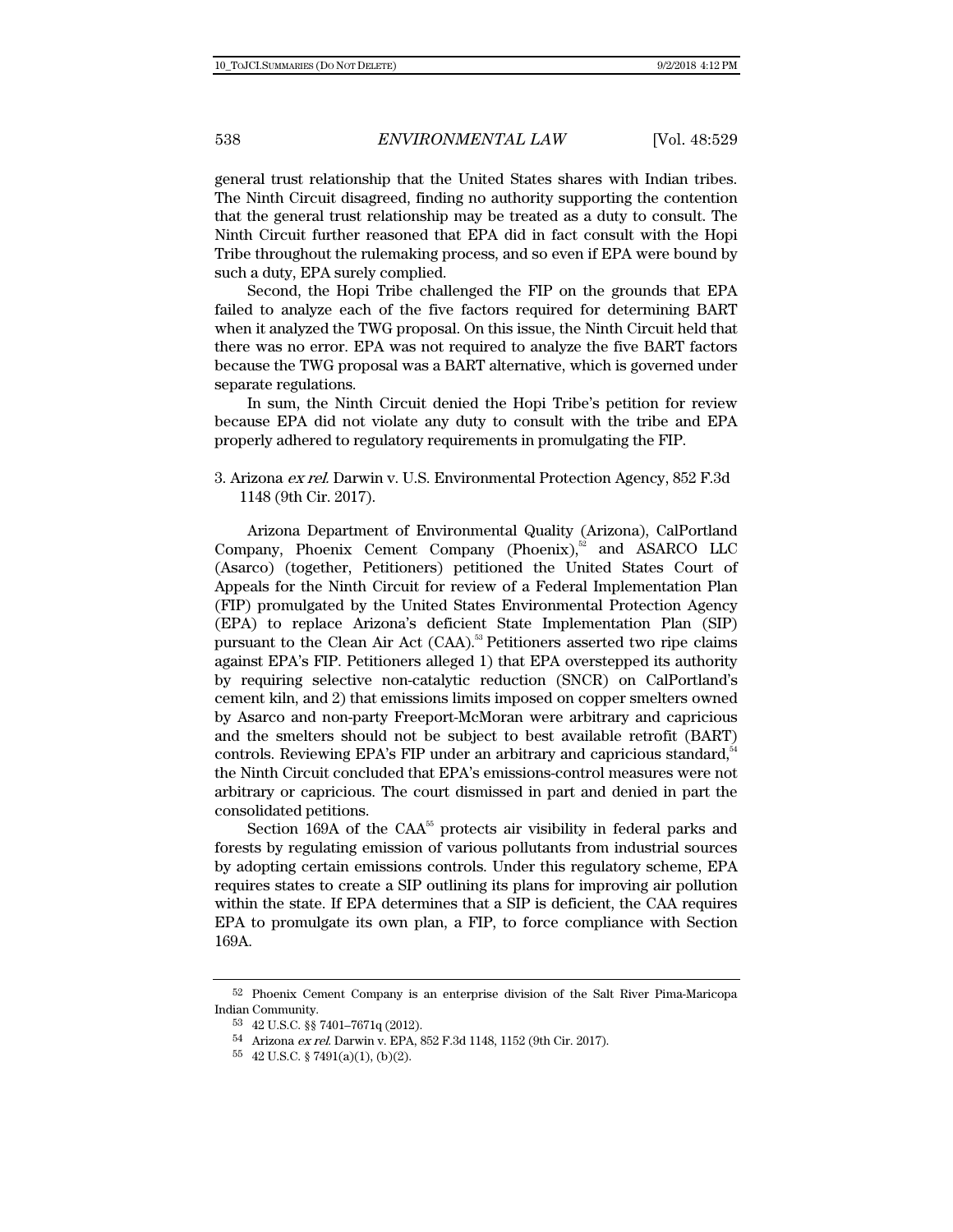In 2011, Arizona submitted a SIP to EPA. EPA rejected portions of Arizona's SIP as inadequate and issued a proposed FIP to replace those rejected portions. After notice and comment, EPA promulgated a final FIP. The relevant portions of EPA's FIP required CalPortland to install selective non-catalytic reduction (SNCR) controls, imposing a 35% control-efficiency standard. Although EPA declined to impose additional control measures on the copper smelters, the FIP established annual nitrogen oxides emissions limits at forty tons per year for both smelters, particulate matter emissions limits at Asarco's smelter to be consistent with National Emission Standard for Hazardous Air Pollutants (NESHAPs),<sup>56</sup> and required control efficiency of about 99.8% on a 365-day rolling average for Asarco's double contact acid plant to limit sulfur dioxide emissions. Arizona, CalPortland, Phoenix, and Asarco filed a consolidated appeal challenging the legitimacy of EPA's FIP.

The Ninth Circuit first considered whether EPA overstepped its authority by imposing SNCR controls on CalPortland's cement kiln. Petitioners alleged that EPA erred by deemphasizing the potential improvement in visibility when considering whether the kiln should be required to adopt additional Reasonable Progress (RP) controls. Petitioners further asserted that when isolated, SNCR technology only marginally improves visibility, and thus would not achieve Congress's mandate of reasonable progress toward visibility. As to the first point, the court stated that EPA reasonably considered the relevant factors required under Section 169A and, as such, the court could not substitute its own judgment for the agency's. As to the second point, the court observed that according to EPA's models, the impact of SNCR technology on increased visibility would be far more substantial than petitioners asserted. The court did not view EPA's use of its own models as arbitrary or capricious. Accordingly, the court concluded that in promulgating the SNCR requirement, EPA acted within its authority.

The Ninth Circuit then considered a series of Petitioners' claims that EPA's regulations of nitrogen oxides, particulate matter (PM), and sulfur dioxide at the copper smelters were arbitrary and capricious. Petitioners argued that because Petitioners' existing nitrogen oxide emissions were below the FIP limit of forty tons per year, the limits imposed by EPA would not fulfill Congress's mandate to improve visibility. Second, Petitioners contended that the smelters at issue should not have been subject to BART at all because the smelters' nitrogen oxide emissions levels were below the 0.5 deciview threshold that triggers BART controls. The court rejected both arguments, stating first that because nothing was preventing the smelters from exceeding forty tons per year of nitrogen oxides in the future, EPA was within its authority to limit their potential to do so. Addressing the second point, the court observed that BART is required for stationary sources that "cause" or "contribute" to visual impairment, and such a determination is made on the basis of the source as a whole, not per pollutant. The court

<sup>56</sup> National Emission Standard for Hazardous Air Pollutants, 40 C.F.R. § 63.1 et seq., § 61.01 et seq. (2012).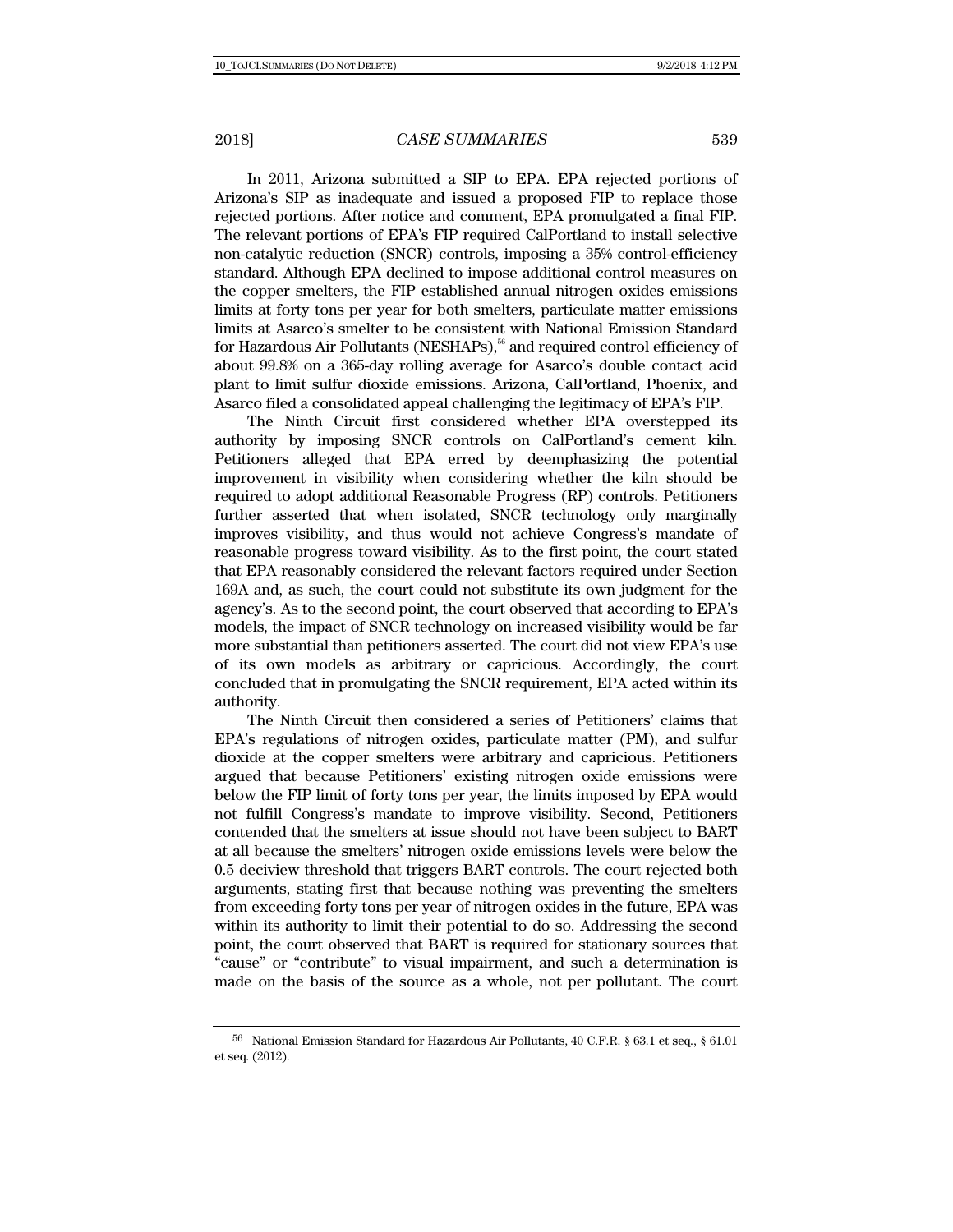stated that the copper smelters were undoubtedly BART-eligible and the nitrogen oxides contributed to the overall visual impairment attributable to the copper smelter. The court concluded that EPA was neither arbitrary nor capricious in limiting nitrogen oxides.

The Ninth Circuit then turned to Petitioners' challenge to EPA's limitation of PM emissions from Asarco's copper smelter. Petitioners argued that EPA's reliance on PM standards from NESHAPs,<sup>57</sup> another part of the CAA, was unlawful. The court disagreed, explaining that EPA's decision to incorporate emissions limitations and compliance requirements from NESHAPs was because Asarco itself had relied on those limits in its BART analysis and the limits were likely to improve visibility. The court concluded that EPA was neither arbitrary nor capricious in setting PM limits to match PM limits from other parts of the statute.

Finally, the court considered whether EPA's imposition of a 99.8% control-efficiency rate for sulfur dioxide emissions from Asarco's smelter was arbitrary or capricious. Petitioners argued that the 99.8% control efficiency rate was unsupported by evidence, was technically infeasible to achieve on a 365-day average because it did not allow for supply limitations nor startup and shutdown periods, and was arbitrarily imposed as a more rigorous standard on Asarco as compared to its competition. As to the first point, the court referred to information that Asarco itself provided to EPA describing an existing acid plant that currently recovers 99.8% of sulfur dioxide emissions. As to Asarco's second point, the Ninth Circuit stated that both EPA's independent findings and Asarco's own data supported the feasibility of a 99.8% efficiency rate. Addressing Asarco's final point, the court found that EPA treated both smelters alike in that EPA relied on the data that each source relied upon in establishing their own emissions limits. The court concluded that EPA's well-reasoned imposition of a 99.8% control efficiency rate on sulfur dioxide was neither arbitrary nor capricious.

In sum, the Ninth Circuit found that petitioners' challenges to EPA's FIP were without merit. Accordingly, the court dismissed in part and denied in part the consolidated petitions.

#### 4. Sierra Club v. North Dakota, 868 F.3d 1062 (9th Cir. 2017).

North Dakota, along with several other states (the States), appealed a Consent Decree<sup>58</sup> between the United States Environmental Protection Agency (EPA) and both the Sierra Club and the Natural Resources Defense Council (Sierra Club). In 2013, EPA failed to meet its statutory deadline under the Clean Air Act  $(CAA)^{59}$  to issue a national ambient air quality standard (NAAQS) for sulfur dioxide. The Sierra Club and the States sued to compel agency action. Subsequently EPA and the Sierra Club resolved their claims via the Consent Decree at issue. The United States Court of Appeals

<sup>57</sup> National Emission Standards for Hazardous Air Pollutants for Primary Copper Smelting, 40 C.F.R. pt. 63 subpart QQQ (2002).

<sup>58</sup> Proposed Consent Decree, Clean Air Act Citizen Suit, 79 Fed. Reg. 31,325 (June 2, 2014).

<sup>59 42</sup> U.S.C. §§ 7401–7671q (2012).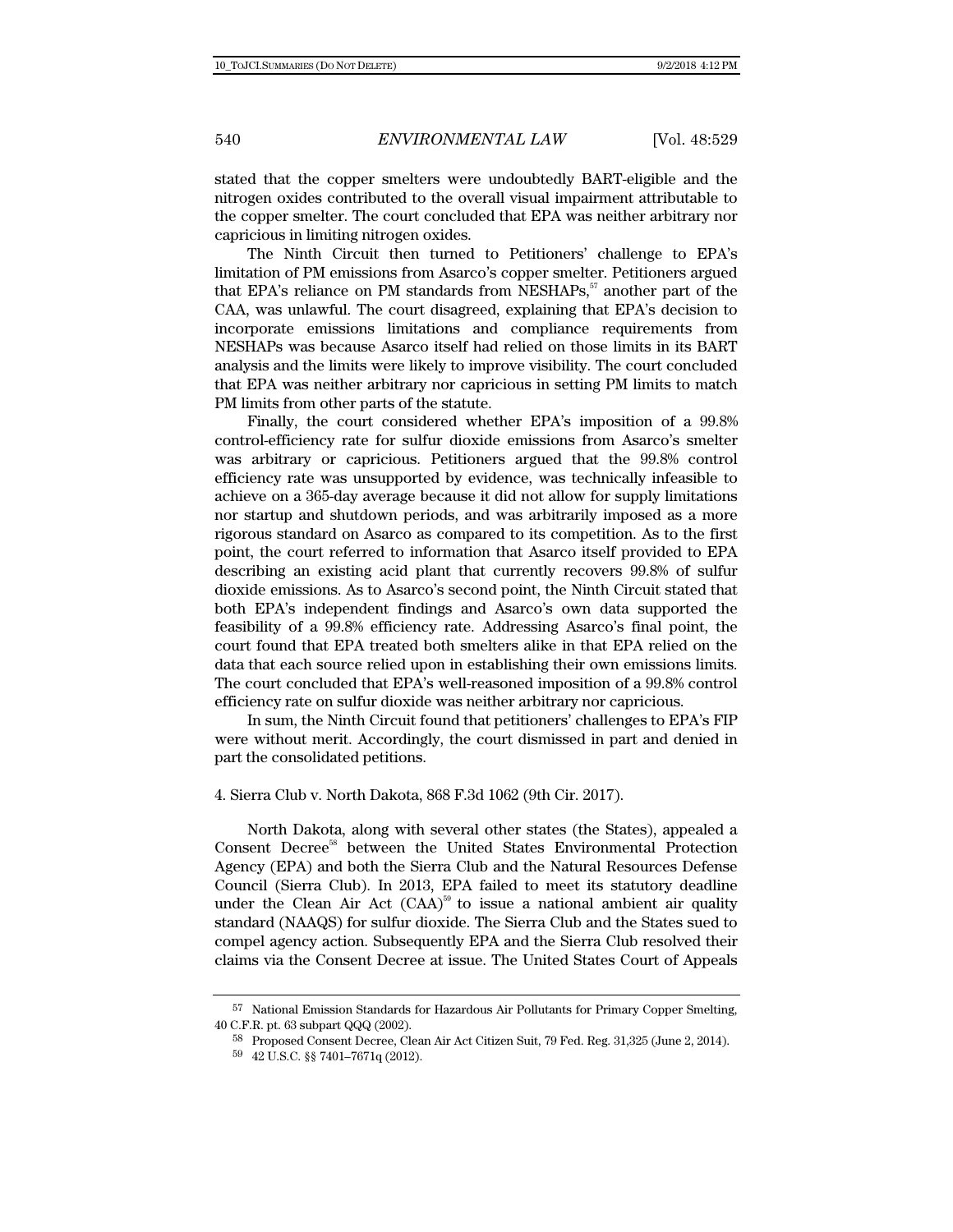for the Ninth Circuit, reviewing under the Supreme Court standard established by Local No. 93, International Association of Firefighters, AFL-CIO C.L.C. v. City of Cleveland, $60$  concluded that the Consent Decree was a proper and valid resolution to the suit.

EPA and the Sierra Club reached a settlement, the Consent Decree, in 2014, that set out a promulgation designation schedule regarding NAAQS for EPA to follow. This agreement stated that the Sierra Club agreed to refrain from moving forward with its suit as long as EPA followed the given designation schedule. The States claimed that the Consent Decree 1) improperly disposed of their claims, 2) imposed duties and obligations on the States without their consent, and 3) was not "fair, adequate and reasonable" because the deadlines far exceed the Act's three-year period for promulgating designations.

First, the court determined that the Consent Decree did not impact the ongoing claims by the States because their claims were not referenced in the Consent Decree, the Decree did not limit EPA's rights in lawsuits against third parties, and the States were free to pursue earlier deadlines in their own actions. Further, the States had acknowledged in oral argument that they could pursue their pending claims in the North Dakota litigation; the court noted that the States could not attempt to block the Consent Decree by arguing that it improperly disposed of their claims while simultaneously arguing that they can continue to assert those claims in another forum such as the district court in North Dakota.

Second, the court found that the Consent Decree did not subject the States to any explicit obligations or state action, nor did it force indirect duties or obligations upon them. The States acknowledged that the Decree did not mandate explicit action but asserted that duties and obligations were being imposed. The court took this as an objection to the requirements imposed by the Data Requirements Rule, $61$  rather than the Consent Decree. The Ninth Circuit noted that the Consent Decree does reference the Data Requirements Rule, but that it falls short of imposing the rule's obligations on the States. Because the Consent Decree does not place any burden on the States, and operates distinctly from the Data Requirements Rule, that component of the appeal was dismissed.

Finally, the Ninth Circuit found that the Consent Decree follows the appropriate remedy in a case involving EPA deadlines because it adheres to previous precedent on promulgation deadlines, and that the district court did not abuse its authority in concluding that the Consent Decree is fair and reasonable and in compliance with the CAA and other law.

In conclusion, the Ninth Circuit held that because the Consent Decree did not impede, impact, or resolve the ongoing claims by States, did not subject the States to any burden or obligation, and followed the proper

<sup>60 478</sup> U.S. 501 (1986).

 $61$  Data Requirements Rule for the 2010 for the 1-Hour Sulfur Dioxide (SO<sub>2</sub>) Primary National Ambient Air Quality Standard (NAAQS), 80 Fed. Reg. 51,052, 51,064 (Aug. 21, 2015) (to be codified at 40 C.F.R. pt. 51).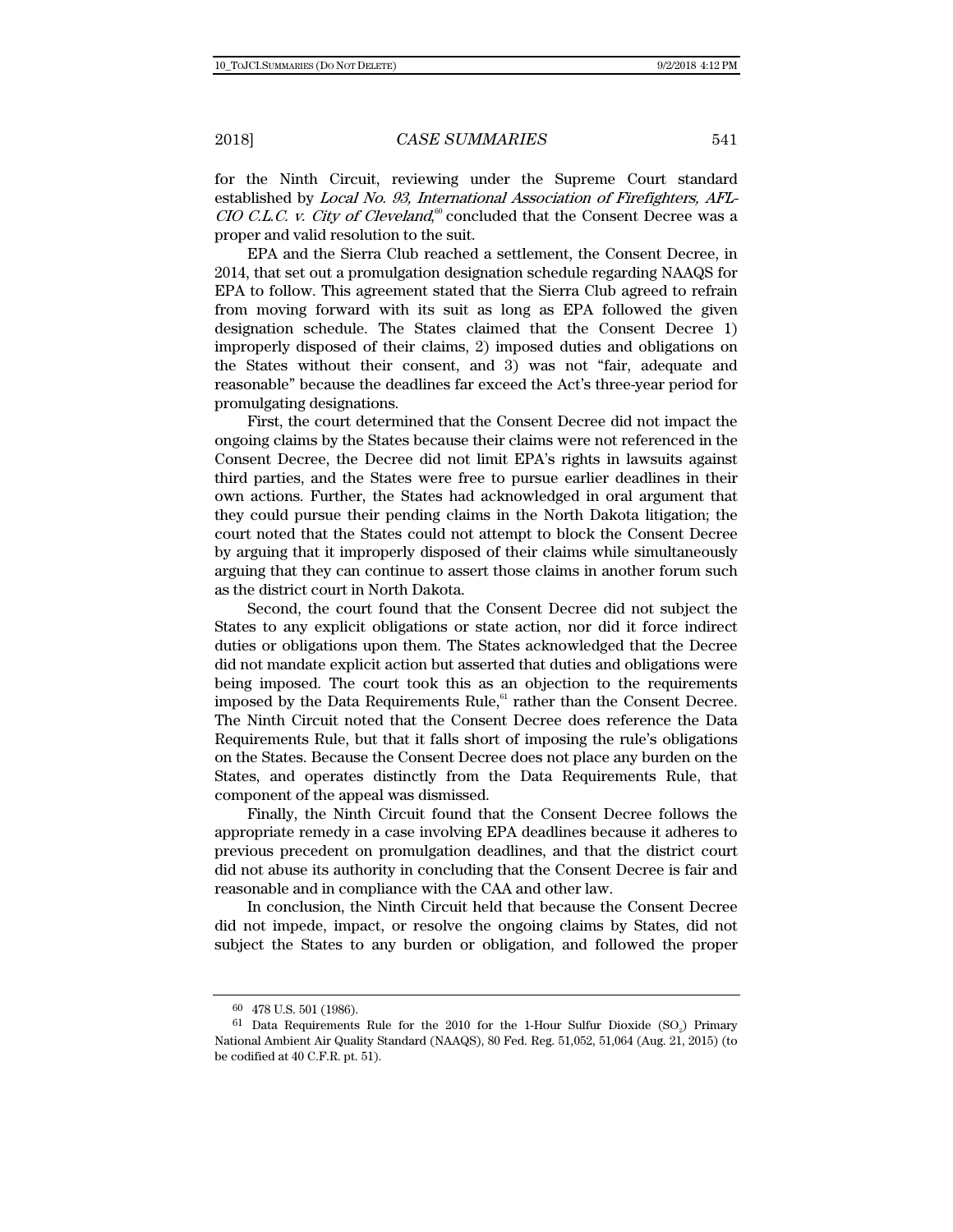remedy in an EPA deadlines case, the Consent Decree could not be blocked by the States.

# C. Comprehensive Environmental Response, Compensation, and Liability Act

## 1. Asarco LLC v. Atlantic Richfield Co., 866 F.3d 1108 (9th Cir. 2017).

In 2012, Asarco LLC (Asarco) brought an action for contribution against Atlantic Richfield Company (Atlantic Richfield) for cleanup costs ordered by the United States Environmental Protection Agency (EPA) under the Comprehensive Environmental Response, Compensation, and Liability Act (CERCLA).62 The United States District Court for the District of Montana granted summary judgment for Atlantic Richfield, holding that Asarco's contribution claim was time barred.<sup>63</sup> The district court found that Asarco entered into a settlement agreement with the United States under the Resource Conservation and Recovery Act  $(RCRA)^{64}$  in 1998, which triggered the three-year statute of limitations for bringing a contribution claim under CERCLA. The United States Court of Appeals for the Ninth Circuit reviewed the district court's grant of summary judgment de novo. After ruling on three matters of first impression, the Ninth Circuit vacated and remanded, concluding that Asarco's claim was timely.

This case arose out of the contamination of the East Helena Superfund Site (the Site), an industrial area located in Lewis and Clark County, Montana. Asarco operated a lead smelter plant at the Site from 1888 until 2001, which resulted in the discharge of toxic compounds into the air, soil, and water. Atlantic Richfield's predecessor operated a nearby zinc fuming plant from 1927 to 1972. In the late 1980s, after adding the Site to the National Priories List under CERCLA, EPA identified Asarco and Atlantic Richfield's predecessor as potentially responsible parties (PRPs) for the contamination. EPA sought contribution only from Asarco.

In 1998, the United States brought claims against Asarco for civil penalties and injunctive relief under RCRA and the Clean Water Act (CWA).<sup>65</sup> Asarco settled the case with the United States. This settlement agreement (1998 RCRA Decree) assessed civil penalties against Asarco and also required Asarco to take remedial actions. However, Asarco failed to meet its cleanup obligations under the 1998 RCRA Decree and subsequently filed for bankruptcy in 2005. The United States and Montana filed proofs of claim in the bankruptcy proceeding, asserting joint and several liability claims under CERCLA. In 2009, the bankruptcy court entered a consent decree under CERCLA (CERCLA Decree) between Asarco, the United States, and

<sup>62</sup> Comprehensive Environmental Response, Compensation, and Liability Act of 1980, 42 U.S.C. §§ 9601–9675, 9613(f)(3)(B) (2012).

<sup>63</sup> Asarco LLC v. Atl. Richfield Co., 73 F. Supp. 3d 1285, 1286 (D. Mont. 2014).

<sup>64</sup> Resource Conservation and Recovery Act of 1976, 42 U.S.C. §§ 6901–6992k (2012) (amending Solid Waste Disposal Act, Pub. L. No. 89-272, 79 Stat. 992 (1965)).

<sup>65</sup> Federal Water Pollution Control Act, 33 U.S.C. §§ 1251–1387 (2012).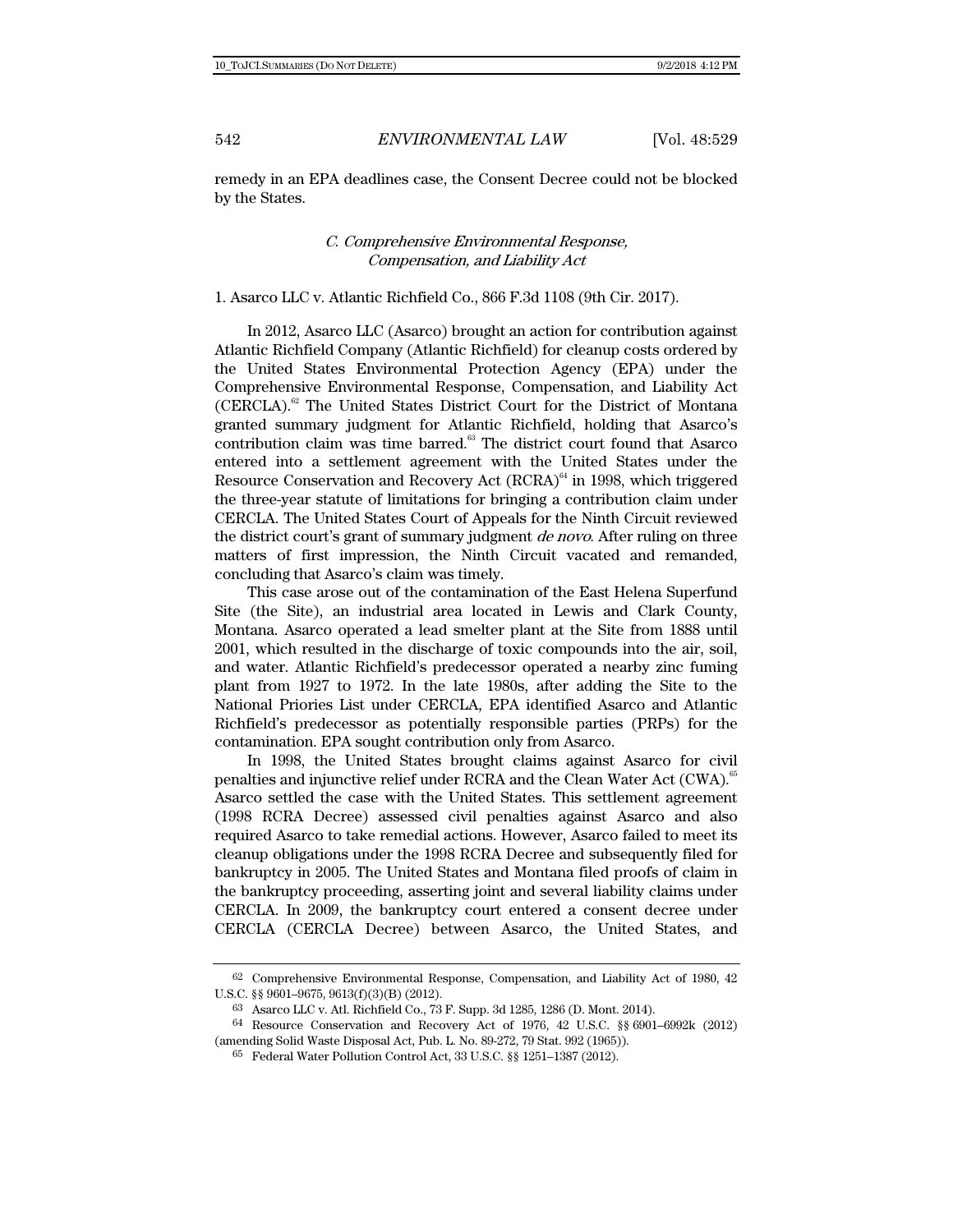Montana. Under the agreement, Asarco paid \$99.294 million, which fully resolved and satisfied Asarco's obligations under the 1998 RCRA Decree.

In 2012, Asarco brought this action against Atlantic Richfield pursuant to CERCLA § 113(f)(3)(B),<sup>66</sup> seeking contribution for its financial liability under the CERCLA Decree. Atlantic Richfield filed a motion for summary judgment, arguing that the 1998 RCRA Decree triggered the three-year statute of limitations under § 113. The district court entered summary judgment for Atlantic Richfield, $67$  concluding that the plain language of § 113(f)(3)(B) does not require settlement agreements to be entered into under CERCLA. Therefore, the 1998 RCRA Decree triggered the statute of limitations because it required a response action and Asarco incurred response costs as a result.

The Ninth Circuit addressed three novel issues. First, whether a settlement agreement entered into under an authority other than CERCLA may give rise to a CERCLA contribution action. Second, whether a corrective measure under RCRA qualifies as a response action under CERCLA. Third, what it means for a party to resolve its liability in a settlement agreement, as a precondition for bringing a contribution action under CERCLA § 113(f)(3)(B).

On the first issue, the Ninth Circuit began with the language of the statute to determine whether CERCLA  $\S 113(f)(3)(B)$  applies to non-CERCLA settlement agreements. The Ninth Circuit first observed that the plain text requires an administrative or judicially approved settlement to impose a "response" action. While a response action is a statutorily defined term, it is not clearly a CERCLA-exclusive term. Further, while settlement agreements must be "administratively or judicially approved," the text says nothing about whether the agreement must settle CERCLA claims in particular. Expanding its analysis to the broader context of the statute, the Ninth Circuit observed that the companion provision,  $\S 113(f)(1)$ , expressly requires a CERCLA predicate.<sup>68</sup> Section  $113(f)(1)$  allows PRPs to seek contribution from other PRPs during or following civil actions brought under CERCLA §§ 106 or 107(a) specifically.<sup>69</sup> Since Congress expressly required a CERCLA predicate in the companion provision but not in § 113(f)(3)(B), the Ninth Circuit concluded that Congress intended no such predicate in the latter.70 The Ninth Circuit therefore held that a non-CERCLA settlement agreement may form the necessary predicate for a contribution action under CERCLA §  $113(f)(3)(B)$ .<sup>71</sup>

71 The Ninth Circuit noted that this interpretation aligns with the EPA's own view that non-CERCLA claims fit within  $\S 113(f)(3)(B)$  so long as the settlement involves a cleanup activity

<sup>66 42</sup> U.S.C. § 9613(f)(3)(B).

<sup>67</sup> Asarco LLC, 73 F. Supp. 3d at 1286.

<sup>68 42</sup> U.S.C. § 9613(f)(1).

<sup>69</sup> Id.

<sup>70</sup> The Ninth Circuit further reasoned that this interpretation is consistent with CERCLA's broad remedial purpose, which is to expedite the settlement and cleanup process. An interpretation which would undercut a private party's incentive to settle would defeat this purpose without any possible benefit.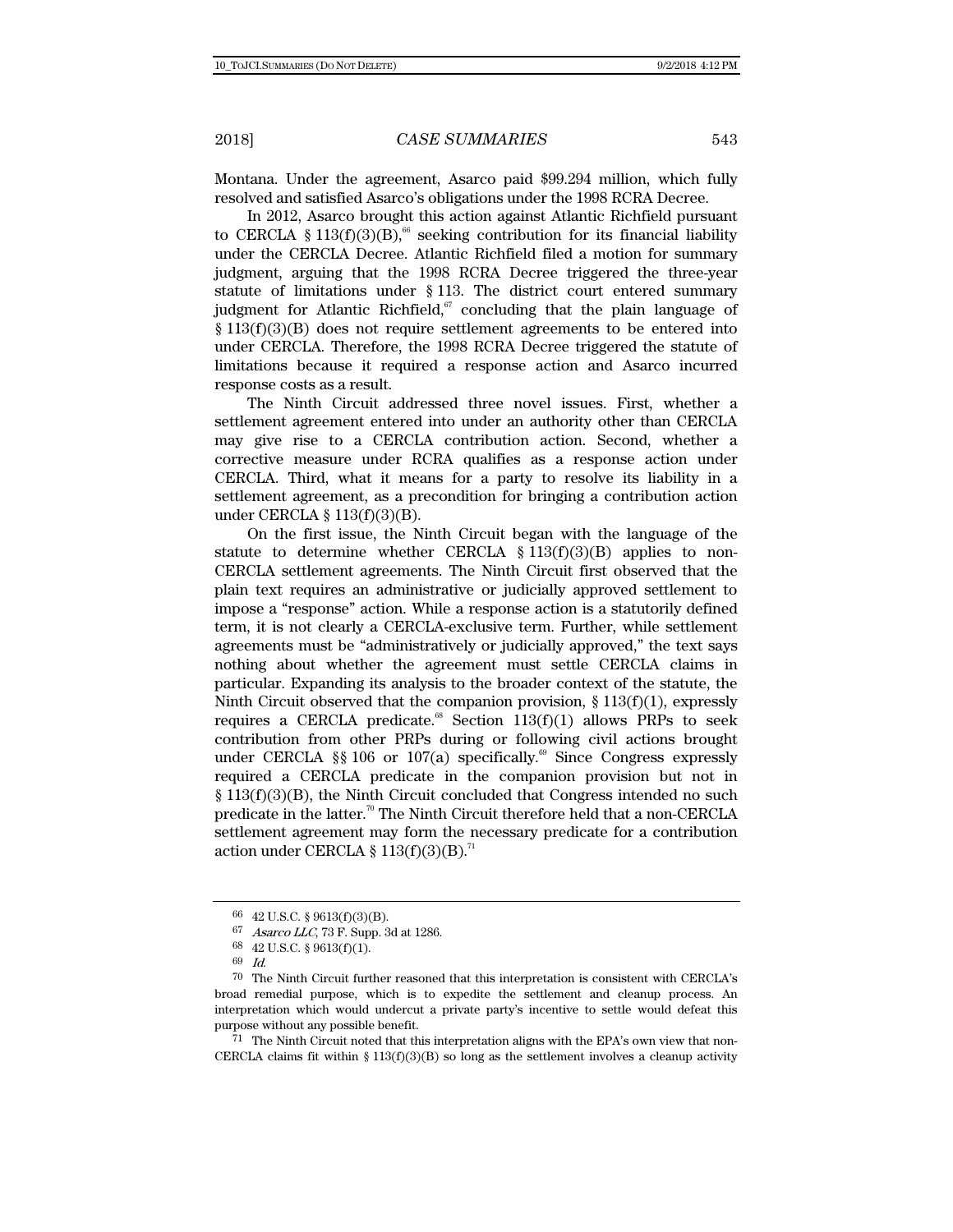Second, the Ninth Circuit determined that the 1998 RCRA Decree required Asarco to take "response" actions within the meaning of CERCLA § 113(f)(3)(B). The Ninth Circuit found that the agreement clearly required Asarco to take "response" actions to clean up hazardous waste. The 1998 RCRA Decree specifically required Asarco to take "corrective action," which RCRA expressly defines as a type of "response measure."<sup>72</sup>

Third, the Ninth Circuit determined whether Asarco had resolved its liability under the 1998 RCRA Decree, which is the final condition necessary for triggering a contribution action under  $\S 113(f)(3)(B)$ . On this issue, Asarco argued that the 1998 RCRA Decree did not resolve its liability.<sup>73</sup> In addressing this argument, the Ninth Circuit analyzed at length what it means for a party to "resolve its liability" within the meaning of  $\S 113(f)(3)(B)$ . Beginning with the plain text of the statute, the Ninth Circuit reasoned that the common dictionary definitions of "resolve" imply an element of finality.

However, the Ninth Circuit observed that the question of whether liability may be resolved with the requisite degree of finality by a settlement agreement is further complicated by statutory provisions that allow the government to preserve future enforcement actions. For example, CERCLA § 122(f) allows EPA to include a covenant not to sue in a settlement agreement, conditioned by a PRP's completed performance.<sup>74</sup> Further, parties to settlement agreements often expressly refuse to concede liability. The Ninth Circuit noted that the Sixth Circuit and Seventh Circuit decided the reservation of rights in this context should be weighed against findings that a party has resolved its liability. Observing inconsistencies in the case law, however, the Ninth Circuit adopted a different approach. The court held that for a party to resolve its liability, the settlement agreement must determine a PRP's compliance obligations with "certainty and finality."75 Further, the resolution of liability is not defeated by the government's preservation of rights to reserve future enforcement actions, covenants not to sue, releases from liability that are conditioned on completed performance, or a PRP's refusal to concede liability.<sup>76</sup>

that qualifies as a response action. Niagara Mohawk Power Corp. v. Chevron, U.S.A., Inc., 596 F.3d 112, 126 n.15 (2nd Cir. 2010).

<sup>72 42</sup> U.S.C. § 6928(h) (2012).

<sup>73</sup> Atlantic Richfield contended that Asarco waived this argument by not raising it in the district court. The Ninth Circuit acknowledged that Asarco failed to raise the issue in the district court, but reached the issue in order to prevent a miscarriage of justice and further because the issue presented was purely one of law.

<sup>74 42</sup> U.S.C. § 9622(f)(3) (2012).

<sup>75</sup> Asarco LLC v. Atl. Richfield Co., 866 F.3d 1108, 1125 (9th Cir. 2017).

 $^{76}\,$  The court reasoned that if a covenant not to sue negates resolution of liability, then it is unlikely that a settlement agreement could ever resolve a party's liability. Moreover, this approach is consistent with congressional intent. The court cited legislative history in which the House had expressed an intent to authorize EPA to preserve future enforcement actions in crafting settlements. A PRP's refusal to concede liability also does not defeat CERCLA's purpose in encouraging prompt settlements, so long as the PRP commits to taking action. Conversely, requiring PRPs to concede liability in order to establish finality would discourage PRPs from entering into settlements.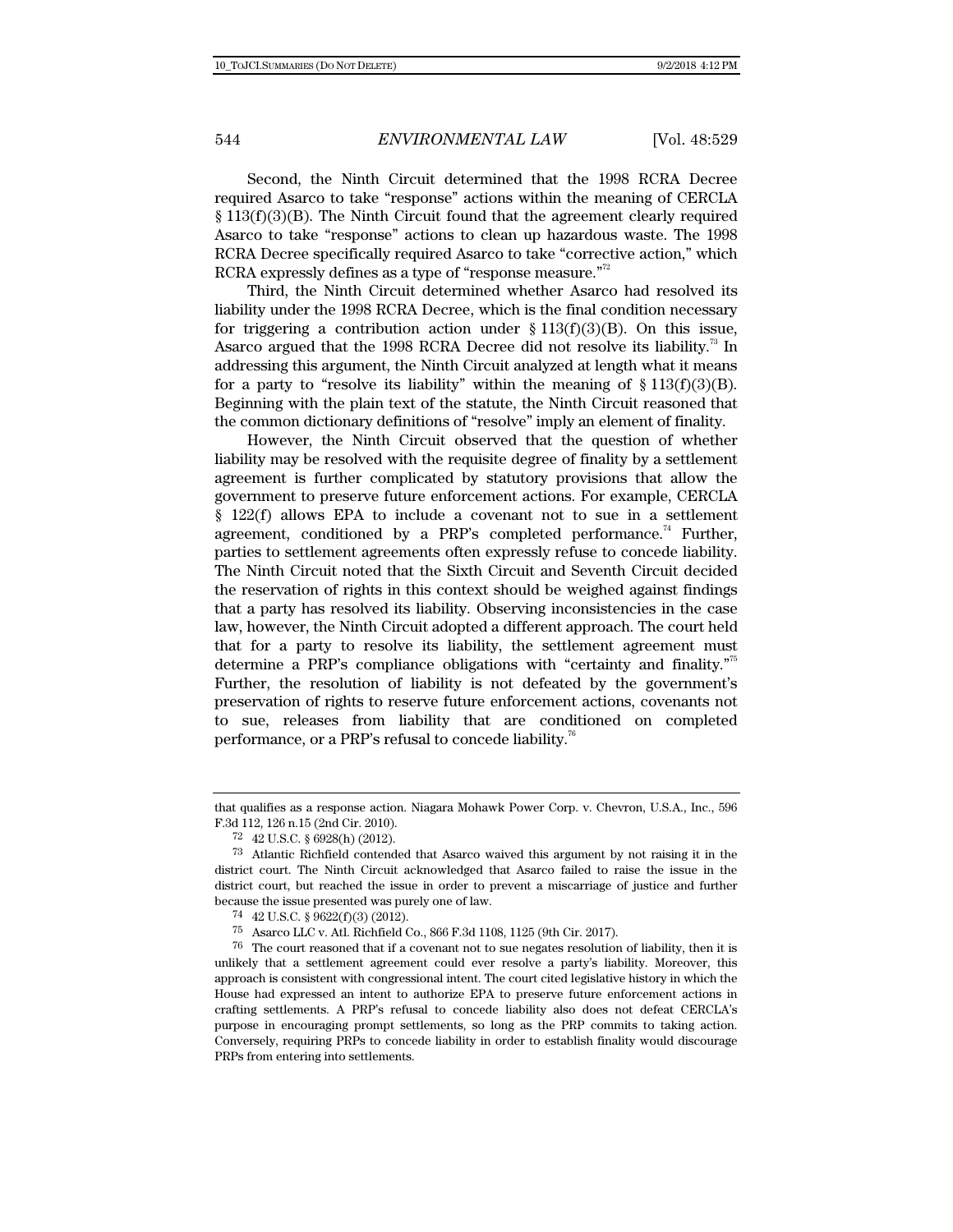Applying this test to the facts of the case, the Ninth Circuit determined that the 1998 RCRA Decree failed to resolve Asarco's liability for any of its response actions or costs. First, although the 1998 RCRA Decree contained a release from liability, that release was expressly limited to the government's claim for civil penalties and did not cover response actions mandated by the agreement. Second, the 1998 RCRA Decree contained numerous references to Asarco's continued legal exposure. Finally, the 1998 RCRA Decree expressly provided that Asarco would not be released from liability under CERCLA, even if Asarco fully complied with the agreement. Thus, the Ninth Circuit held that Asarco could not have brought a contribution action pursuant to the 1998 RCRA Decree, and therefore, the statute of limitations did not run with that decree.

In its consideration of the 2009 CERCLA Decree, however, the Ninth Circuit held that Asarco had resolved its liability.<sup>77</sup> The CERCLA Decree set forth a covenant not to sue that was effective immediately and covered all of Asarco's response obligations. The covenant further provided that Asarco was released from liability for all response obligations under prior settlements, including the corrective measures under the RCRA Decree, so long as Asarco funded the custodial trust accounts for the cleanup of the Site.<sup>78</sup> The CERCLA Decree also had not reserved the right to hold Asarco liable under any authority with respect to then-existing contamination, beyond its obligations under the decree, and capped Asarco's total financial obligations for past contamination. Lastly, the CERCLA Decree protected Asarco against contribution actions by non-settling parties. Under CERCLA § 113(f)(2), contribution protection applied only to parties that had resolved liability pursuant to a settlement agreement, providing further evidence that Asarco had resolved its liability.<sup>79</sup> Since the CERCLA Decree constituted a firm decision with the requisite degree of finality about Asarco's liability, the court found Asarco had resolved its liability under that agreement.

In sum, because Asarco met the three-year statute of limitations deadline in filing the action, the CERCLA Decree imposed response actions and costs, and the CERCLA Decree resolved Asarco's liability, the Ninth Circuit held that Asarco's contribution action was timely. It therefore remanded to the district court for further proceedings to determine whether Atlantic Richfield must pay contribution to Asarco. The Ninth Circuit also established a new test for determining whether a settlement agreement has

<sup>77</sup> On this issue, Asarco argued that the CERCLA Decree unequivocally resolved its liability for all of its response costs. Atlantic Richfield contended that the CERCLA Decree merely served as a funding mechanism for Asarco's pre-existing commitments under the 1998 RCRA Decree. Therefore, Atlantic Richfield argued, holding that Asarco's contribution claim was timely would be unjust because it would essentially allow Asarco to incur cleanup obligations, sit on its rights, and then pursue a stale claim through bankruptcy. While the Ninth Circuit sympathized with Atlantic Richfield's position, it could not agree with Atlantic Richfield's conclusion. That Asarco was liable under RCRA did not change the fact that the agreement did not give rise to a right of contribution under CERCLA.

<sup>78</sup> Asarco asserted that it did in fact fund the trust accounts and Atlantic Richfield conceded that point.

<sup>79 42</sup> U.S.C. § 9613(f)(2).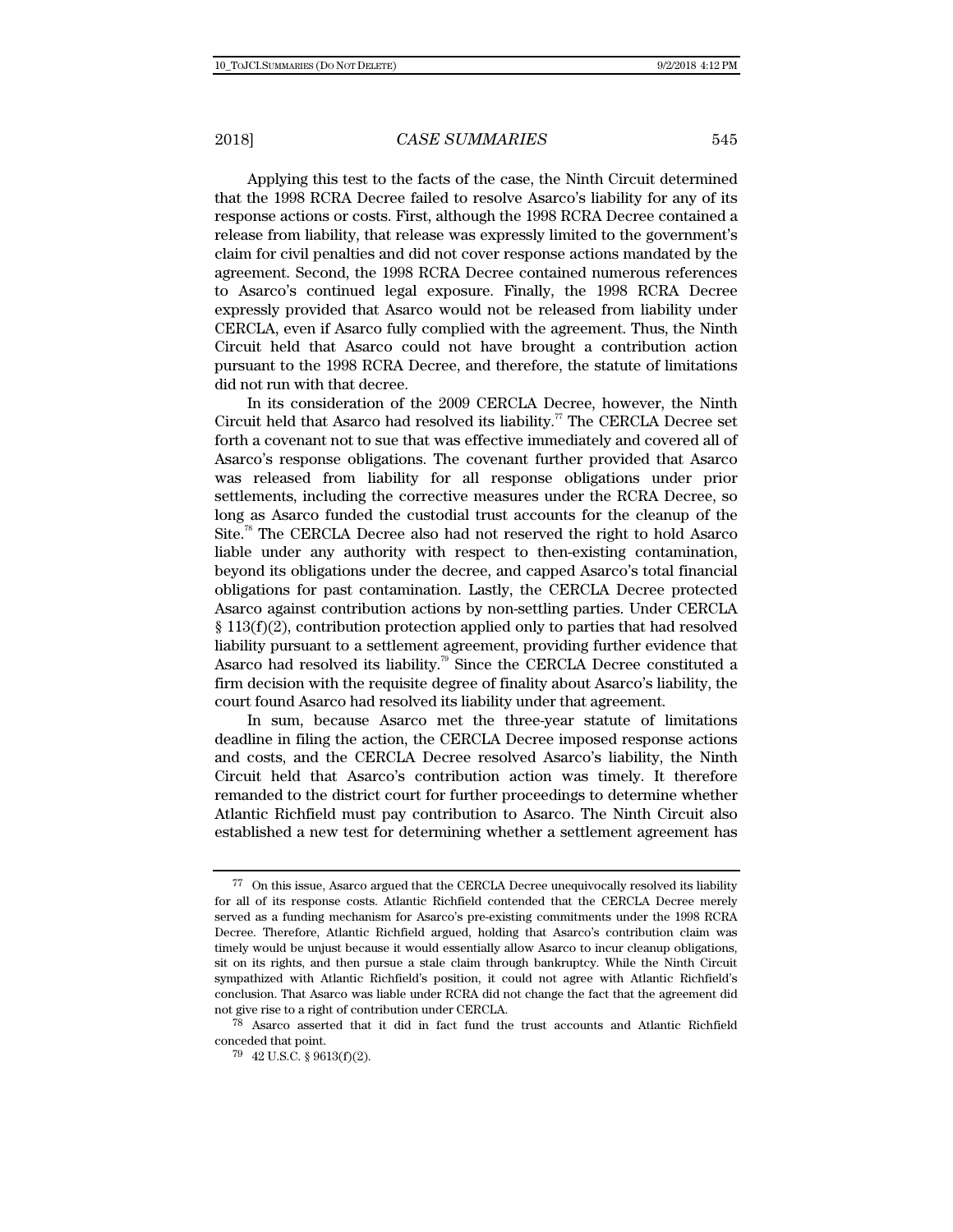resolved a party's liability within the meaning of CERCLA  $\S$  113(f)(B)(3), finding this to be so where a settlement agreement decides "with certainty and finality" a PRP's obligations for response actions. Neither covenants not to sue, releases from liability, nor a settling party's refusal to concede liability undermine the resolution.

## D. Resource Conservation and Recovery Act

1. Ecological Rights Foundation v. Pacific Gas & Electric Co., 874 F.3d 1083 (9th Cir. 2017).

Ecological Rights Foundation (EcoRights), an environmental organization, filed suit against Pacific Gas & Electric Company (PG&E) under the citizen suit provisions of both the Clean Water Act  $(CWA)^{80}$  and the Resource Conservation and Recovery Act (RCRA).<sup>81</sup> EcoRights alleged PG&E violated both the CWA and RCRA by discarding wood treatment chemicals at its facilities in ways that resulted in unlawful discharges into San Francisco Bay and Humboldt Bay (the Bays). After determining that EcoRights had organizational standing, the United States District Court for the Northern District of California granted summary judgment to PG&E on both the CWA claim and the RCRA claim.<sup>82</sup> Reviewing the RCRA claim alone, the United States Court of Appeals for the Ninth Circuit reversed.

According to the complaint, PG&E used its service facilities to store and handle new, used, and discarded wooden utility poles that had been treated with pentachloraphenol (PCP). PCP contains dioxins, which are chemical impurities known to increase cancer risks. EcoRights alleged that drilling, cutting, moving, and storing PCP-treated wood had resulted in the spread of chemically treated sawdust and woodchips on the grounds of PG&E facilities. In its first claim, EcoRights alleged that PG&E's activities violated the CWA by discharging pollution into the Bays without a permit. In its second claim, EcoRights alleged that PG&E violated RCRA by contributing to the handling, storage, or disposal of solid waste which may present an imminent and substantial endangerment to health and the environment in and around the Bays. EcoRights claimed that these violations occurred when PG&E's stormwater conveyance systems and company vehicle tires carried PCP-infused waste offsite, resulting in discharges into the bays.

On the issue of standing, the district court held and the Ninth Circuit affirmed that EcoRights had organizational standing to pursue its claims. EcoRights presented declarations from several of its members alleging particularized harms resulting from pollution of the Bays. Among these harms were reports that members were avoiding local seafood, avoiding recreational activities, and experiencing reduced enjoyment of sailing and

<sup>80</sup> Federal Water Pollution Control Act, 33 U.S.C. §§ 1251–1387 (2012).

<sup>81 42</sup> U.S.C. §§ 6901–6992k (2012).

<sup>82</sup> Ecological Rights Found. v. Pac. Gas & Elec. Co., No. 10-CV-00121-RS, 2015 WL 537771, at \*1 (N.D. Cal. Jan. 30, 2015).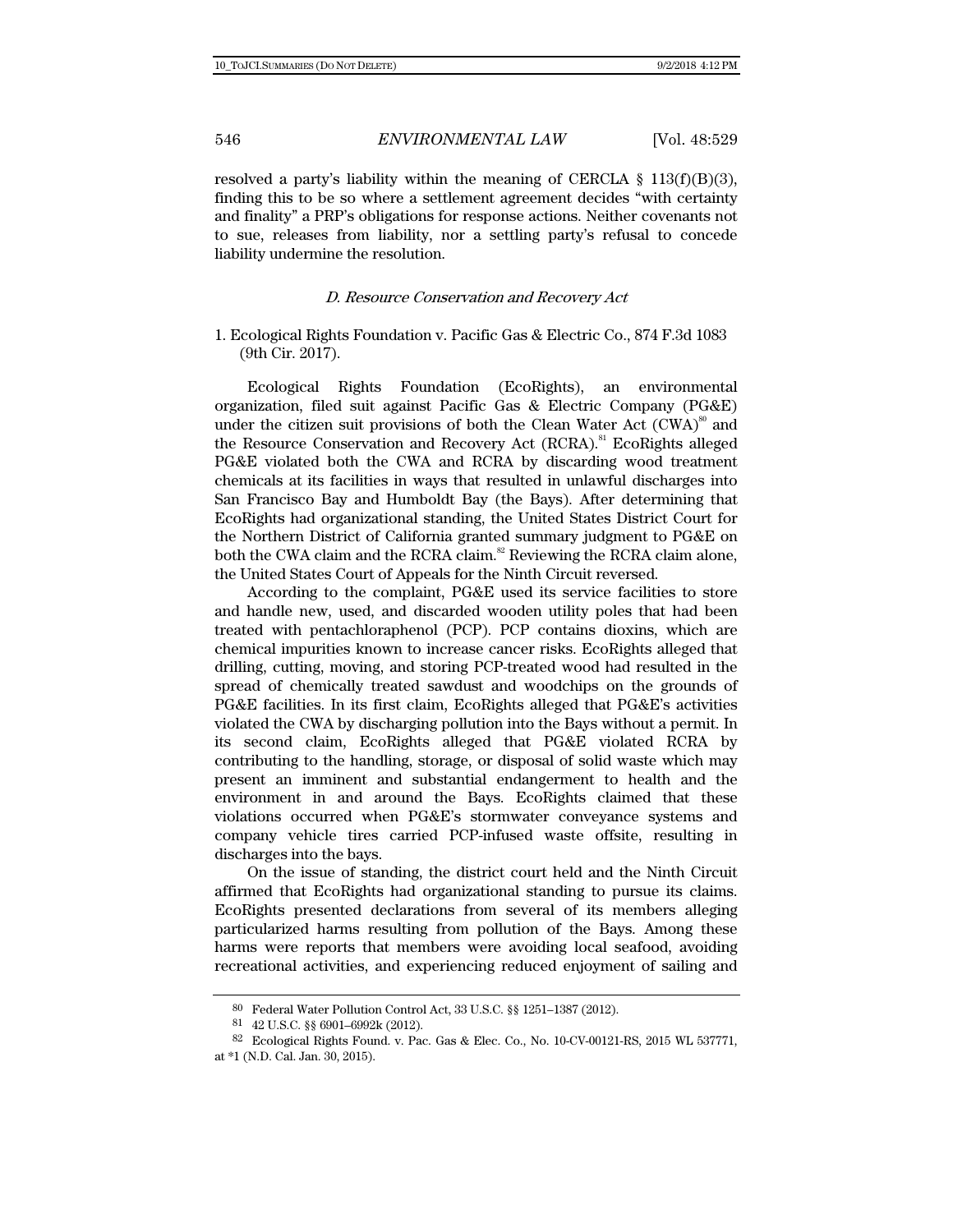bird-watching. PG&E argued that these allegations of injury were too generalized, as such injuries might be shared by millions of people who visit the Bays. The Ninth Circuit rejected this argument on the grounds that an impermissibly generalized grievance for standing purposes refers to an injury which is abstract or indefinite, not one that may be widely shared. In this case, the Ninth Circuit found that the alleged injuries were sufficiently concrete and particularized to the members' own recreational, aesthetic, and spiritual uses and enjoyment of the waters of the Bays. PG&E also argued that the EcoRights members were required to demonstrate that the alleged uses or enjoyment of the Bays were near PG&E facilities. The Ninth Circuit rejected this argument as well, finding that the injury requirement is satisfied in environmental cases where the individual shows 1) an interest in a particular place, and 2) that interest is impaired by a defendant's conduct. There is a proximity concern only where a plaintiff fails to demonstrate use of the area affected by the challenged activity. Whether the members use an area near the alleged source of the environmental damage is immaterial.

The Ninth Circuit then analyzed the RCRA claim, which turned on the overlap between the CWA and RCRA and whether discharges subject to the CWA may also be regulated under RCRA. The district court had found that the CWA applied to the stormwater discharges at issue because under the CWA, the United States Environmental Protection Agency (EPA) had the power to require permits for them, even though it had chosen not to do so. The district court then held that the RCRA claim failed because RCRA's "anti-duplication" provision precluded application of RCRA to discharges subject to the CWA.

First, the Ninth Circuit addressed PG&E's stormwater discharges. Beginning its analysis with the language of the statute, the Ninth Circuit observed that the anti-duplication provision limited the application of RCRA with respect to "any activity or substance which is subject to" the CWA, the Safe Drinking Water Act, the Atomic Energy Act, and the Marine Protection, Research and Sanctuaries Act.<sup>83</sup> The anti-duplication provision then laid out an exception, providing that RCRA could overlap with the four named statutes to the extent that its application was "not inconsistent with the requirements" of those statutes.<sup>84</sup> Using the plain meaning of "inconsistent" to construe the text, the Ninth Circuit reasoned that the anti-duplication provision does not bar RCRA's application, unless the overlapping requirements under RCRA and the CWA are mutually repugnant or contradictory, such that causing the application of one implies the abrogation or abandonment of the other.

The Ninth Circuit further explained that the context of the antiduplication provision within RCRA supported that reading. Specifically, two other provisions in RCRA were meaningful only if the potential for waste regulation under CWA would not, on its own, bar RCRA's application. The first was RCRA's "integration" provision, which required EPA to administer

<sup>83 42</sup> U.S.C. § 6905(a).

<sup>84</sup> Id.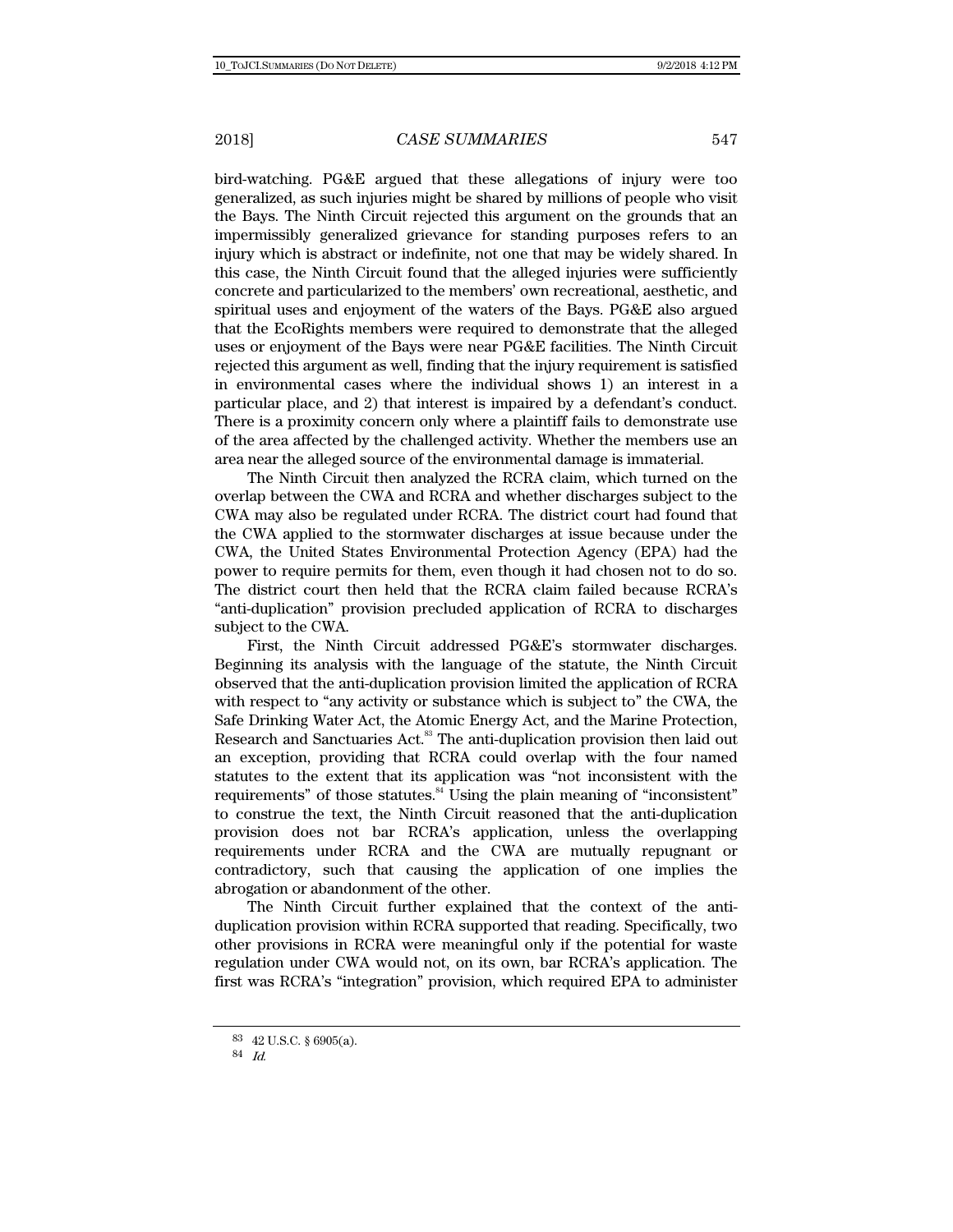RCRA in a coordinated manner that avoids duplication, "to the maximum extent practicable, with the appropriate provisions" of other environmental statutes, when doing so was "consistent with the goals and policies expressed" in RCRA and the other statutes.<sup>85</sup> The Ninth Circuit reasoned that the CWA's inclusion in the integration provision indicated Congress recognized there would be overlapping coverage between the CWA and RCRA. Thus, if all matters potentially open to regulation under the CWA were prohibited from regulation under RCRA, the integration clause would serve little purpose. The second provision that would be rendered meaningless was RCRA's definition of "solid wastes," which controlled its jurisdiction.<sup>86</sup> RCRA's definition of "solid wastes" specifically excludes industrial discharges which are point sources subject to permits under the CWA. The Ninth Circuit reasoned that if any potential regulation of any substance under the CWA were enough to trigger the anti-duplication provision and bar the application of RCRA, the exclusion of substances subject to CWA permits would be superfluous. Finally, the Ninth Circuit turned to persuasive authorities to support its reading of the anti-duplication provision, citing other federal courts as well as the Department of Justice's Office of Legal Counsel.<sup>87</sup> In light of this reading of RCRA's anti-duplication provision, the Ninth Circuit found unavailing PG&E's argument that EPA's decision not to impose CWA permit requirements barred the application of RCRA. Rather, because there were no legal requirements imposed on the stormwater discharges under the CWA, there was no legal requirement that could be inconsistent with RCRA. Thus, RCRA's application was not barred.<sup>88</sup>

Lastly, the Ninth Circuit addressed the second part of EcoRights' RCRA claim, in which EcoRights alleged that PG&E had discharged pollution into the Bays via "tire tracking."89 On this issue, the district court had concluded that EcoRights had failed to provide sufficient evidence of actual transmission of pollutants through tire tracking. The Ninth Circuit affirmed the district court's holding.

In sum, the Ninth Circuit affirmed that EcoRights had organizational standing to pursue its claims and affirmed the district court's holding that there was insufficient evidence on the tire tracking theory under the RCRA claim. In reversing the district court's grant of summary judgment, the Ninth Circuit held that RCRA's anti-duplication provision did not bar the application of RCRA unless doing so would contradict a requirement

 $85$  *Id.* § 6905(b)(1).

<sup>86</sup> Id. § 6903(27); see also id. § 6903(5).

<sup>87</sup> The Ninth Circuit also noted that EPA filed a brief as amicus curiae in this case and appeared at argument in support of EcoRights, arguing that RCRA's anti-duplication provision did not restrict the reach of the citizen suit.

<sup>88</sup> The Ninth Circuit also quickly disposed of PG&E's alternative argument that its stormwater discharges were subject to CWA requirements through municipal storm sewer system permits required by local government agencies. Any potential requirements under municipal permits were not relevant to RCRA's application.

<sup>89</sup> Tire tracking occurs when vehicles pick up contaminants on their tires and carry them offsite.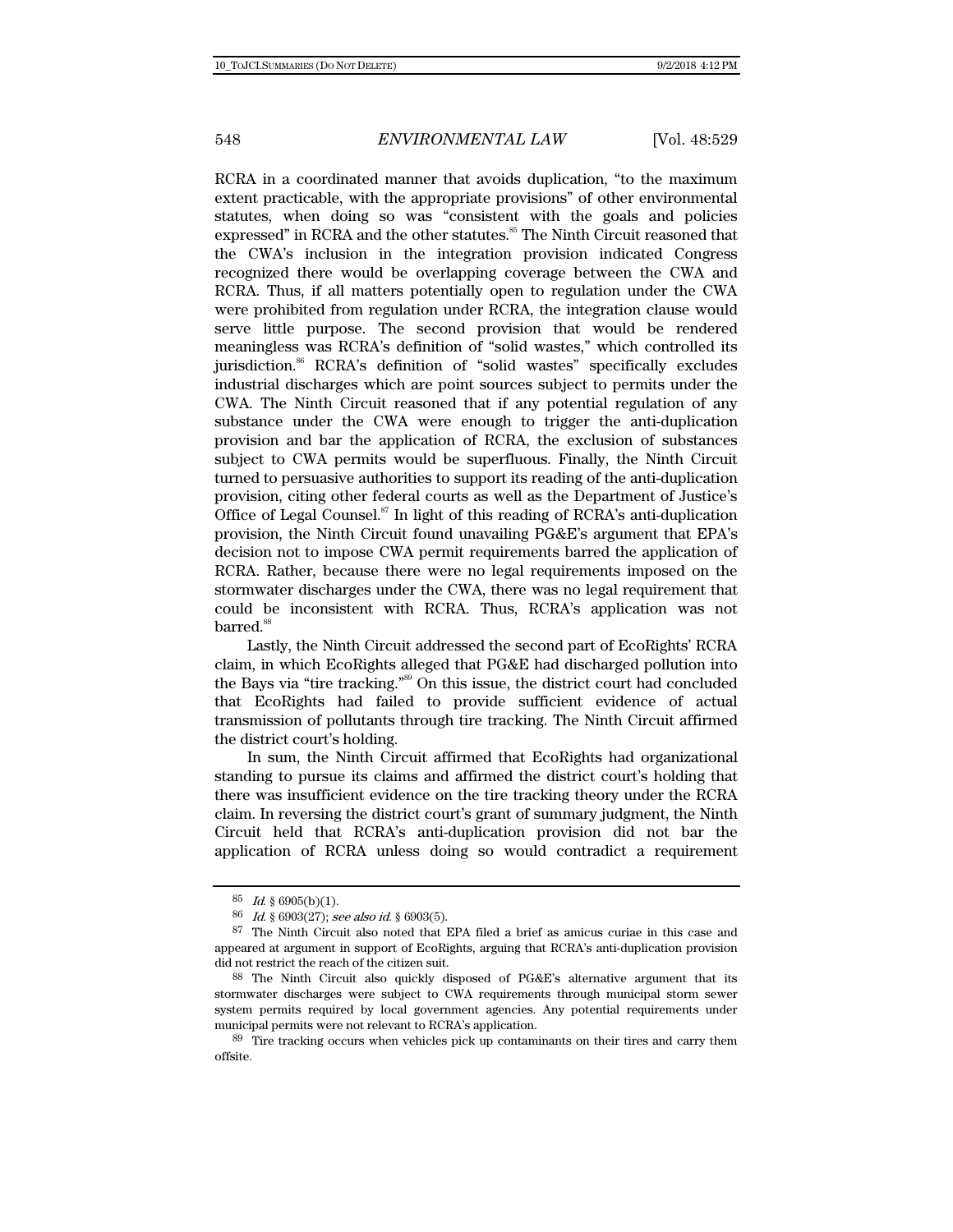imposed by the CWA or any other statute listed in the provision. Thus, the absence of a CWA permit requirement did not trigger RCRA's antiduplication provision and EcoRights' RCRA claim as to PG&E's alleged stormwater discharges was not barred. The Ninth Circuit remanded for further consideration.

## E. Toxic Substances Control Act

## 1. In re A Community Voice, 878 F.3d 779 (9th Cir. 2017).

Several environmental groups<sup>90</sup> brought a petition for writ of mandamus to compel the United States Environmental Protection Agency (EPA) to act upon a previously granted rulemaking petition concerning dust-lead hazards and lead-paint standards. The petition was brought under the Toxic Substances Control Act (TSCA),<sup>91</sup> the Residential Lead-Based Paint Hazard Reduction Act (Paint Hazard Act), $^{92}$  and the Administrative Procedure Act (APA).<sup>93</sup> The court reviewed final EPA rules for unreasonable delay under a six-factor balancing test.<sup>94</sup>

EPA, via the Paint Hazard Act, had been granted sole authority to establish a national dust-lead hazard standard, and had divided authority with the Department of Housing and Urban Development (HUD) to lower a congressionally established lead-based paint standard. Despite a directive to set dust-lead hazard standards within eighteen months of October 28, 1992, the rules were not established and finalized until 2001.

By 2009, the science behind lead paint hazards and dust-lead hazards had vastly improved, though the rules had not changed. In August 2009, four of the eight petitioners,<sup>95</sup> concerned that the standards established in 1992 were too lenient, filed an administrative petition with EPA asking for the agency to use its rulemaking authority to more adequately protect children from the hazards of lead by lowering the dust-lead hazard standards. In October, EPA sent a letter to the petitioners granting their request for rulemaking, but it did not commit to a specific outcome or date of implementation. Between 2009 and 2015, EPA took some action. EPA formed a Science Advisory Board Lead Review Panel (SAB Panel) and took comments from the SAB Panel on proposed methodology for dust-lead hazard standards in 2010. Between 2012 and 2015, EPA conducted a survey of housing to determine if lower lead clearance levels were feasible, but

<sup>90</sup> California Communities Against Toxics; Health Homes Collaborative; New Jersey Citizen Action; New York City Coalition to End Lead Poisoning; Sierra Club; United Parents Against Lead National; We Act for Environmental Justice, A Community Voice.

<sup>91 15</sup> U.S.C. §§ 2601–2692 (2012).

<sup>92 42</sup> U.S.C. §§ 4851–4856 (2012).

<sup>93 5</sup> U.S.C. §§ 551–559, 701–706, 1305, 3344, 4301, 5335, 5372, 7521 (2012).

<sup>94</sup> Telecomm. Research & Action Ctr. v. FCC (TRAC), 750 F.2d 70, 80 (D.C. Cir. 1984).

<sup>95</sup> Healthy Homes Collaborative, New Jersey Citizen Action, Sierra Club, and United Parents Against Lead National.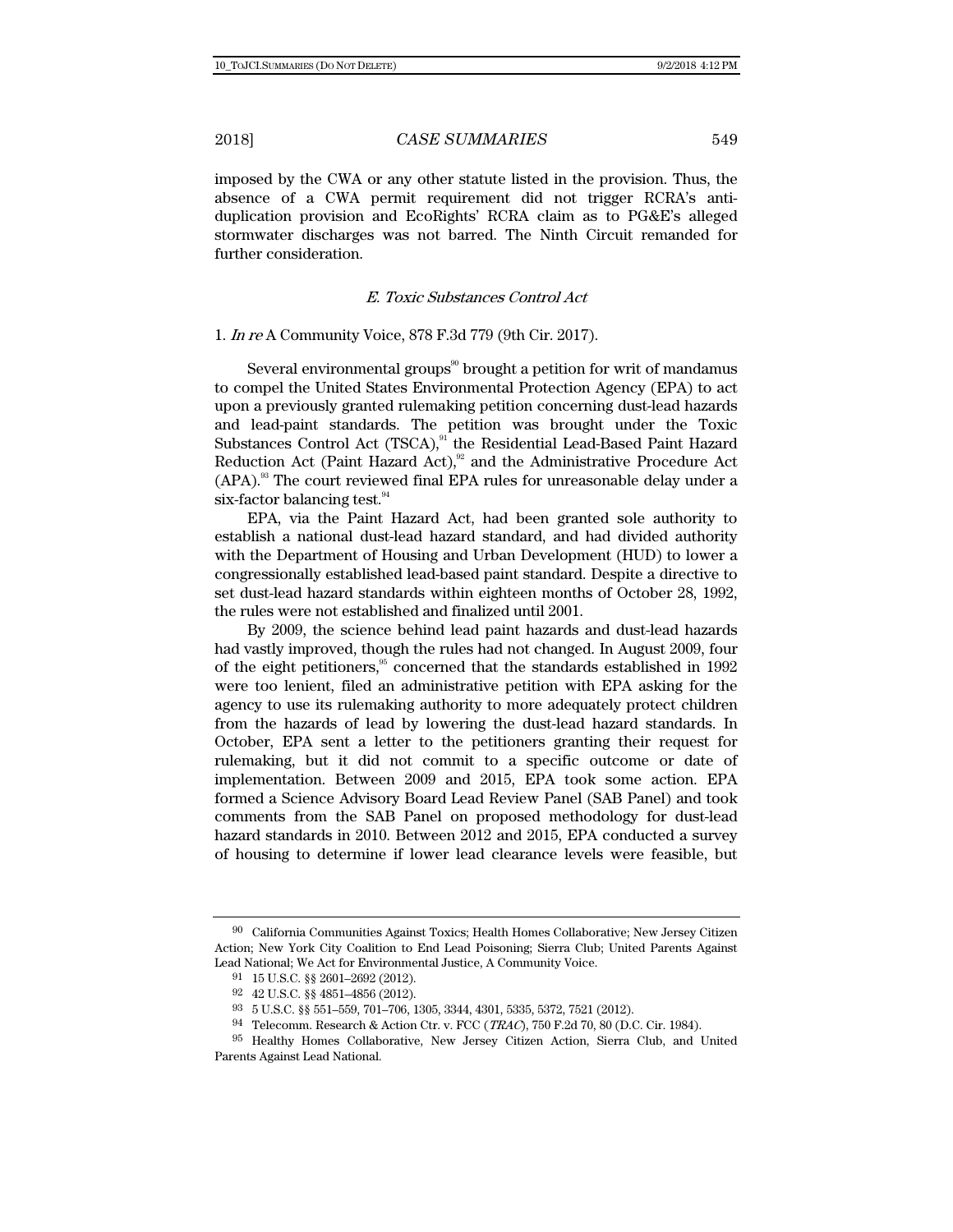apparently did nothing after the conclusion of the survey. The petition for mandamus was filed nine months later in August 2016.

The court first determined that it had jurisdiction, noting that final EPA rules may be reviewed in the United States Court of Appeals for the D.C. Circuit or any United States Court of Appeals where the petitioner resides or has its principal place of business in the circuit.<sup>96</sup> The court also noted that any court which would have jurisdiction to review a final rule also has jurisdiction to determine the question of unreasonable delay. $\degree$  The court found that, under the All Writs  $Act$ ,<sup>98</sup> the court was allowed to issue any writs appropriate to aid the court's jurisdiction, and therefore it had jurisdiction to consider the petition.

The court then turned to whether the agency had a duty to act. Petitioners argued that two statutory frameworks established a duty for EPA to act. First, they argued that the TSCA and its Paint Hazard Act amendments established a clear duty. Second, Petitioners argued that the APA placed a clear duty on EPA to take final action. EPA argued that it had already done what was required of it by beginning a proceeding. The court agreed that both statutes established a clear duty and that EPA had to come to a final decision, not merely begin a proceeding. It held that the instructions by Congress under the TSCA and the Paint Hazard Act to identify lead-based paint hazards<sup>99</sup> indicated that this was an ongoing duty. Furthermore, the court noted that because Congress established that the regulations "may be amended from time to time as necessary," the duty was continuous.100 The court also held that the APA established a duty to act because it required agencies to conclude matters presented to them within a reasonable time.101 The court noted that "failing to find a duty would create a perverse incentive for the  $EPA<sup>n102</sup>$  because it would allow EPA to avoid judicial review by granting a petition and then taking no action.

Next, the court addressed whether there was an unreasonable delay justifying a writ of mandamus. It noted that the first factor of the six-factor test established in Telecomm. Research & Action Ctr. (TRAC)<sup>103</sup> was the most important, but not, by itself, determinative.<sup>104</sup> The court did not discuss each factor explicitly,<sup>105</sup> but held that the "clear balance of the  $TRAC$  factors

<sup>96 15</sup> U.S.C. § 2618(a).

<sup>97</sup> Crown Simpson Pulp Co. v. Costle (Crown I), 599 F.2d 897, 1094–95 (9th Cir. 1979), rev'd in part, 445 U.S. 193, 196–97 (1980) (Crown II).

<sup>98 28</sup> U.S.C. § 1651 (2012).

<sup>99 15</sup> U.S.C. §§ 2681(10), 2683.

<sup>100</sup> Id. § 2687.

<sup>101</sup> APA, 5 U.S.C. § 555(b) (2012).

<sup>102</sup> In re A Community Voice, 878 F.3d 779, 785 (9th Cir. 2017).

<sup>103 750</sup> F.2d 70 (D.C. Cir. 1984).

<sup>104</sup> See In re Core Commc'ns, Inc., 531 F.3d 849, 855 (D.C. Cir. 2008).

<sup>105</sup> The court considered: 1) the time agencies take to make decisions must be governed by a rule of reason; 2) where Congress has provided a timetable or other indication of the speed with which it expects the agency to proceed in the enabling statute, that statutory scheme may supply content for this rule of reason; 3) delays that might be reasonable in the sphere of economic regulation are less tolerable when human health and welfare are at stake; 4) the court should consider the effect of expediting delayed action on agency activities of a higher or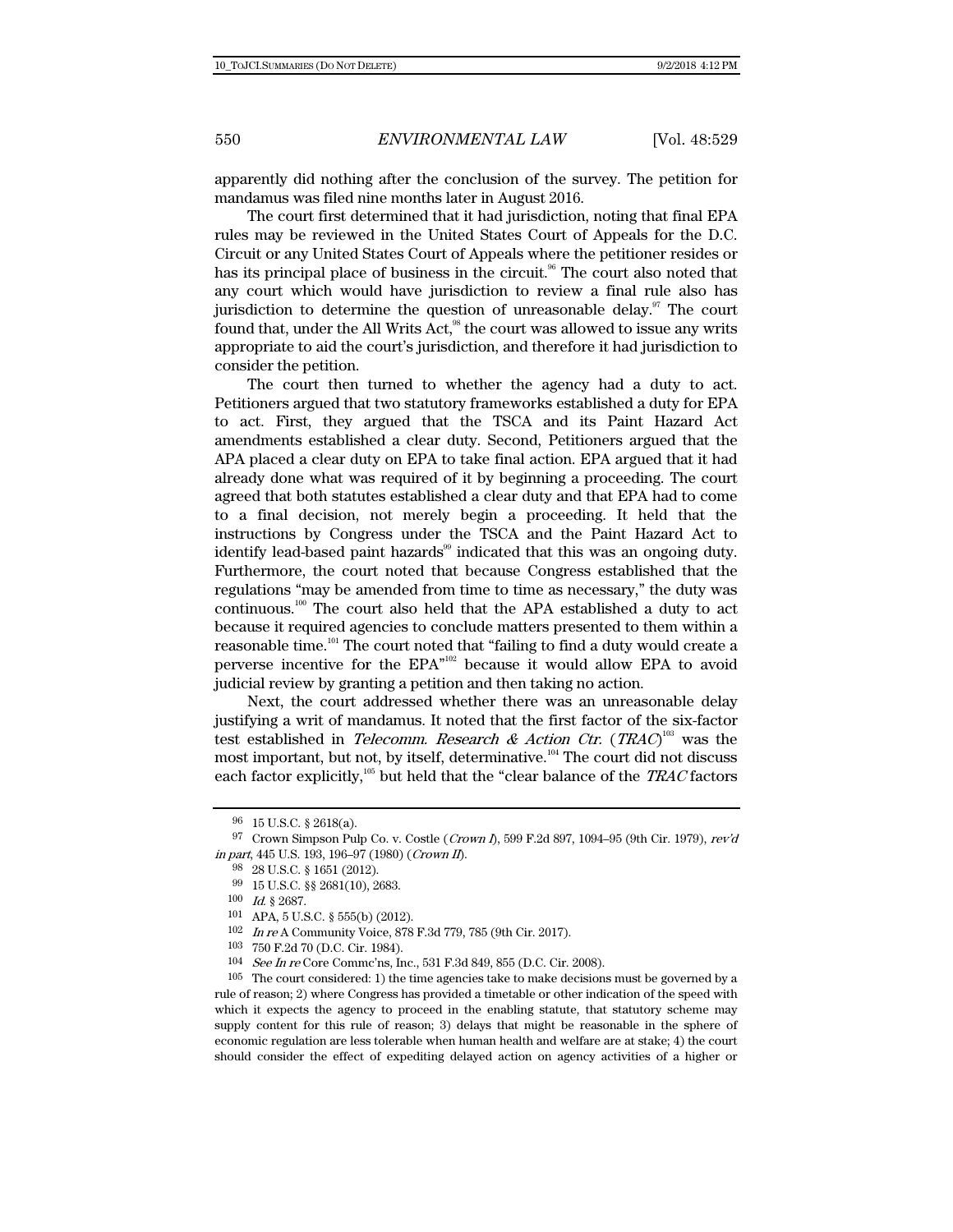favors issuance of the writ."<sup>106</sup> It held the fact EPA delayed eight years favored Petitioners for the first factor, and that Congress's desire to have the threat of lead poisoning eliminated quickly favored Petitioners for the second factor. The court found the clear threat to human welfare posed by lead, and EPA's failure to identify any cases where a court has held that an eight-year delay was reasonable, supported granting the petition as well. Accordingly, the court granted the petition for the writ.

Finally, the court addressed the remedy. Petitioners asked the court to order EPA to issue proposed rules within ninety days and final rules within six months. EPA did not argue for a particular timeline but noted an intention to issue a proposed rule in four years, and a final rule in six years. The court first established that it had power and discretion to enforce a particular timeline. The court then held, in light of the severe risks to children of lead-poisoning under EPA's insufficient standards and the fact that EPA had already taken eight years, that the timeline be more in line with Petitioner's requests. It found that EPA must issue a proposed rule within ninety days of the court's decision becoming final and promulgate a final rule within one year of the issuance of the proposed rule, and that both deadlines would only be modified if EPA presented new information showing that a modification was required. The court also retained jurisdiction in order to ensure compliance.

In sum, the Ninth Circuit granted the rulemaking petition based on unreasonable delay and ordered EPA to promulgate new standards under the TSCA and Paint Hazard Act.

## II. NATURAL RESOURCES

#### A. Endangered Species Act

1. Wildwest Institute v. Kurth, 855 F.3d 995 (9th Cir. 2017).

Wildwest Institute and the Alliance for the Wild Rockies (Wildwest) appealed a summary judgment ruling $107$  from the United States District Court for the District of Montana in favor of the Director of the United States Fish and Wildlife Service and the Secretary of the United States Department of the Interior (FWS), as well as the State of Wyoming. FWS listed the whitebark pine as relatively high for risk of extinction,<sup>108</sup> but found that listing it as a threatened or endangered species was "warranted but

competing priority; 5) the court should also take into account the nature and extent of the interests prejudiced by delay; and 6) the court need not find any impropriety lurking behind agency lassitude in order to hold that agency action is unreasonably delayed. See TRAC, 750 F.2d at 80.

<sup>106</sup> In re A Community Voice, 878 F.3d at 787.

<sup>107</sup> Wildwest Institute v. Kurth, 855 F.3d 995, 996 (9th Cir. 2017).

<sup>108</sup> Endangered and Threatened Wildlife and Plants; 12-Month Finding on a Petition to List Pinus albicaulis as Endangered or Threatened with Critical Habitat, 76 Fed. Reg. 42,631, 42,647 (July 19, 2011) (to be codified at 50 C.F.R. pt. 17).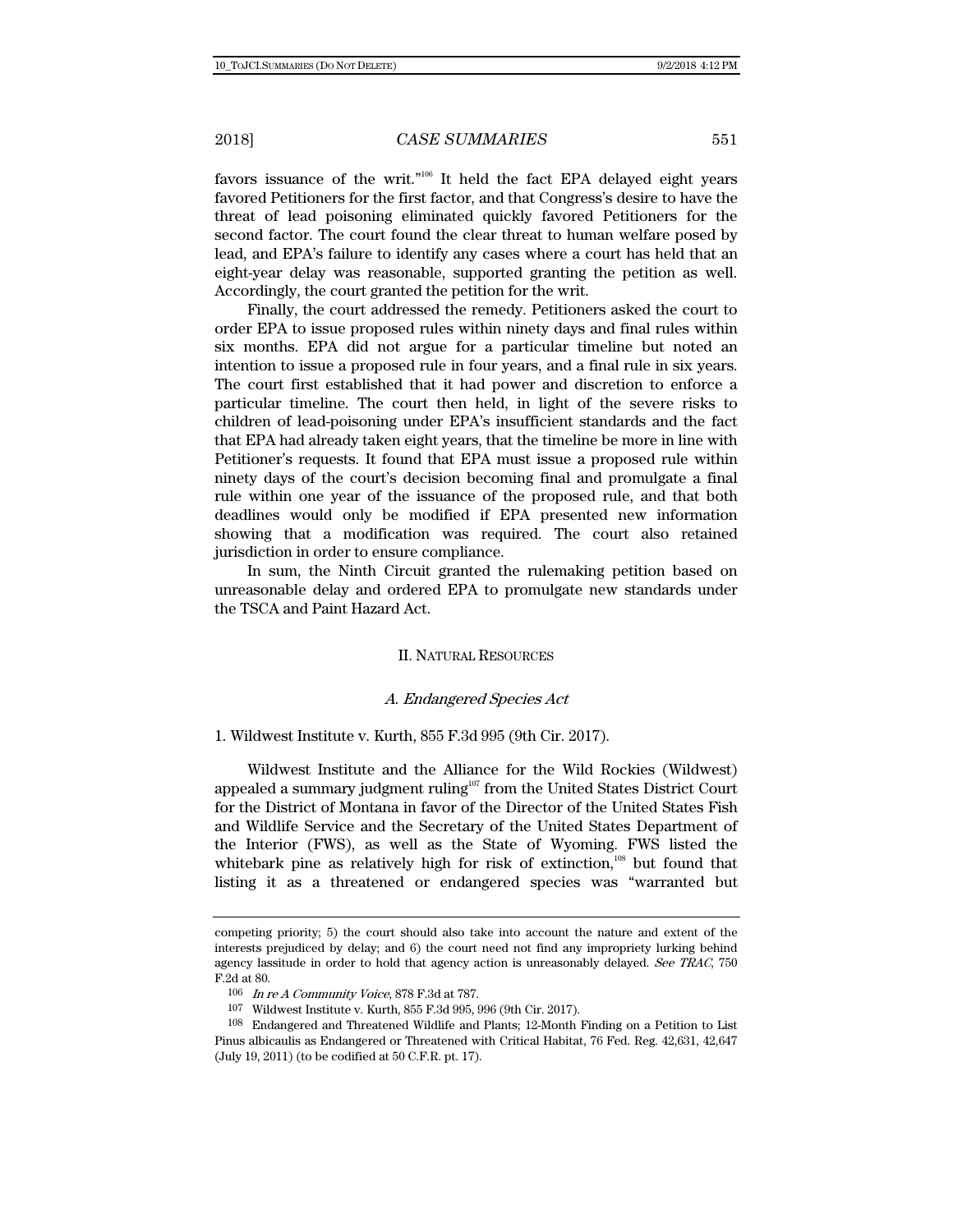precluded" under the Endangered Species Act (ESA).109 Wildwest asserted that FWS's decision was arbitrary and capricious because FWS 1) did not strictly follow its listing priority guidelines, 2) considered factors outside of the guidelines, 3) found that listing the whitebark pine was precluded by species that did not face a higher degree of threat than the whitebark pine, while FWS did not give an individualized explanation for each precluding species, and 4) considered budget limitations, court orders, and statutory deadlines in making its determination. The United States Court of Appeals for the Ninth Circuit, reviewing under the arbitrary and capricious standard,<sup>110</sup> rejected the appeal and affirmed the district court's ruling.

In 2011, FWS issued its yearly finding, which included a finding that the whitebark pine's status as a threatened or endangered species was warranted but precluded under the ESA. FWS reached this finding despite threats from disease, insect predation, climate change, and habitat loss, among other factors, suggesting that the whitebark pine was in danger of extinction or likely to become so within the near future. The whitebark pine was assigned a Listing Priority Number (LPN) of 2, on a scale of 1 to 12, with 1 being the highest priority. In 2013, Wildwest filed a complaint for injunctive and declaratory relief against FWS, seeking review of this "warranted but precluded" finding.

First, the court decided that the case was not moot because it was "capable of repetition, yet evading review." In 2015, FWS issued a Candidate Notice of Review (CNOR) assigning the whitebark pine a lower-priority LPN.<sup>111</sup> FWS then moved to dismiss the appeal as moot because Wildwest's claims were based on an earlier, higher-priority LPN. FWS must make a new twelve month finding annually regarding a species status.<sup>112</sup> Because every CNOR up to 2015 found that the whitebark pine was "warranted but precluded," the court found it reasonable to expect that Wildwest will be subject to the same challenged action again, and that the annual finding therefore evades review.

Second, the Ninth Circuit looked to the language of the Endangered Species Act  $(ESA)$ ,<sup>113</sup> and determined that it did not require FWS to prioritize species based solely on the degree of threat established through the LPN. The court noted that Congress mandated the ranking system "to assist" in identifying species in need of priority review, that "assist" meant "to give support or aid," and thereby the ranking system was only one tool to be used in deciding on a listing priority. Further, in published guidelines, FWS stated that the priority system acted as a flexible guide rather than an inflexible framework. Thus, the court stated the guidelines did not prohibit FWS from

<sup>109</sup> Endangered Species Act, 16 U.S.C. § 1533(b)(3)(B)(iii) (2012).

<sup>110</sup> Administrative Procedure Act, 5 U.S.C. § 706(2)(A) (2012).

<sup>111</sup> Endangered and Threatened Wildlife and Plants; Review of Native Species That Are Candidates for Listing as Endangered or Threatened; Annual Notice on Findings on Resubmitted Petitions; Annual Description of Progress on Listing Actions, 80 Fed. Reg. 80,584, 80,586 (Dec. 24, 2015) (to be codified at 50 C.F.R. pt. 17).

<sup>112 16</sup> U.S.C. § 1533(b)(3)(C)(i).

 $113$  *Id.* § 1533(h)(3).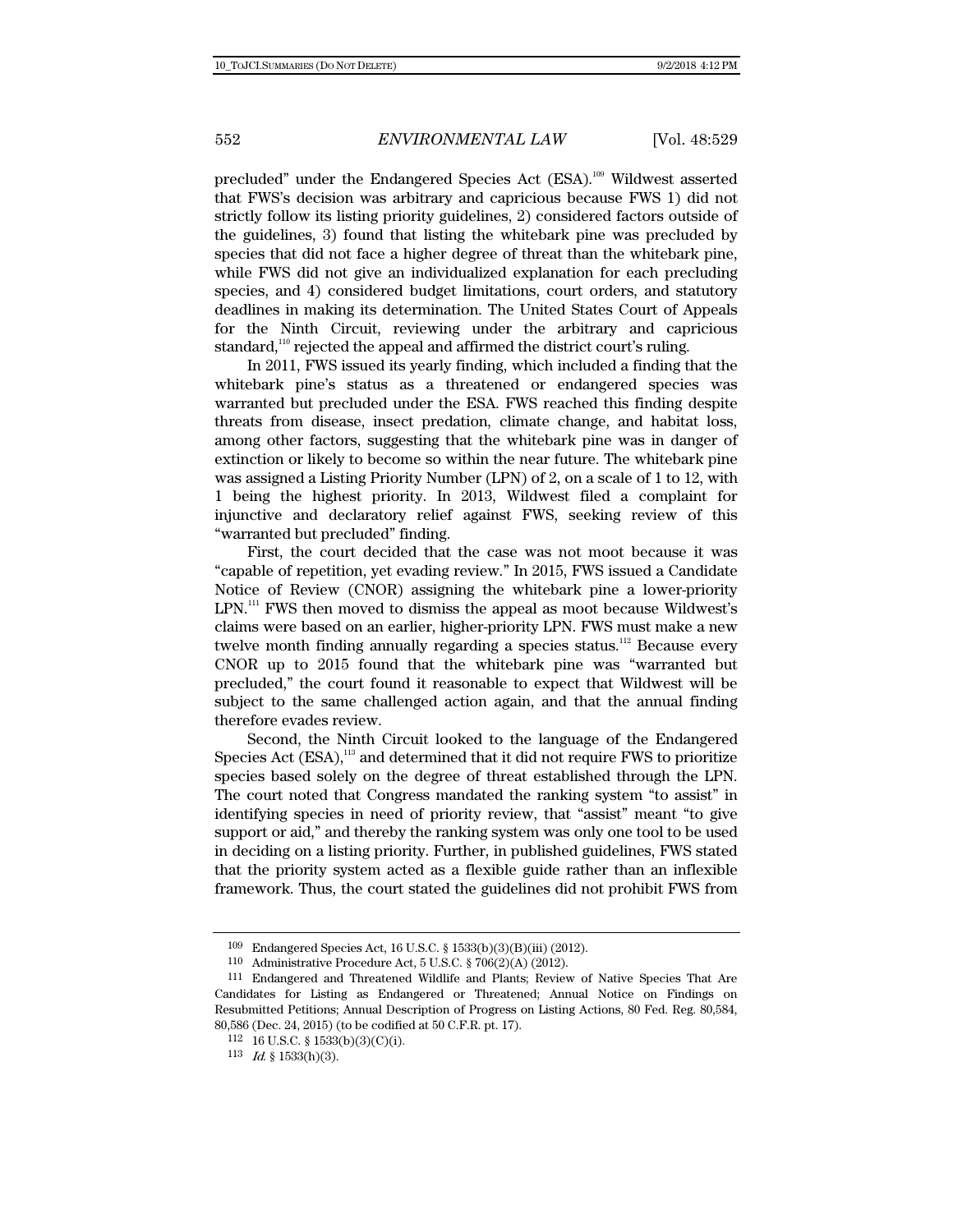considering additional information outside the guidelines and listing other species with the same or higher LPNs before the whitebark pine did not render the "warranted but precluded" finding arbitrary or capricious.

Third, the court found that FWS had adequately explained the reasons and data for its finding that work upon pending petitions precluded listing of the whitebark pine. The  $ESA^{114}$  and cases<sup>115</sup> within the Ninth Circuit require FWS to publish "a description and evaluation of the reasons and data" upon which the finding is based. Since FWS explained its budget, how it prioritizes actions, the criteria used to rank within a given LPN, and a listing of the specific species with pending proposals that preclude listing the petitioned species, it met the given requirements.

Finally, the court decided that FWS may properly consider its budget and court order or statutory deadlines related to pending proposals for other species when concluding that listing a given species is "warranted but precluded." Wildwest argued that FWS could not rely on self-imposed budget limitations or court-ordered or statutory deadlines for other species to delay in listing the whitebark pine. The court stated that the ESA does not require the Department of the Interior to make budget requests sufficient to eliminate the need for a "warranted but precluded" finding, that it is Congress, and not the Ninth Circuit, that can review an agency's budget request,116 and that the ESA does not prohibit consideration of budget, court orders, or statutory deadlines in making "warranted but precluded" determinations.

In sum, the Ninth Circuit found that the case was not moot based on a newer finding lowering the whitebark pine's LPN, and that FWS was not arbitrary or capricious in considering factors outside of its guidelines, in listing equal or lower priority species before the whitebark pine, or in considering its budget and court-ordered or statutory deadlines in making its determination.

## 2. Defenders of Wildlife v. Zinke, 856 F.3d 1248 (9th Cir. 2017).

Plaintiff, the non-profit group Defenders of Wildlife, brought suit against the United States Fish and Wildlife Service (FWS) and the Bureau of Land Management (BLM) (collectively, Defendants), alleging violations of the Endangered Species  $Act^{117}$  (ESA) and the Administrative Procedure Act<sup>118</sup> (APA) regarding a Biological Opinion (BiOp) analyzing the effect of an industrial solar project on a species of desert tortoise. The project developers<sup>119</sup> proceeded as intervenors in the action. Plaintiff sued to enjoin construction of a specific portion of the solar project, and the parties cross-

<sup>114</sup>  $Id. \$  1533(b)(3)(B)(iii).

 $115$  See, e.g., Ctr. for Biological Diversity v. Kempthorne, 466 F.3d 1098, 1102 (9th Cir. 2006); see also Ctr. for Biological Diversity v. Norton, 254 F.3d 833, 838–39 (9th Cir. 2001).

<sup>116</sup> U.S. CONST. art. I, § 9.

<sup>117 16</sup> U.S.C. §§ 1531–1544 (2012).

<sup>118 5</sup> U.S.C. § 706(2)(A) (2012).

<sup>119</sup> Silver State South Solar, LLC; Silver State Solar Power South, LLC; First Solar, Inc.; and Desert Stateline, LLC.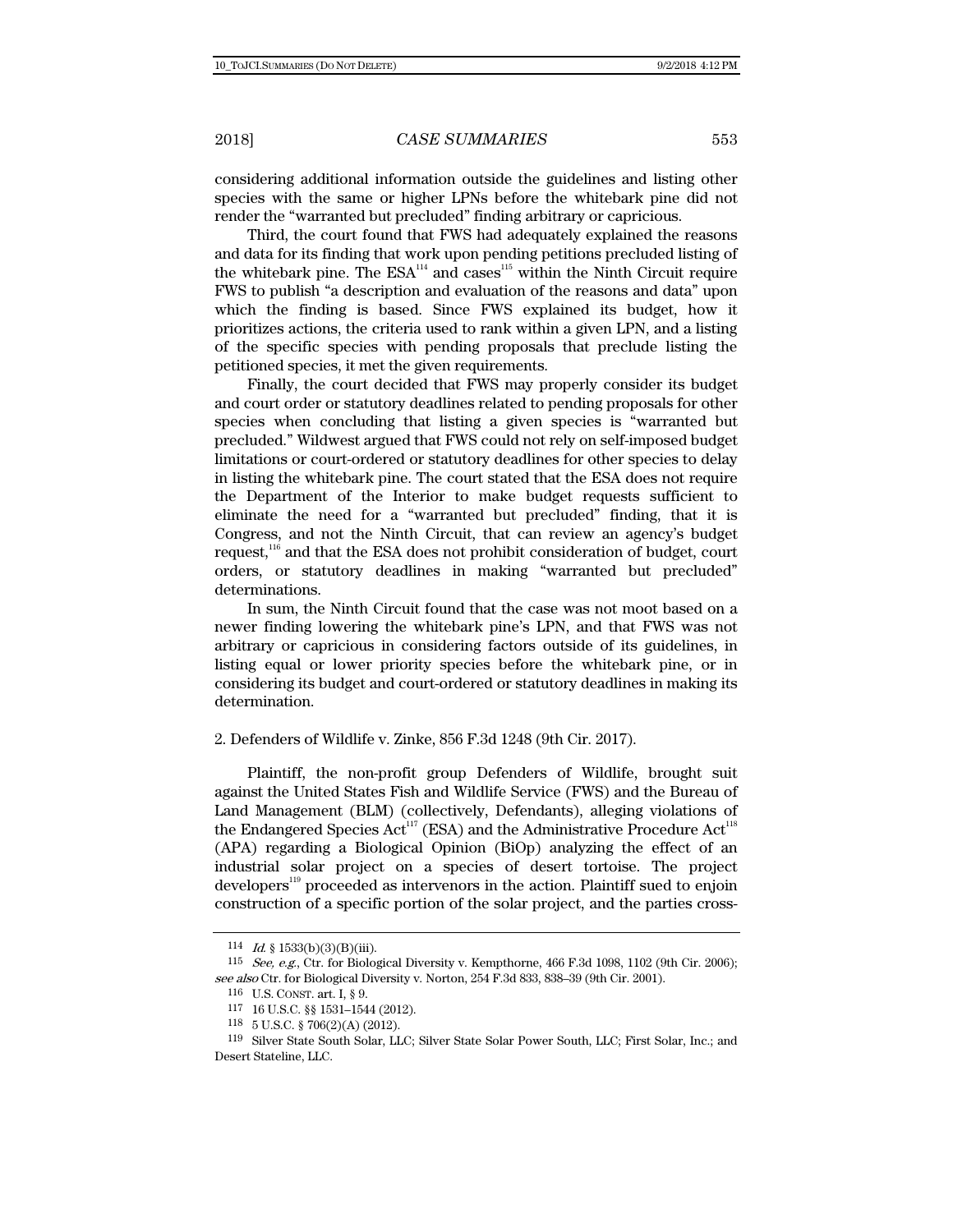moved for summary judgment. The lower court found in favor of the government. The United States Court of Appeals for the Ninth Circuit reviewed the lower court's grant of summary judgment $^{120}$  de novo, analyzing the government's actions under the arbitrary, capricious, and abuse of discretion standard. $121$ 

Native to the Mojave and Sonoran deserts in southern California, southern Nevada, Arizona, and the southwestern tip of Utah, the desert tortoise is listed as "threatened." The entire habitat range of the desert tortoise is divided into six recovery units, 6.4 million acres of which is critical habitat. At issue in this case is the Eastern Mojave Recovery Unit.

In 2008, NextLight Renewable Power, LLC sought right-of-way to construct two solar power facilities, Silver State North (SSN) and Silver State South (SSS), to be built on unincorporated land in the Ivanpah Valley. In 2012, the BLM issued a Supplemental Environmental Impact Statement (SEIS) that evaluated three proposed layouts for the SSS facility. The Nevada field office of FWS recommended that the BLM reject all three layouts, expressing concern over SSS's potential impact on habitat fragmentation and genetic isolation of the desert tortoise, and the reduction in the width of the corridor between SSN and the Lucy Gray Mountains, an area important to the population connectivity<sup>122</sup> of the tortoise.

On February 11, 2013, the BLM initiated a formal consultation under the ESA for SSS. The consultation process, involving FWS and Silver State Solar Power South, LLC, a wholly owned subsidiary of the original applicant company, resulted in a new proposal that was authorized by the BLM in 2014, which reduced the project size and left a larger corridor. The SSS applicants agreed to fund a monitoring program in cooperation with the United States Geological Survey (USGS), that would track the effects of the SSS project on population connectivity.

On September 20, 2013, FWS released their BiOP, which was a formal review of the BLM approved plan, including the USGS cooperative plan. The BiOp designated the entire Ivanpah Valley as the "action area"<sup>123</sup> under review due to the potential effects on connectivity and came to several conclusions. First, SSS would not likely adversely affect the critical habitat of the desert tortoise, otherwise known as a "no adverse modification" determination. Second, SSS was unlikely to appreciably diminish the reproduction, numbers, or distribution of the desert tortoise in the action area, otherwise known as the "no jeopardy" determination. FWS also expressed some uncertainty about the effects of the reduced width of the corridor, but noted this would simply trigger re-initiation for corrective

<sup>120</sup> Defs. of Wildlife v. Jewell, No. CV 14-1656-MWF (RZX), 2015 WL 12732431, at \*15 (C.D. Cal. Mar. 30, 2015).

<sup>121 5</sup> U.S.C. § 706(2)(A).

<sup>122</sup> Connectivity is "the degree to which population growth and vital rates are affected by dispersal" and "the flow of genetic material between two populations." Defenders of Wildlife v. Zinke, 856 F.3d 1248, 1254 (2017). Connectivity "promotes stability in a species." Id.

<sup>123</sup> The Code of Federal Regulations defines an action area as "any area that might be affected by the project." 50 C.F.R. § 402.02 (2012).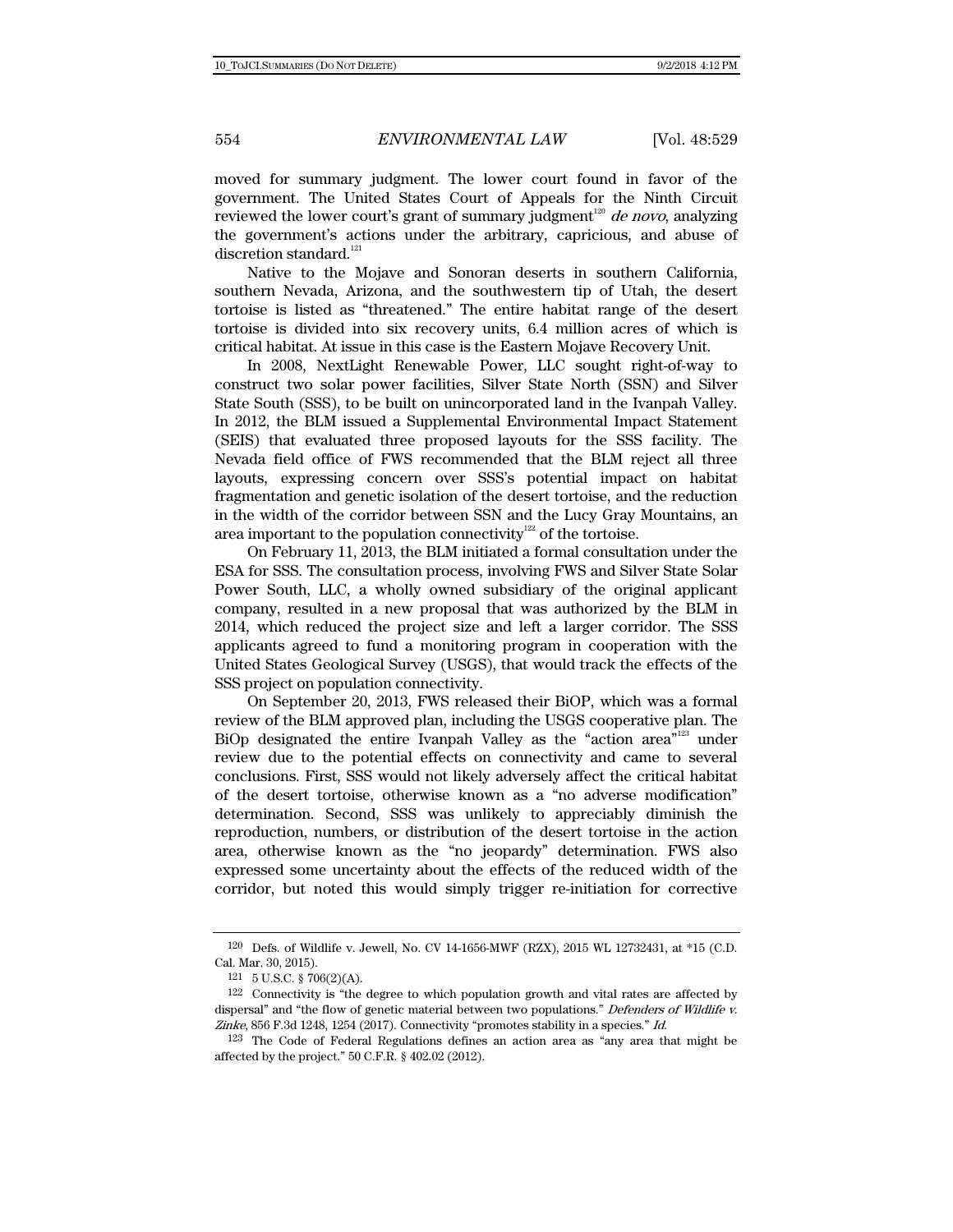action. Third, the BiOp concluded that SSS would not appreciably impede the long-term recovery of the desert tortoise. In February of 2014, the BLM issued their Record of Decision and granted the right-of-way for SSS. The record specifically approved the plan for SSS that the BLM considered.

The court considered the various parts of the BiOp, dividing their analysis into four main sections. First, the court analyzed the no jeopardy determination in the BiOp. Plaintiff objected to the no jeopardy determination, arguing that it impermissibly relied upon unspecified remedial measures. The court disagreed, reasoning that the no jeopardy finding did not rely on remedial or mitigation measures at all, as FWS expressly stated it was uncertain if the reduced width of the corridor would cause genetic or demographic instability. The court also stated that agencies may make decisions in the face of uncertainty and are not required to fill in scientific gaps; they may simply rely on the best information available at the time. The court further indicated that no precedent requires any mitigation measure to be identified or guaranteed if mitigation itself may be unnecessary. The court ultimately found that the BiOp's no jeopardy determination was neither arbitrary nor capricious.

Second, the court turned to the no adverse modification decision, dividing their analysis into two primary subsections. Subsection one was an examination of Plaintiff's contention that the Defendants were required to analyze whether SSS would adversely modify the critical habitat within the valley. Plaintiff also contended that the inclusion of the critical habitat in the action area of the BiOp is a finding that the critical habitat would be affected. The ESA requires a BiOp to analyze the effects of proposed actions on listed species or critical habitats, $124$  including indirect or direct effects on those things within the action area.<sup>125</sup> Both the BLM and FWS concluded, by informal consultation, that SSS would be unlikely to adversely affect any critical habitat. The court explained that no formal consultation is required if both the action agency and the consulting agency determine through informal consultation that the action is not likely to adversely affect the listed species. The court additionally noted that the entire Ivanpah Valley was designated as the action area due to the potential effect of SSS on connectivity, not the critical habitat unit.

Subsection two considered Plaintiff's contention that reduced connectivity is an adverse modification of a critical habitat and that the BiOp thus was obligated to perform an adverse modification analysis. Plaintiff argued that reduction in connectivity constitutes an adverse modification because it impacts a critical habitat's recovery value. The current regulatory language promulgated by FWS defines adverse modification of a critical habitat as "a direct or indirect alteration that appreciably diminishes the value of the critical habitat for both the survival and recovery of a listed species."<sup>126</sup> The parties relied on different versions of the regulations. Defendants argued that the adverse modification of a habitat required two

 $124$  *Id.* § 402.14(h)(2).

<sup>125</sup> *Id.* § 402.02.

<sup>126</sup> Id.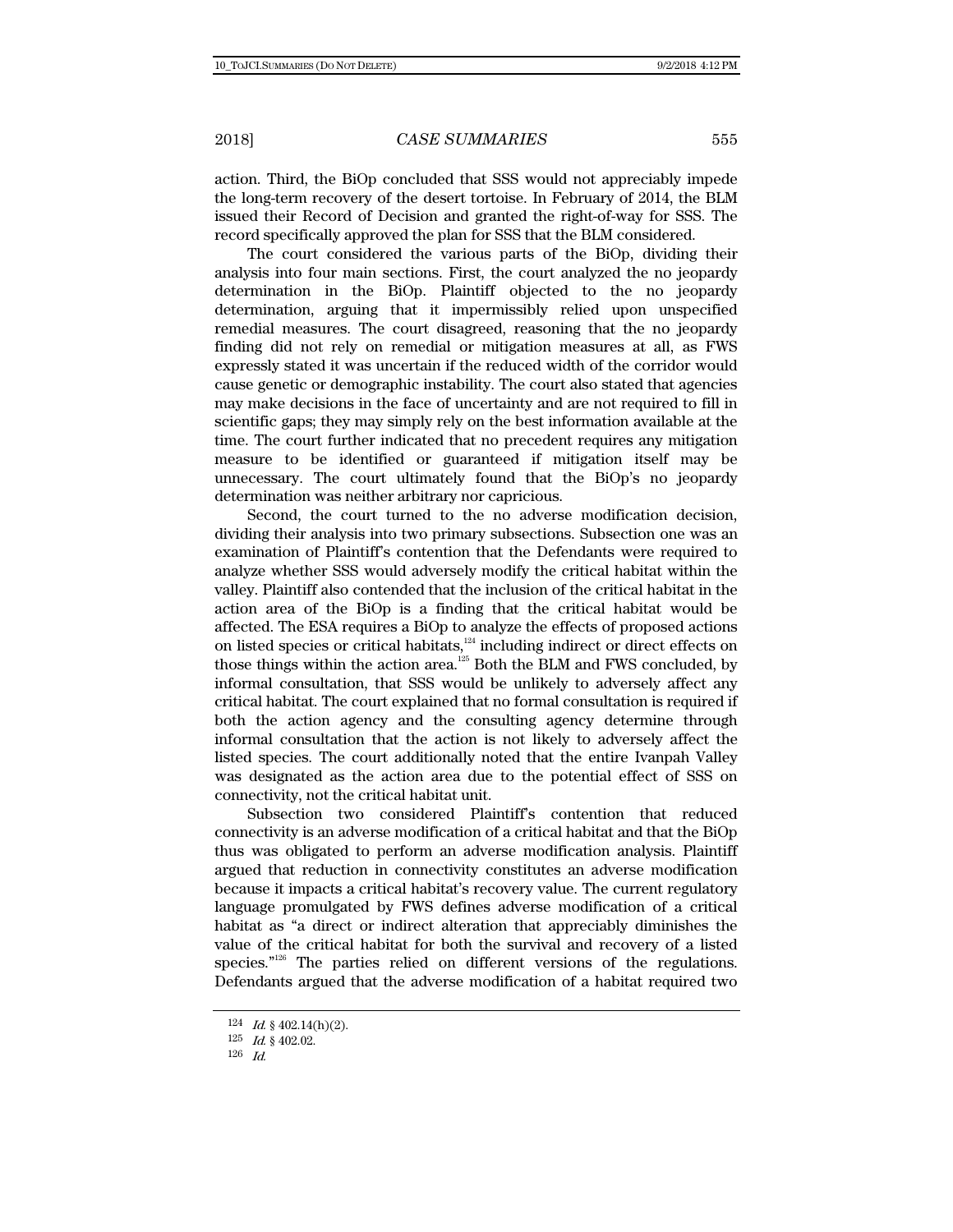subparts: 1) modification of habitat (a change in the habitat), and 2) that the change be adverse. Defendants also argued that a change in connectivity was a change in the species, not the habitat. Conversely, Plaintiff argued that any action that adversely impacted the recovery value of a critical habitat constituted an adverse modification, relying on the phrase "result in" within section 7 of the  $ESA^{127}$  to argue that Congress intended FWS to focus on consequences. The court sided with Defendants, breaking analysis of an adverse modification into two parts, relying on both the definitions in the  $code^{128}$  and the regulation commentary.<sup>129</sup> After deciding to analyze adverse modification in this way, the court concluded that reduced connectivity could not constitute adverse modification because the construction of SSS would not have resulted in any alteration to the critical habitat. The court noted that the corridor was not itself part of the critical habitat, and construction would not have taken place in any part of the valley which did contain critical habitat. Again, the court found the BiOp's determination of no adverse modification was neither arbitrary nor capricious.

The third section of the analysis concerned allegedly inconsistent positions in the BiOp. Divided into two parts, the court first examined FWS Nevada field office's comments to the SEIS. Plaintiff argued that the BiOp was arbitrary and capricious because FWS's comments on the BLM draft SEIS were not addressed in the BiOp. These comments included recommendations on corridor width, connectivity, and impacts on recovery. The court disagreed with Plaintiff, noting that "[a]gencies are entitled to change their minds."130 The court went on to explain that the determination of a local agency later overruled by a higher level within the agency does not make the decision-making process arbitrary or capricious. Further, only under certain circumstances would the agency's prior factual findings be considered relevant data that should have been satisfactorily explained. The court's decision in this subsection hinged on the fact that FWS did not make any factual or scientific findings in its comments on the SEIS, and that the BiOp examined a substantially different plan.

The second part of the court's analysis of the allegedly inconsistent positions in the BiOp was Plaintiff's allegation that the BiOp contained an internal inconsistency with regard to the necessary width of the corridor. The BiOp found that the corridor would need to be a minimum of 1.4 miles wide to accommodate a tortoise's lifetime utilization area, and the effective width of the corridor was likely less than the measured width. First, the court dispensed with Plaintiff's notion that 1.4 miles is the width necessary to maintain connectivity, noting the BiOp considered 1.4 miles an estimation that provided a means to characterize a potential minimum width, but that the actual linkage-width would be highly dependent on site-specific details, particularly based on edge effects reducing the effective width of the

<sup>127</sup> ESA, 16 U.S.C. § 1536(a)(2), (4) (2012).

<sup>128</sup> Id.

<sup>129</sup> Interagency Cooperation—Endangered Species Act of 1973; as Amended; Definition of Destruction or Adverse Modification of Critical Habitat, 81 Fed. Reg. 7214, 7216 (Feb. 11, 2016).

 $130$  Butte Envtl. Council v. U.S. Army Corps of Eng'rs, 620 F.3d 936, 946 (9th Cir. 2010).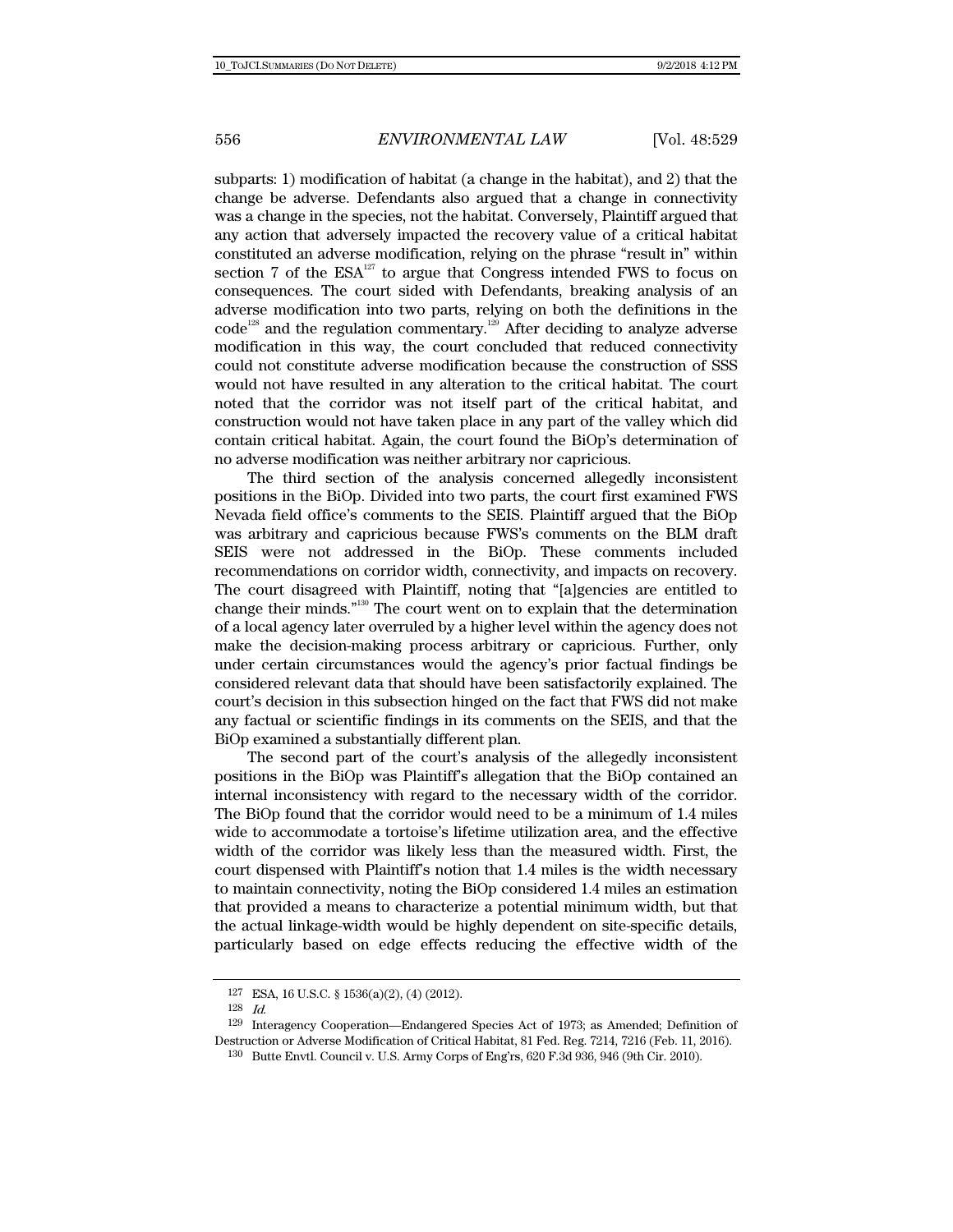corridor. The court concluded that while an edge effect might reduce the effective width of the corridor at a single point below 1.4 miles, that fact was not inconsistent with the BiOp's determination that connectivity would not be disrupted. The court also found ample evidence in the record to show that the BiOp considered what effects the edge effects would have and included measures to mitigate those effects. The court stated that because it could discern the BiOp's reasoning in concluding that there would be no significant edge effects, the decision was not arbitrary or capricious.

The fourth finding the court made was in its analysis of Plaintiff's claim that the BiOp established an impermissibly vague trigger for reinitiating formal consultation. The reinitiation component of the BiOp hinged on the findings of the USGS monitoring program, where reinitiation of formal consultation would occur if the USGS monitoring survey found changes in demographic and genetic stability related to the SSS project. Plaintiff argued that reinitiation triggers must have clear criteria that do not give unfettered discretion to federal agencies. The court disagreed with Plaintiff's argument, stating that the agency did not have to identify ex-ante standards for determining how information will be evaluated based on the "new information" reinitiation trigger in the ESA.131 Further, the court noted that the BiOp did in fact include criteria, specifically the initial measurement by the USGS and then subsequent taking of measurement and comparisons with the initial measurement.

In sum, the court affirmed the grant of summary judgment by the lower court in full, stating that the BiOp was neither factually nor legally flawed, and that the BLM permissibly relied upon the BiOp in approving the SSS right-of-way.

3. Cascadia Wildlands v. Scott Timber Co., 2017 WL 5493908 (9th Cir. Nov. 16, 2017).

Several environmental groups  $(Plaintiff)$ <sup>132</sup> filed suit against Scott Timber Company and Roseburg Forest Products Company (Defendants) under the Endangered Species Act (ESA).<sup>133</sup> Plaintiffs alleged that Defendants' logging project in the Elliott State Forest in Oregon would result in a taking of the marbled murrelet. The United States District Court for the District of Oregon granted an injunction, and the United States Court of Appeals for the Ninth Circuit reviewed the decision for abuse of discretion. The Ninth Circuit reversed and remanded for further consideration.

As an initial matter, the Ninth Circuit affirmed the district court's finding that Plaintiffs had standing, recognizing the inability to view the marbled murrelet as an aesthetic and cognizable injury. Plaintiffs established that they had concrete plans to view the area in the future and thus the potential injuries were imminent.

<sup>131 50</sup> C.F.R. § 402.16(b) (2017).

<sup>132</sup> Cascadia Wildlands Project, Center for Biological Diversity, and Audubon Society of Portland.

<sup>133 16</sup> U.S.C. §§ 1531–1544 (2012).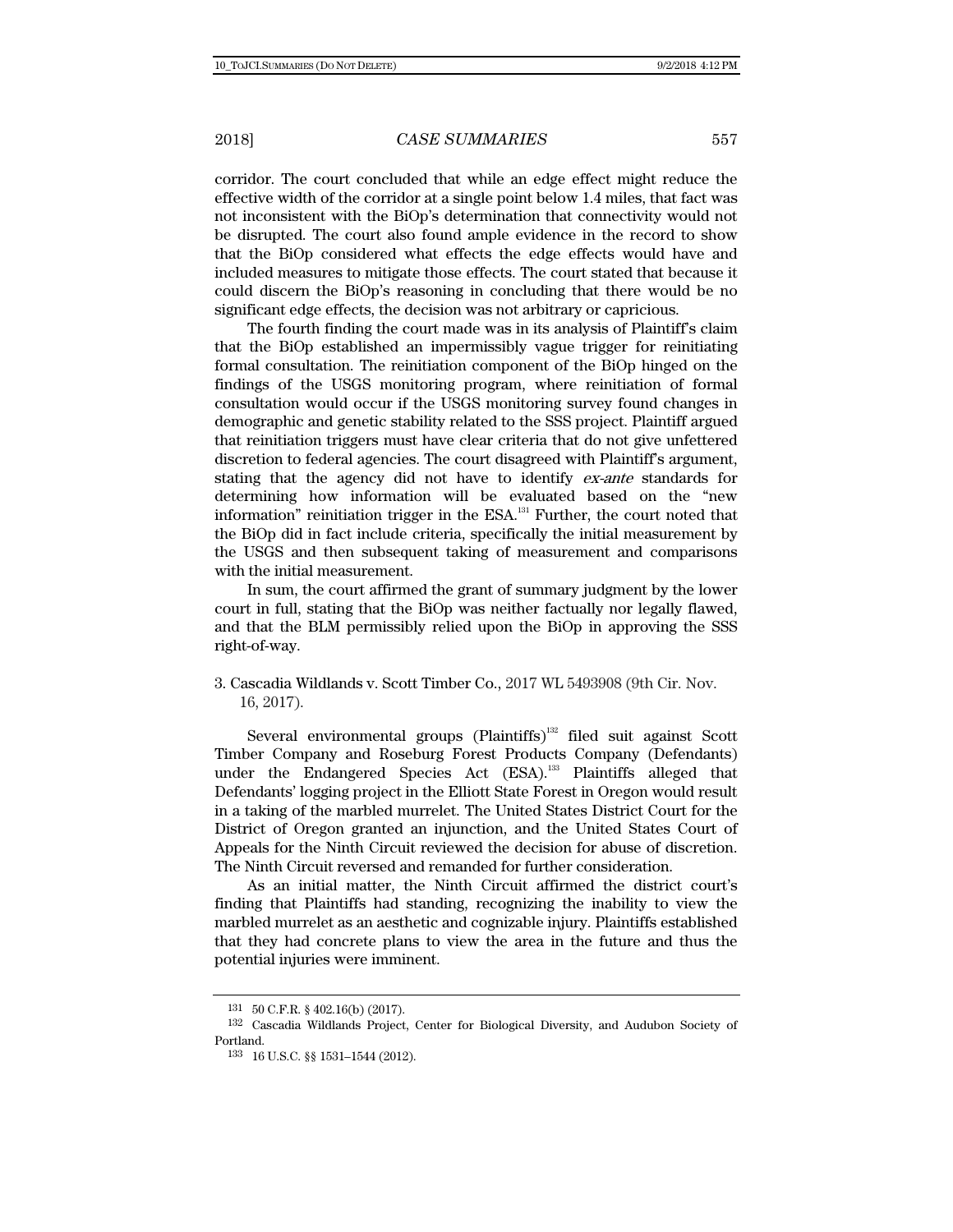For a preliminary injunction to be granted, plaintiffs must meet the four-part test laid out in *Winter v. Nat. Res. Def. Council Inc.*<sup>134</sup> These factors are 1) likelihood of success on the merits, 2) likelihood of irreparable harm in the absence of preliminary relief, 3) a balance of equities that favors plaintiffs, and 4) a demonstration that an injunction is in the public interest.<sup>135</sup>

In satisfying the first factor, a sliding scale approach is permissible; specifically, where "the balance of hardships strongly favor the plaintiff," a lesser showing of "serious questions going to the merits" will suffice.136 The Ninth Circuit held that the district court did not abuse its discretion by applying this sliding scale and ruling that serious questions did exist. The Ninth Circuit also supported the district court's findings on the third and fourth factors, noting that those factors "tip heavily in favor of protecting the endangered species."137

The Ninth Circuit parted ways with the district court on the second factor, requiring a showing that irreparable harm was likely. On that issue, the Ninth Circuit found the district court erred by asserting that "[t]he first and second preliminary factors are inextricably intertwined."138 In this instance, the district court reached that conclusion because success under both factors depended upon the same evidence; that is, a demonstration that marbled murrelets occupied the proposed project area.<sup>139</sup> Since Plaintiffs had shown that there were "serious questions going to the merits" for the first factor—merits of a claim based on the presence of marbled murrelets—the district court determined Plaintiffs had also demonstrated a likelihood of irreparable harm to Plaintiffs viewing the marbled murrelets under the second factor.<sup>140</sup>

The Ninth Circuit held that the district court misapplied Winter. The court stated that the sliding scale approach reduces the evidentiary burden for the first factor alone. In this context, the court found that the same evidence used to establish "serious questions going to the merits" under the first factor does not also necessarily show a likelihood of irreparable harm under the second. The Ninth Circuit noted that by applying the sliding scale to meet the first factor, the district court had merely established "serious questions" as to whether marbled murrelets inhabited the area. The court found this to be a lesser showing than "*likelihood* of harm" in the same way that "serious questions" was a lesser showing than "*likelihood* of success" under the first factor. For these reasons, the court held that more was needed to satisfy the second factor and remanded to the district court.

<sup>134 555</sup> U.S. 7 (2008).

 $^{135}$   $\,$   $\!Id\!$  at 20.

<sup>136</sup> All. for the Wild Rockies v. Cottrell, 632 F.3d 1127, 1134 (9th Cir. 2011).

<sup>137</sup> Nat'l Wildlife Fed'n v. Burlington N. R.R., 23 F.3d 1508, 1511 (9th Cir. 1994).

<sup>138</sup> Cascadia Wildlands v. Scott Timber Co., 190 F. Supp. 3d 1024, 1035 (D. Or. 2016).

<sup>139</sup> Id.

<sup>140</sup> Clear Channel Outdoor Inc. v. City of Los Angeles, 340 F.3d 810, 813 (9th Cir. 2003).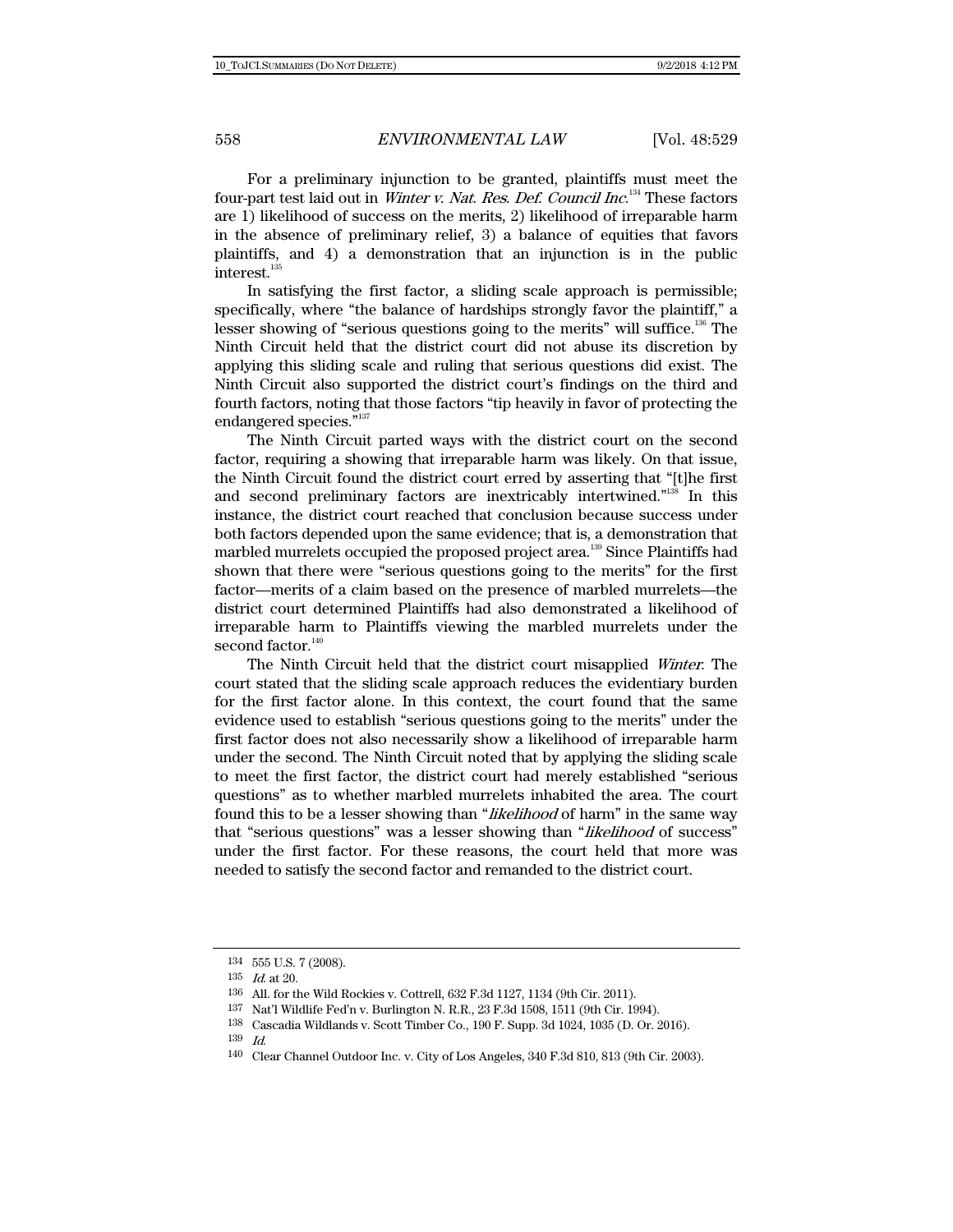In sum, the Ninth Circuit reversed and remanded for the district court to reapply Winter and reconsider whether a likelihood of irreparable harm exists where there are only "serious questions going to the merits."

### B. National Forest Management Act

## 1. In re Big Thorne Project, 857 F.3d 968 (9th Cir. 2017).

Several environmental groups  $(Plaintiff s)^{141}$  brought suit against the United States Forest Service (USFS), with the state of Alaska proceeding as an intervenor, in the United States District Court for the District of Alaska. Plaintiffs sued under the Administrative Procedure Act  $(APA)^{142}$  and the National Forest Management Act (NFMA)<sup>143</sup> challenging the Big Thorne logging project in Alaska's Tongass National Forest. The district court granted summary judgment to the defendants, dismissing all claims, <sup>144</sup> and Plaintiffs appealed. The United States Court of Appeals for the Ninth Circuit, reviewing under the arbitrary and capricious standard, $145$  affirmed.

Approved by USFS to help revive the economy of southeastern Alaska, Big Thorne authorizes logging on nearly 6,200 acres and the construction of more than 80 miles of roads in old-growth rainforest on Alaska's Prince of Wales Island. These reductions in the number of old-growth trees will impact the Alexander Archipelago wolf because "a smaller forest will support fewer deer, which, in turn, will support fewer wolves." New roads create an additional pressure by allowing wolf and deer hunter greater access to the forest. While the Alexander Archipelago wolf is not listed under the Endangered Species Act,<sup>146</sup> it is protected under the Forest Plan.

Under NFMA, USFS is required to develop a forest plan which sets broad goals and guidelines for managing land and resources in each national forest. $147$  Agency actions must comply with both that forest plan and NFMA.<sup>148</sup> In this case, the relevant provisions of the Forest Plan<sup>149</sup> recommended protecting the Alexander Archipelago wolf by maintaining a sustainable deer population and limiting road density. The two substantive issues were 1) whether the Forest Plan provided safeguards for the Alexander Archipelago wolf in compliance with NFMA, and 2) whether USFS's approval of Big Thorne complied with the Forest Plan.

<sup>141</sup> Southeast Alaska Conservation Council, Alaska Wilderness League, Sierra Club, National Audubon Society, Natural Resources Defense Council, Cascadia Wildlands, Greater Southeast Alaska Conservation Community, Greenpeace, Center for Biological Diversity, and the Boat Company.

<sup>142 5</sup> U.S.C. §§ 551–559, 701–706, 1305, 3344, 4301, 5335, 5372, 7521 (2012).

<sup>143 16</sup> U.S.C. §§ 472a, 521b, 1600, 1611–1614 (2012).<br><sup>144</sup> *In re* Big Thorne Project, 93 F. Supp. 3d 1134, 1151 (D. Alaska 2015).

<sup>145 5</sup> U.S.C. § 706(2)(A) (2012).

<sup>146 16</sup> U.S.C. §§ 1531–1544 (2012).

<sup>147</sup>  $See$  16 U.S.C. § 1604(a), (e), (g).

<sup>148</sup> *See id.* § 1604(i).

<sup>149</sup> U.S. DEP'T OF AGRIC. & FOREST SERV. ALASKA REGION, TONGASS NATIONAL FOREST LAND AND RESOURCE MANAGEMENT PLAN AMENDMENT 24 (2008), https://perma.cc/N9LG-G2NV.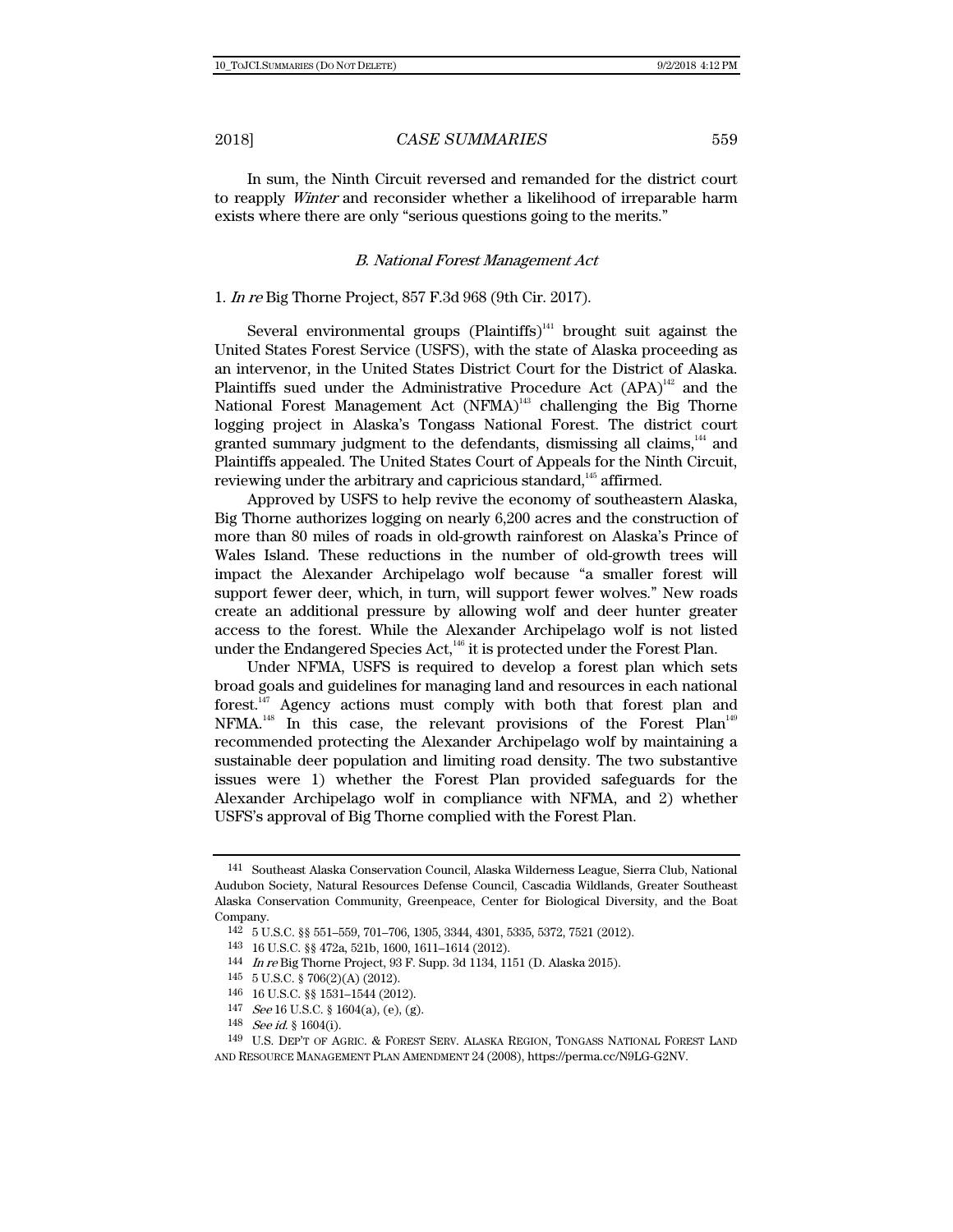As an initial matter, the Ninth Circuit held Plaintiffs had standing to bring claims under NFMA. Standing can be established by demonstrating a particularized harm to "recreational" or even "mere esthetic interests."150 Plaintiffs argued that their harms were particularized because the Forest Plan would impact their use of the forest for fishing, hunting, and their enjoyment of solitude. The court reasoned that Plaintiffs' numerous declarations sufficiently demonstrated particularized injuries that were "fairly traceable" to the actions under the Forest Plan.<sup>151</sup>

Next, the Ninth Circuit held that USFS had lawfully approved the Forest Plan and turned to whether USFS was required under the Forest Plan to maintain *viable* wolf populations or *sustainable* wolf populations. While NFMA regulations at the time required that the wolf be maintained at viable populations,152 Plaintiffs argued that USFS violated a provision within the Forest Plan calling for a sustainable wolf population.<sup>153</sup> Plaintiffs further argued that if the sustainability standard were discretionary, as USFS asserted, then the Forest Plan violated NFMA by failing to provide an enforceable mechanism for maintaining even viable populations.

The Ninth Circuit held that consistent with NFMA, the sustainability provision was discretionary, and what mattered under the Forest Plan was that the agency maintained viable populations. The court reasoned that the inclusion of a superseded regulation in the Forest Plan required maintenance of viable wolf populations, whereas the sustainability provision only required USFS to consider protecting sustainable populations "where possible." This discretion allowed the Forest Service flexibility in its decision making congruent with NFMA, which required USFS to balance competing-use goals.<sup>154</sup>

The Ninth Circuit rejected Plaintiffs' argument that by adopting a forest plan with an unenforceable sustainability provision, USFS failed to meet its obligation under NFMA. The court reasoned that USFS met its obligation under NFMA to manage competing uses. With respect to the superseded regulation requiring the agency to maintain viable populations, the court held that USFS supplied a reasonable fit between its means and ends. USFS's Record of Decision reflects that in considering alternate forest plans, USFS concluded that all alternatives had at least a moderately high probability of protecting wolf viability. The court reasoned that under a deferential standard of review, USFS's discussion of viability was neither arbitrary nor capricious.

The Ninth Circuit then concluded that USFS's approval of Big Thorne was consistent with the Forest Plan's requirement to maintain viable wolf populations. The court reasoned that USFS was required to consider protecting sustainable populations only where possible. The Ninth Circuit held that USFS's decision to prioritize "jobs over wolves" balanced

<sup>150</sup> Summers v. Earth Island Inst., 555 U.S. 488, 494 (2009).

<sup>151</sup> Cottonwood Envtl. Law Ctr. v. U.S. Forest Service, 789 F.3d 1075, 1081 (9th Cir. 2003).

<sup>152 36</sup> C.F.R § 219.19 (2000).

<sup>153</sup> U.S. DEP'T OF AGRIC. & FOREST SERV. ALASKA REGION, supra note 149, at 24.

 $154$  See NFMA, 16 U.S.C. § 1604(g)(3)(B) (2012).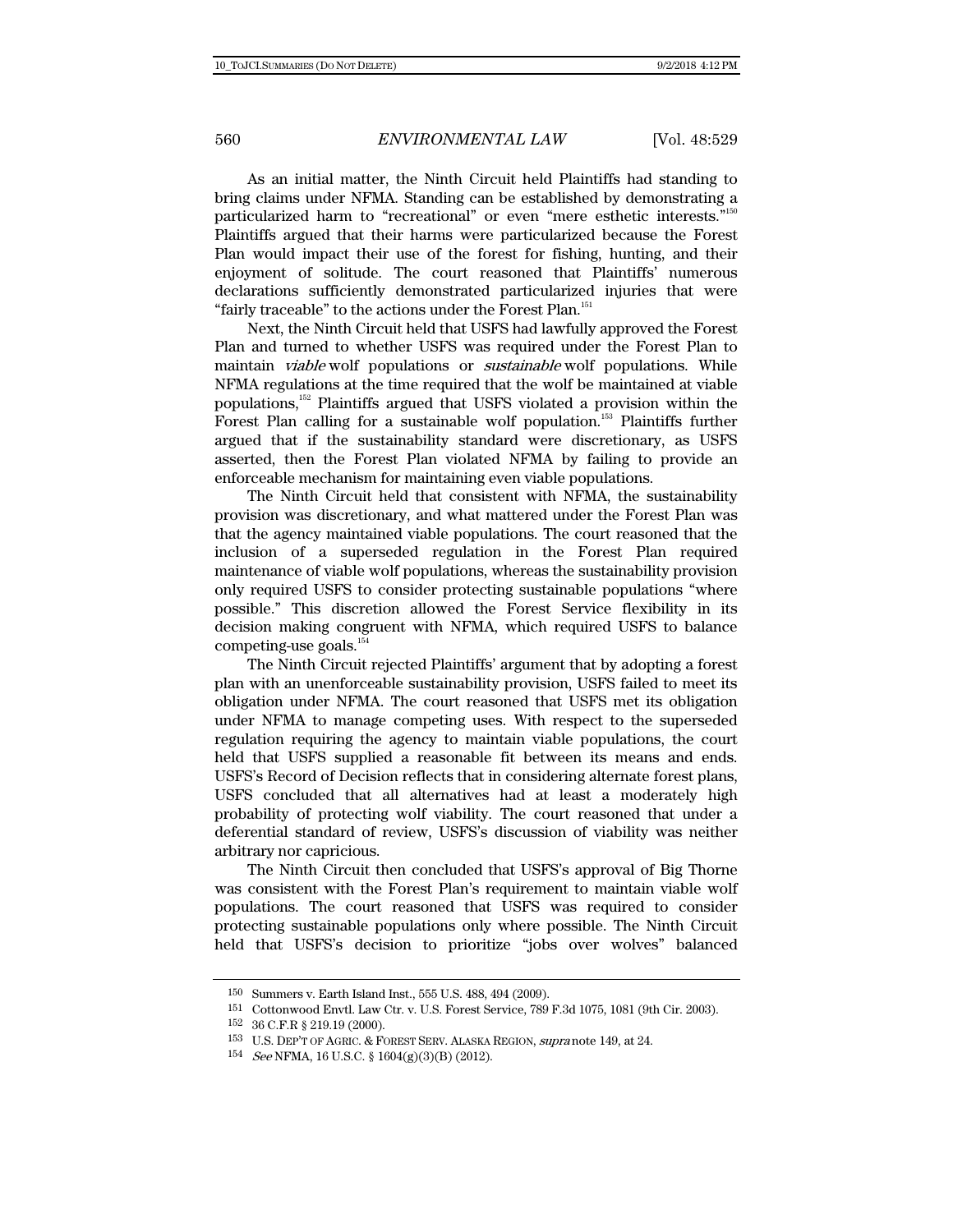competing goals consistent with the Forest Plan and was neither arbitrary nor capricious.155 The court reasoned that USFS supplied a reasonable fit between means and ends by explaining that Big Thorne satisfied USFS's multiple-use mandate. Further, achieving the sustainability minimums for the wolf populations was not possible, even absent the logging plan.

In sum, the Ninth Circuit affirmed the district court's grant of summary judgment because neither the Forest Plan nor the Big Thorne Project violated the NFMA or the APA. The court reasoned that a sustainable wolf population was a discretionary duty under the Forest Plan, and USFS had otherwise met its legal obligation under NFMA to manage for a viable population.

## 2. Alliance for the Wild Rockies v. Bradford, 856 F.3d 1238 (9th Cir. 2017).

The Alliance for the Wild Rockies (Alliance) brought suit to enjoin the United States Forest Service (USFS) from constructing 4.7 miles of new roads in connection with the Pilgrim Creek Timber Sale Project (Pilgrim Project) in the Kootenai National Forest. Alliance sued under the National Forest Management Act (NFMA),<sup>156</sup> the Endangered Species Act (ESA),<sup>157</sup> and the National Environmental Policy Act (NEPA).<sup>158</sup> The United States District Court for the District of Montana had previously granted an injunction based on Alliance's suit, which was subsequently lifted after USFS amended their Record of Decision.<sup>159</sup> The Alliance appealed, and the United States Court of Appeals for the Ninth Circuit, reviewing the matter under the arbitrary and capricious standard of the Administrative Procedure Act  $(APA)$ ,<sup>160</sup> affirmed.

In 2011, Montana's Kootenai Forest Plan was amended by the Forest Plan Amendments for Motorized Access Management<sup>161</sup> within the Selkirk and Cabinet-Yaak Grizzly Bear Recovery Zones (Access Amendments). Design Element II(B) of the Access Amendments<sup>162</sup> caps the maximum linear miles of permanent road allowed in Kootenai National Forest. Standard II(B) further notes that temporary increases in linear miles of road are acceptable, and do not count toward a permanent increase in road miles, so long as the roads are not open for public use and remain closed in a manner that effectively prevents motorized access when their use by USFS ceases. In 2013, USFS approved the Pilgrim Project.

The Ninth Circuit held that it was not arbitrary and capricious for USFS to decide that roads closed to motorized access by their proposed barriers

<sup>155</sup> APA, 5 U.S.C. § 706(2)(A) (2012).

<sup>156 16</sup> U.S.C. §§ 472a, 521b, 1600, 1611–1614 (2012).

<sup>157 16</sup> U.S.C. §§ 1531–1544 (2012).

<sup>158 42</sup> U.S.C. §§ 4321–4370h (2012).

 $159$  All. for the Wild Rockies v. Bradford, 35 F. Supp. 3d 1246, 1253–54 (D. Mont. 2014), aff'd sub nom., 856 F.3d 1238, 1241–42 (9th Cir. 2017).

<sup>160 5</sup> U.S.C. § 706(2)(A) (2012).

<sup>161</sup> U.S. DEP'T OF AGRIC., FOREST PLAN AMENDMENTS FOR MOTORIZED ACCESS MANAGEMENT WITHIN THE SELKIRK AND CABINET-YAAK GRIZZLY BEAR RECOVERY ZONES RECORD OF DECISION (2011).

 $162$  *Id.* at 62–63.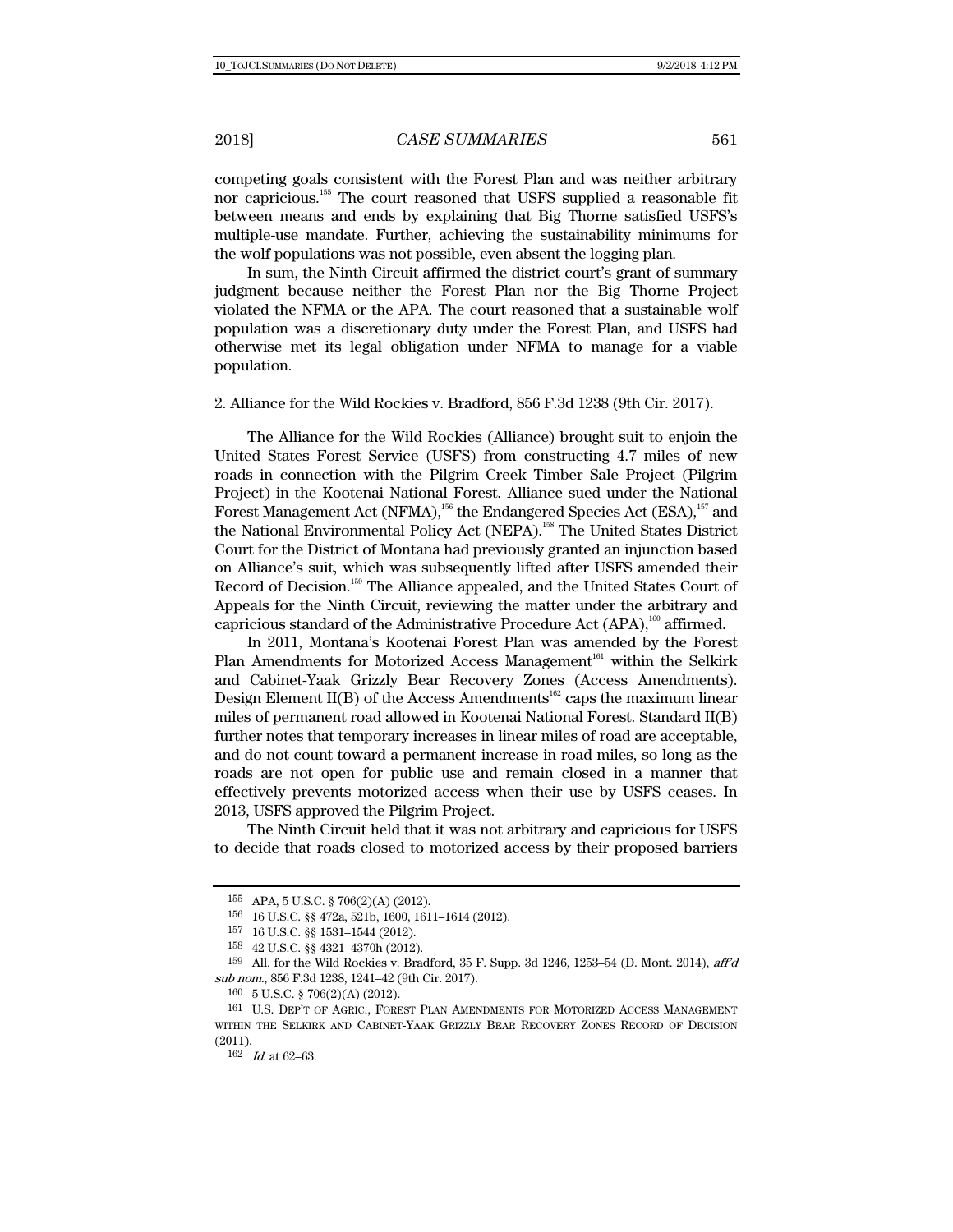would not count toward the maximum linear miles of total road under Design Element II(B). Alliance conceded that USFS had promised to use a berm, barrier, or other device to close the 4.7 miles of road to motorized access after completion of the work, but argued that the roads would continue to count as permanent increases to the linear miles of total road. The court noted Alliance put forward arguments that supported an alternative interpretation of Design Element II(B), but in the face of ambiguity the court defers to USFS's reading of their own Forest Plan, and Alliance's arguments did not render USFS's interpretation unreasonable.

The Ninth Circuit rejected Alliance's argument that USFS's planned closures would not effectively prevent motorized access as required under Design Element II(B). The court stated that Alliance had not put forward any evidence causing it to doubt that USFS would effectively barricade the road, but noted that if USFS were to fail in effectively preventing motorized access it would be in violation of Design Element II(B). For that reason, the court found that the initial injunction sought by Alliance was properly sustained, noting that USFS had not complied with the provision up to that point.

In sum, the Ninth Circuit affirmed the district court's lifting of the injunction on USFS's project. The court decided that Alliance had not put forward evidence to demonstrate that USFS's reading of the Access Amendments was arbitrary or capricious, nor to cause doubt in USFS's planned actions.

## 3. Alliance for the Wild Rockies v. Pena, 865 F.3d 1211 (9th Cir. 2017).

Alliance for the Wild Rockies (Alliance) brought an action against the United States Forest Service (USFS).<sup>163</sup> Alliance sought a preliminary injunction of alleged violations of the National Forest Management Act  $(NFMA)^{164}$  and the National Environmental Policy Act (NEPA).<sup>165</sup> The district court concluded that Alliance failed to satisfy any of the required factors for the issuance of a preliminary injunction.<sup>166</sup> Reviewing for clear error, the United States Court of Appeals for the Ninth Circuit affirmed the United States District Court for the District of Eastern Washington's opinion not to grant a preliminary injunction.

Under NEPA, if an agency's environmental assessment (EA) reveals that a proposed action will significantly affect the environment, the agency must prepare an environmental impact statement (EIS). USFS issued an EA for a forest restoration project and determined that the project did not require an EIS. The North Fork Mill Creek A to Z forest restoration project

<sup>163</sup> Defendants included Jim Pena, in his official capacity as Regional Forester of Region Six and Rodney Smoldon, in his official capacity as Supervisor of the Colville National Forest. Stevens County, Northeast Washington Forestry Coalition, and Pend Oreille County intervened as defendants.

<sup>164 16</sup> U.S.C. §§ 472a, 521b, 1600, 1611–1614 (2012).

<sup>165 42</sup> U.S.C. §§ 4321–4370h (2012).

<sup>166</sup> All. for the Wild Rockies v. Pena, No. 2:16-CV-294-RMP, 2016 WL 6123236, at \*1 (D. Wash. Oct. 19, 2016).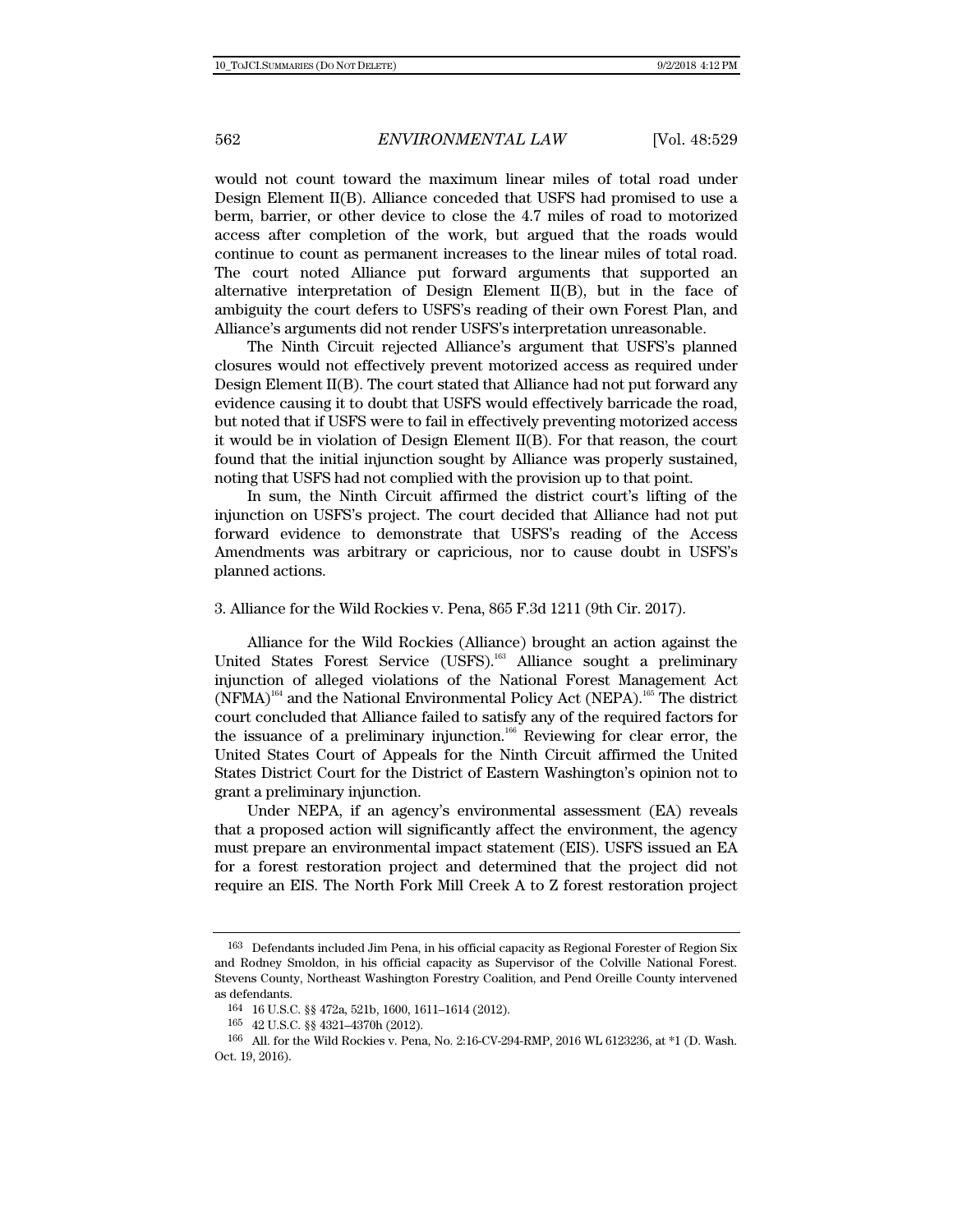(A to Z Project)<sup> $167$ </sup> involved commercial timber harvests, road maintenance, stream restoration, and culvert replacements on 12,802 acres within the Colville National Forest in Washington. Alliance sought a preliminary injunction of the project. A party seeking a preliminary injunction must meet the original *Winter*<sup>168</sup> standard or the variant "sliding scale" test.<sup>169</sup> The Ninth Circuit found that Alliance did not satisfy either test because the group did not demonstrate a likelihood of success or raise serious questions about the NFMA and NEPA claims.<sup>170</sup>

The court rejected Alliance's three claims. First, Alliance alleged USFS violated the Colville Forest Plan and NEPA by using improper proxy analyses to conclude that the forest project would not significantly impact the viability of the pine marten and fisher species. Alliance primarily argued that the pine marten had not been spotted in the project site since 1995, and that such a prolonged absence meant the species was an unreliable proxy. The Ninth Circuit disagreed. The court found the proxy reliable because the absence of a species does not necessarily invalidate the proxy analysis and because Alliance failed to "level specific criticisms at the Forest Service's habitat methodology."171 For this reason, the court found that Alliance raised no serious NEPA or NFMA questions regarding the EA's proxy analysis.

Second, Alliance alleged that the project violated the Colville Forest Plan and NEPA by failing to recognize the decrease in snow-intercept cover and the increase in open road density as significant environmental impacts. The challenge to the snow-intercept analysis was two-fold. Alliance first presented scientific evidence that it claimed demonstrated a significant environmental impact. Alliance also argued that the EA had only analyzed snow-thermal cover in two areas of the forest, instead of the full winter range for big game animals as recommended in the Colville Forest Plan document. The Ninth Circuit rejected the scientific evidence claim because it found USFS methodology supported the agency decision, and the court's role is not to weigh competing scientific analysis presented by an environmental group and an agency. On the second issue, the Ninth Circuit found that the decision to analyze only two areas of the forest for effects on snow coverage did not violate the Colville Plan. An analysis of the entire winter range was a "suggested solution" of a monitoring report, not a requirement. Finally, regarding the road density analysis, the Ninth Circuit

<sup>167</sup> All. for the Wild Rockies v. Pena, 865 F.3d 1211, 1211 (9th Cir. 2017).

<sup>168</sup> A party must show "that he is likely to suffer irreparable harm in the absence of preliminary relief, that the balance of equities tips in his favor, and that an injunction is in the public interest." Winter v. Nat. Res. Def. Council, Inc., 555 U.S. 7, 20 (2008).

<sup>&</sup>lt;sup>169</sup> Under the sliding scale variant test of the *Winter* standard, "if a plaintiff can only show that there are 'serious questions going to the merits'—a lesser showing than likelihood of success on the merits—then a preliminary injunction may still issue if the 'balance of hardships tips sharply in the plaintiff's favor,' and the other two Winter factors are satisfied." Shell Offshore, Inc. v. Greenpeace, Inc., 709 F.3d 1281, 1291 (9th Cir. 2013) (quoting All. for the Wild Rockies v. Cottrell, 632 F.3d 1127, 1135 (9th Cir. 2011)).

<sup>170</sup> Because Alliance did not meet the first of the required factors regarding its NFMA and NEPA claims, the court found it did not need to weigh the additional factors.

<sup>171</sup> Friends of the Wild Swan v. Weber, 767 F.3d 936, 949–50 (9th Cir. 2017).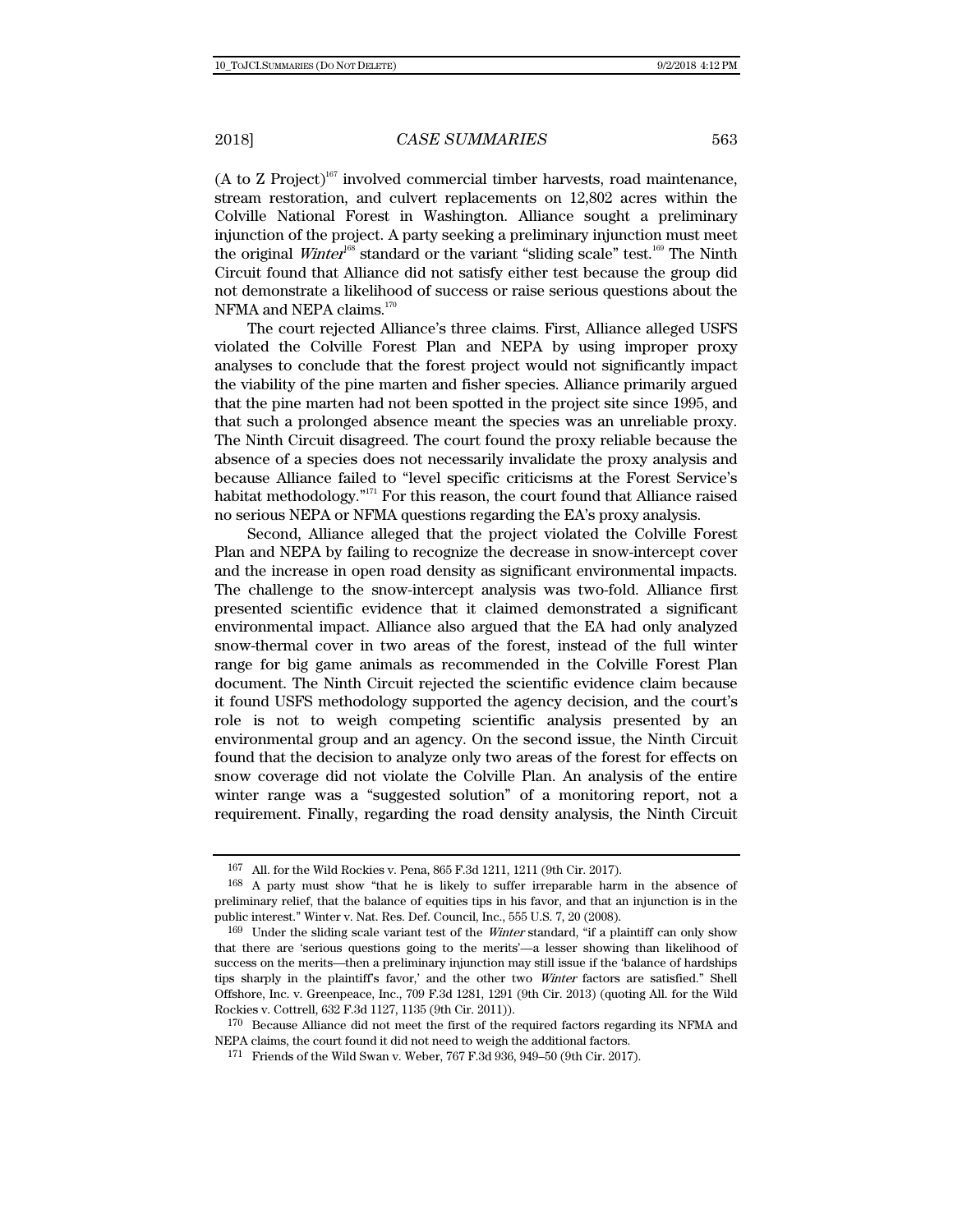rejected the claim that the EA violated NEPA or NFMA because only a small portion of the proposed 30 miles of roads would be built on the relevant area and all of these roads would be decommissioned once the project came to an end.

Alliance's final allegation was that USFS violated NEPA by making an arbitrary and capricious determination that sediment accumulations in streams within the project site did not constitute a significant environmental impact. The Ninth Circuit upheld USFS's determination for four reasons. First, the court noted that federal agencies may consider the effect of mitigation measures in determining whether preparation of an EIS is necessary. Second, the court found that USFS properly weighed the net benefit of sediment reduction and the sequence of sediment reduction followed by sediment increases to determine that the project would not create a significant net environmental impact. Third, rejecting Alliance's argument that sediment reduction measures will not affect all areas of sediment accumulation, the court reasoned that mitigation measures must not completely compensate for environmental impacts. USFS's selection of "hot spots" accounted for two-thirds of annual sediment delivery, thus rendering Alliance's argument unavailing. Fourth, the court found that USFS expressly considered potential sediment impact from grazing in the project area, and the agency nevertheless approved the proposal to authorize the grazing. Accordingly, the Ninth Circuit found that this claim, like the others, failed to show either serious questions or a likelihood of success on the merits. Thus, the claim did not warrant a preliminary injunction.

In sum, the Ninth Circuit affirmed the decision of the district court, finding that it did not abuse its discretion in concluding that Alliance failed to demonstrate either serious questions or a likelihood of success with respect to the merits of any of its NFMA or NEPA claims.

## 4. Wild Wilderness v. Allen, 871 F.3d 719 (9th Cir. 2017).

Wild Wilderness, Winter Wildlands Alliance, and Bend Backcountry Alliance (collectively, Wild Wilderness) sued the United States Forest Service (USFS) in the United States District Court for the District of Oregon. Oregon State Snowmobile Association and other pro-snowmobile groups<sup> $172$ </sup> (collectively, Snowmobile Association) joined the case as defendantintervenors. Wild Wilderness brought the action under the Administrative Procedure Act  $(APA)$ ,<sup>173</sup> alleging that USFS's approval of the Kapka Sno-Park, a parking lot in the Deschutes National Forest in Central Oregon, violated the National Environmental Policy Act  $(NEPA)^{174}$  and the National Forest Management Act (NFMA).<sup>175</sup> The district court entered summary

<sup>172</sup> Intervenor Oregon State Snowmobile Association was joined by Snowmobile Associations, Ken Roadman, and Elk Lake Resort.

<sup>173 5</sup> U.S.C. §§ 551–559, 701–706, 1305, 3344, 4301, 5335, 5372, 7521 (2012).

<sup>174 42</sup> U.S.C. §§ 4321–4370h (2012).

<sup>175 16</sup> U.S.C. §§ 472a, 521b, 1600, 1611–1614 (2012).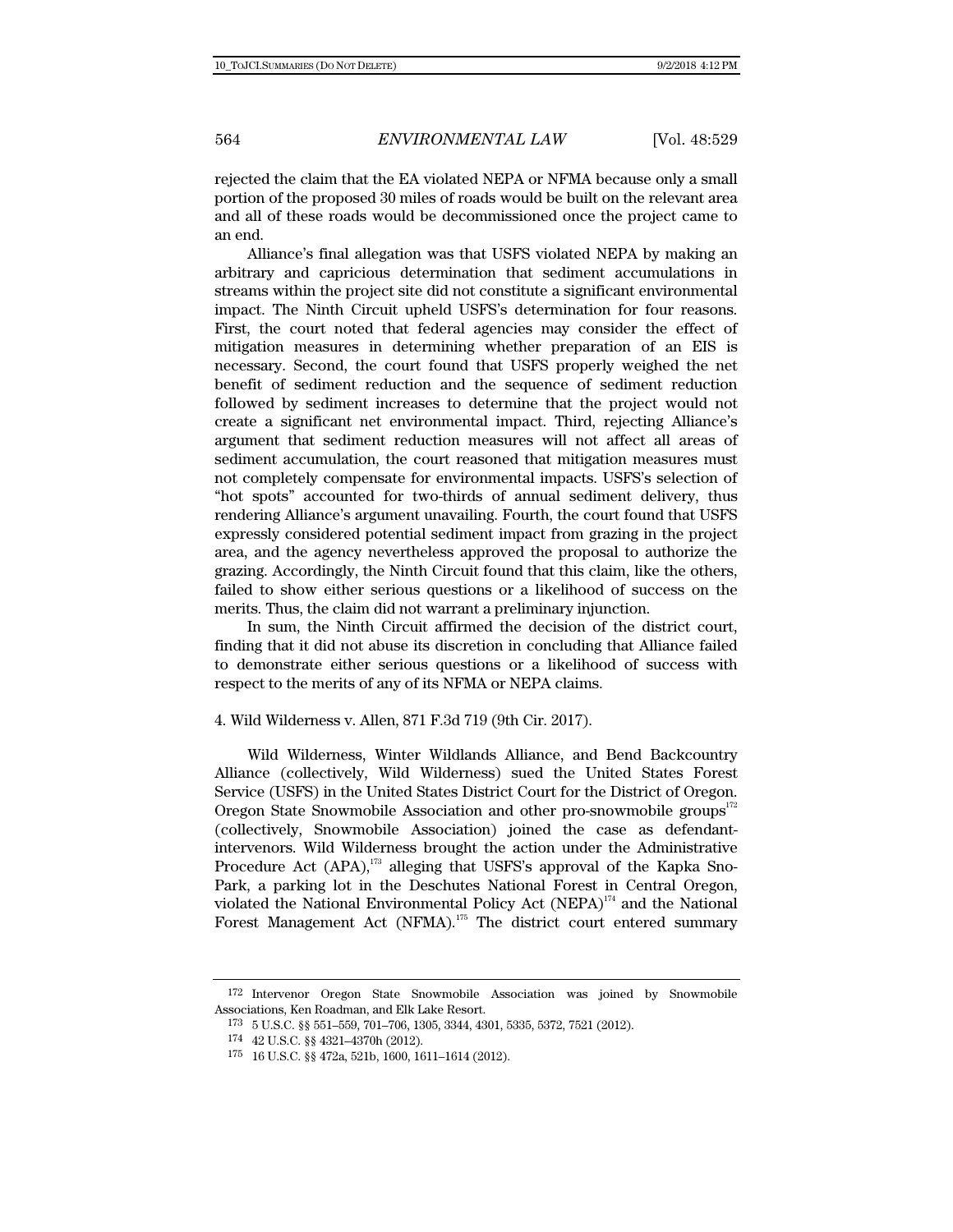judgment in favor of USFS.<sup>176</sup> The United States Court of Appeals for the Ninth Circuit, reviewing de novo, affirmed.

This controversy involved USFS's response to conflicts between crosscountry skiers and snowmobilers in the Cascade Lakes Highway area of Deschutes National Forest. In 2004, USFS banned snowmobiles from approximately 1,375 acres of the forest in an effort to reduce conflicts over parking as well as the noise and tracks left by snowmobiles. In 2006, USFS proposed building a new sno-park to reduce parking congestion and user conflicts over the area. While Kapka Butte Sno-Park would be primarily for motorized users, the neighboring Dutchman Sno-Park and its immediate surroundings would close to motorized use.

USFS then narrowed its focus. In 2009, it issued a new proposal addressing only the parking shortage near the Dutchman area. USFS issued a Draft Environmental Impact Statement (EIS) in April 2011 with a stated purpose of providing additional parking capacity and trails for Nordic skiers with dogs. No alternatives that would have limited motorized use were considered.

In 2012, days after deciding to jointly lead the EIS with Federal Highway Administration (FHWA), USFS withdrew the Draft EIS and issued a Finding of No Significant Impact (FONSI) and an Environmental Assessment (EA) instead. Two months later, USFS issued its final EA. The final project consisted of a parking lot with a capacity for seventy vehicles with trailers and two connector trails. The trails were not opened to dogs. Wild Wilderness filed administrative appeals, which were denied, and then filed this suit. USFS has since completed construction of Kapka Snow-Park.

As a preliminary matter, the Ninth Circuit first analyzed Snowmobile Association's argument that the case was moot since construction of Kapka Sno-Park had been completed. Pointing to several available remedies identified in Wild Wilderness's brief, the court held that the case was not moot because Snowmobile Association had failed to establish that no effective relief remained. Relatedly, the court considered whether Wild Wilderness's claims lacked redressability. Arguing that Wild Wilderness's true goal was to reduce the areas available to snowmobiles, Snowmobile Association claimed that no remedy was available because the contested action did not result in more areas opened to snowmobile use. The court concluded that Wild Wilderness's claims did not lack redressability because the court could still grant some effective relief.

The Ninth Circuit next considered the merits of the case. Wild Wilderness argued that USFS violated the NFMA by approving Kapka Sno-Park in a manner inconsistent with the Deschutes Forest Plan. First, Wild Wilderness claimed that USFS failed to comply with steps that would "generally be taken" when conflicts developed between non-motorized groups, including closing the area to motorized use. Wild Wilderness argued that the provision mandated closure to motorized users in times of conflict and forbade USFS from building extra parking because user conflicts

<sup>176</sup> Wild Wilderness v. Allen, 12 F. Supp. 3d 1309, 1330 (D. Or. 2014).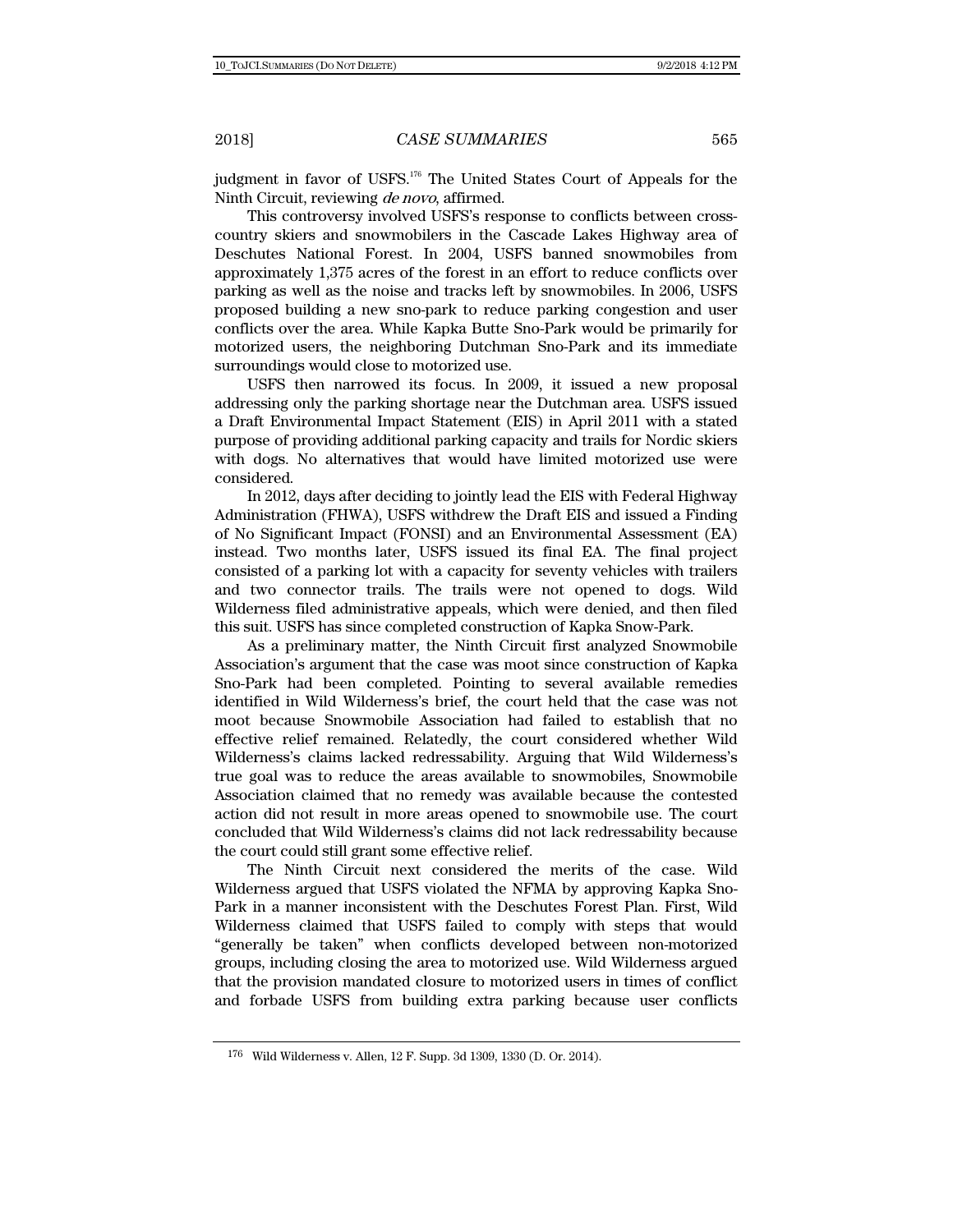persisted. Reasoning that these steps were merely aspirational, the court held that the plan did not mandate closure of any area to motorized use. The court found no evidence in the record to show that USFS had ever interpreted the Forest Plan this way.

Second, Wild Wilderness argued that under the NFMA, Kapka Sno-Park was inconsistent with the Forest Plan's Recreation Opportunity Spectrum. Wild Wilderness asserted that the parking area was improperly sited in a "Scenic Views" area because "[p]arking facilities . . . will normally be placed where they are not visible from significant viewer locations."<sup>177</sup> Like the first provision, the court found this language to be nonbinding guidance on USFS.

Third, the Ninth Circuit analyzed Wild Wilderness's claims under NEPA. Wild Wilderness first claimed that USFS violated NEPA by issuing the Draft EIS only to reverse course and issue a FONSI and a final EA instead. Wild Wilderness argued that USFS was required to issue a reasoned explanation of its decision to issue an EA instead of an EIS. Furthermore, they asserted that USFS improperly withdrew the EIS so the FHWA would not have to sign a Record of Decision required of both joint-lead agencies on the EIS. The court disagreed. It concluded that USFS was obligated to explain why the EIS was no longer necessary, present a summary or an EA, and publish a withdrawal notice in the Federal Register—all steps taken by the agency. However, it found no support for a procedural requirement to explain why it chose to reverse course or how it planned to comply with its own procedural requirements.

Wild Wilderness also claimed that USFS violated NEPA by failing to provide a convincing statement of reasons that Kapka Sno-Park would not significantly affect the environment. Wild Wilderness argued that the degree to which the project would affect the environment was likely to be highly controversial, satisfying the "intensity" factor of the significance test. The court again disagreed, finding that Wild Wilderness's anecdotal evidence did not satisfy the sort of scientific controversies needed for this factor to undermine the reasonableness of USFS's conclusions.<sup>178</sup>

Finally, the Ninth Circuit considered Wild Wilderness's claims that the EA's Statement of Purpose and Need as well as range of alternatives for Kapka Sno-Park were unreasonably narrow because they ignored on-snow user conflicts. Wild Wilderness argued USFS itself had determined the issues of parking shortage and user conflicts could only be adequately addressed together. However, the court found no evidence in the record to support such a conclusion. The court held that given the agency's discretion to articulate an action's Statement of Purpose and Need, USFS was not unreasonable to tackle only parking congestion. Thus, since the Statement of Purpose and Need was not unreasonably narrow, the court concluded that neither was the range of alternatives. The court reasoned that by considering four significantly distinct alternatives in detail, along with seven

<sup>177</sup> U.S. DEP'T OF AGRIC., RECORD OF DECISION FOR DESCHUTES FOREST PLAN (1990).

<sup>178</sup> Wild Wilderness also argued that the action threatened a violation of federal law, the NFMA. Having already concluded that the Kapka Sno-Park did not violate the NFMA, the court held that the action did not threaten a violation of federal law.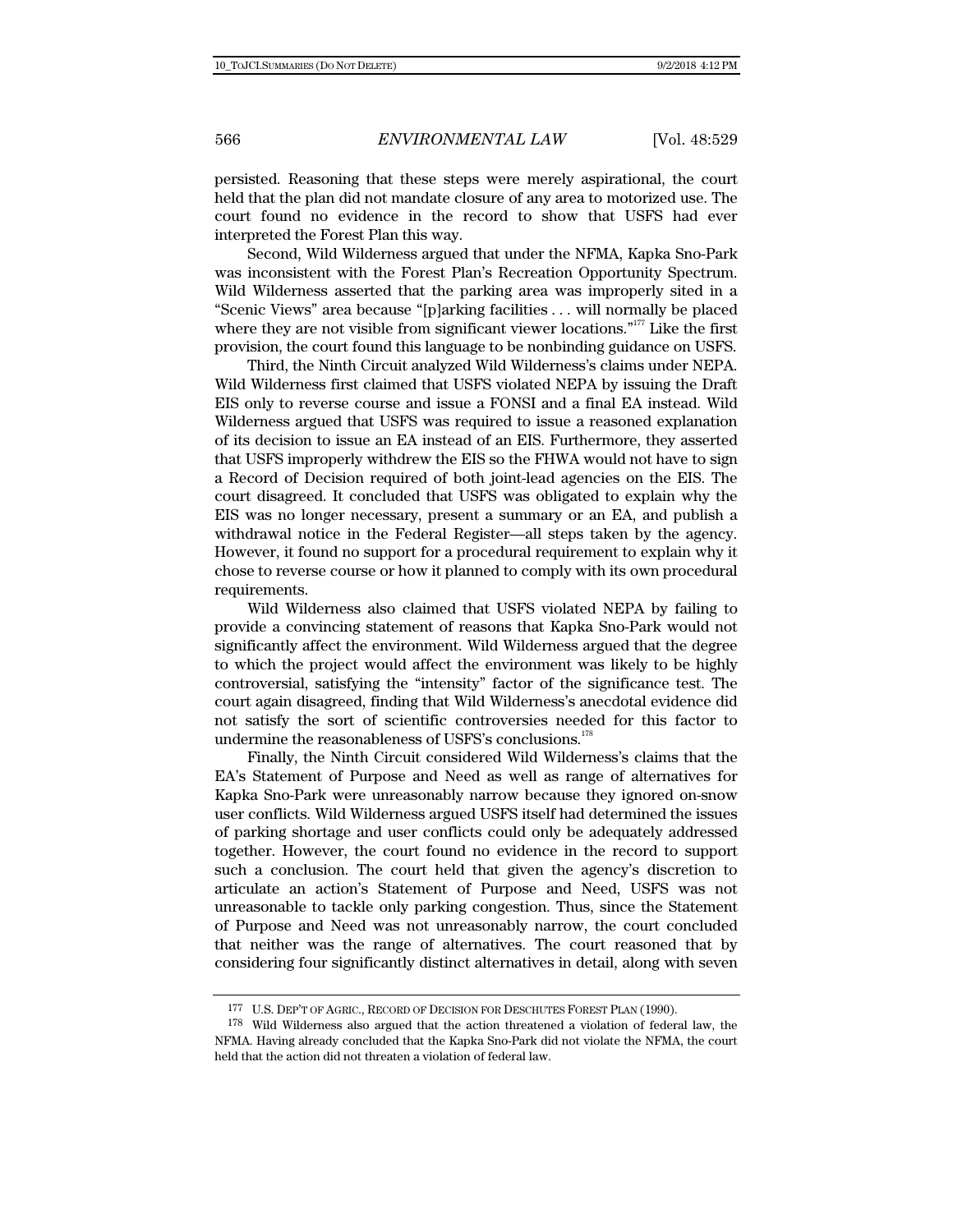briefly considered additional alternatives, the agency satisfied its requirement to evaluate alternates reasonably related to the purpose of the action.179

In sum, the Ninth Circuit held that USFS acted within the Forest Plan and NFMA when it approved construction of the Kapka Sno–Park, and USFS complied with the procedural and substantive requirements under NEPA in doing so. For these reasons, the court affirmed the district court's grant of summary judgment.

#### C. Federal Insecticide, Fungicide and Rodenticide Act

1. Center for Biological Diversity v. U.S. Environmental Protection Agency, 847 F.3d 1075 (9th Cir. 2017).

The Center for Biological Diversity (CBD) filed suit against the United States Environmental Protection Agency (EPA) and intervenors<sup>180</sup> on February 2, 2017, in the United States District Court for the Northern District of California. CBD alleged Endangered Species Act (ESA)<sup>181</sup> and Federal Insecticide, Fungicide and Rodenticide Act (FIFRA)<sup>182</sup> violations. Specifically, CBD challenged EPA's reregistration eligibility determinations (REDs) for different pesticides, alleging that EPA failed to consult with relevant agencies before issuing the REDs. According to CBD, approving the pesticides through the REDs "may affect" various listed endangered species or their habitats. On appeal by defendants, the United States Court of Appeals for the Ninth Circuit affirmed in part, reversed in part, and remanded.

The ESA seeks to protect and conserve endangered and threatened species and their habitats. The statute requires federal agencies to consult with National Marines Fisheries Service and Fish and Wildlife Service to ensure their discretionary actions do not jeopardize endangered and threatened species, or adversely modify a listed species' critical habitat. FIFRA charges EPA with the obligation to register and reregister pesticide active ingredients and pesticide products. FIFRA provides a comprehensive regulatory scheme for the use, sale, and labeling of pesticide active ingredients and pesticide products. In this case, CBD alleged consultation violations with 382 pesticides through thirty-one claims for relief in its

<sup>179</sup> Wild Wilderness further argued that the project may cause cumulatively significant effects. The court rejected this argument, too, because the EA examined the cumulative effects with related actions and none of the related potential actions appeared to compound on-snow user conflicts.

<sup>180</sup> Responsible Industry for a Sound Environment, Southern Crop Production Association, Western Plant Health Association, Midamerica Croplife Association, American Farm Bureau Federation, American Chemistry Council, National Agricultural Aviation Association, National Alliance of Forest Owners, National Corn Growers Association, National Cotton Council, National Council of Farmer Cooperatives, National Potato Council, Oregonians for Food and Shelter, USA Rice Federation, and Washington Friends of Farms and Forests.

<sup>181 16</sup> U.S.C. §§ 1531–1544 (2012).

<sup>182 7</sup> U.S.C. §§ 136–136y (2012).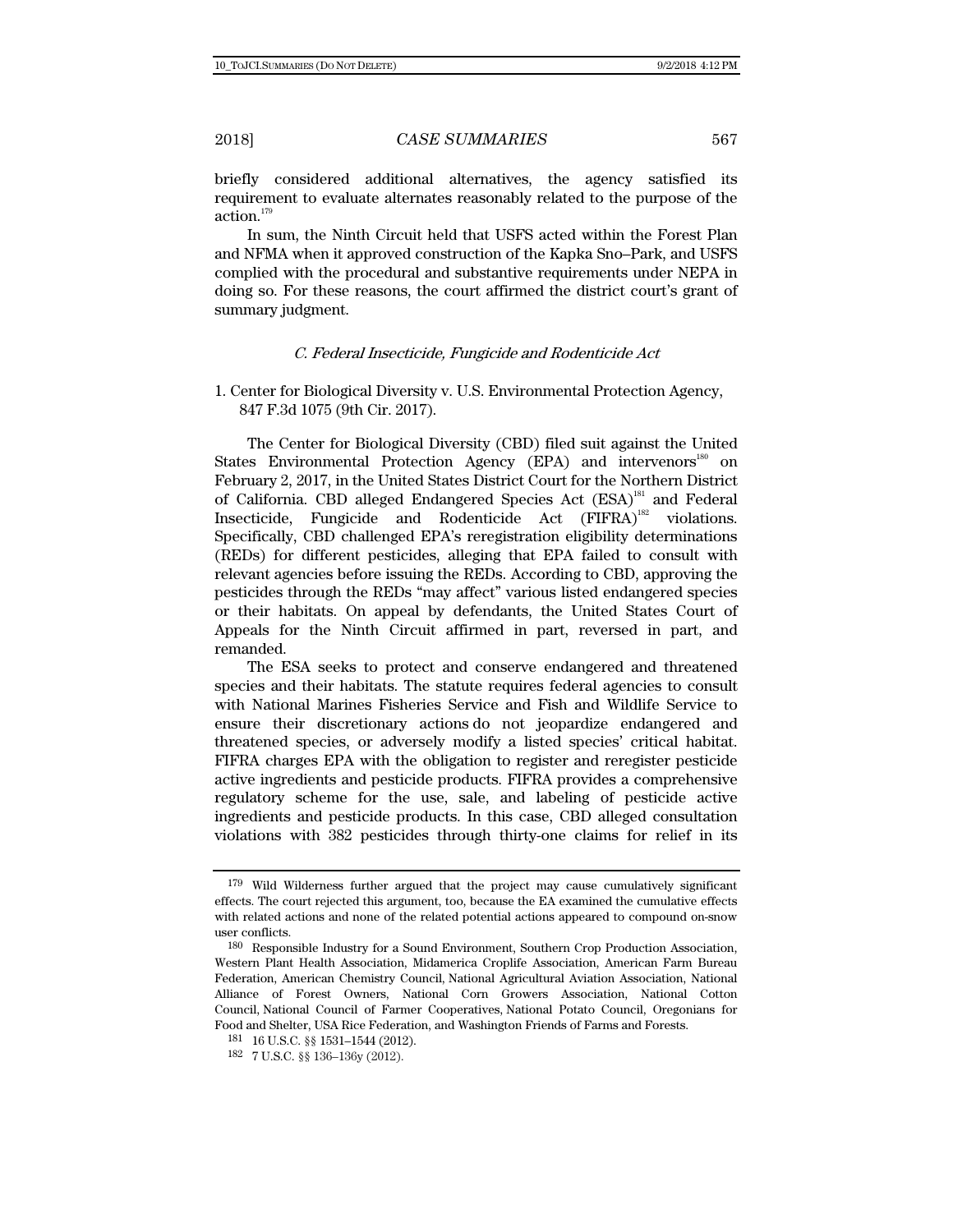amended complaint. The district court ruled in favor of EPA but granted CBD leave to amend or add facts regarding impermissible collateral attacks.183 Instead of amending, CBD appealed the decision. The Ninth Circuit affirmed all the dismissals but one; the court concluded that the district court erred regarding the collateral attack doctrine.

The court analyzed CBD's claim in four categories to determine whether each category constituted an agency action. First, category one dealt with the claims on EPA's issuance of the RED or amended RED. Second, category two dealt with EPA's continued discretionary control and involvement in the pesticide's active ingredients and registration. Category three dealt with EPA's completion of pesticide product reregistration for specific active ingredients. Last, category four dealt with EPA's approvals of pesticide products containing a pesticide's active ingredient.

The first issue was whether to apply a statute of limitations for a Section 7 citizen suit<sup>184</sup> filed in a district court that challenges EPA's decision to register or reregister a pesticide ingredient or product. This raised a statute of limitations question of first impression for the court. CBD argued for no limitations because EPA had a continuing duty to comply. The court disagreed and dismissed the category one sub-claims because when a statute does not specify a limitation, federal courts must apply the general statute of limitations that most closely addresses the basis for plaintiff's claim.

The next issue was whether subject matter jurisdiction existed for the district court to properly hear sixteen remaining category one sub-claims. The court held that, for purposes of FIFRA, a Section 7 claim raised after EPA undertakes public notice and comment must comply with FIFRA's jurisdictional provisions. The claims did not comply, and so the provisions supported the district court's dismissal of the sixteen remaining sub-claims for lack of subject matter jurisdiction.

Next, the court turned to category two sub-claims. CBD alleged that the continued discretionary control and involvement in these pesticide registrations constituted ongoing agency action. CBD reasoned that EPA's "ongoing violation" provides an adequate basis for a Section 7 claim, and consequently, a plaintiff should not be required to identify a separate and affirmative discretionary action for a Section 7 claim to accrue. The court disagreed, finding that an ESA claim accrues only when an agency takes discretionary, affirmative action. Here, the court found that CBD had "conflate[d] an ongoing duty with an ongoing violation."185

The court next reviewed the category three sub-claims alleging that EPA's completion of all pesticide product reregistration for a particular pesticide active ingredient created an affirmative agency action triggering Section 7 consultation. The court held that completion of a pesticide product reregistration differed from the official act of seeking registration. The court

<sup>183</sup> Ctr. for Biological Diversity v. U.S. Envtl. Prot. Agency, 65 F. Supp. 3d 742, 772 (N.D. Cal. 2017).

<sup>184 16</sup> U.S.C. § 1536(n).

<sup>185</sup> Cottonwood Envtl. Law Ctr. v. U.S. Forest Serv., 789 F.3d 1075, 1087 (9th Cir. 2003).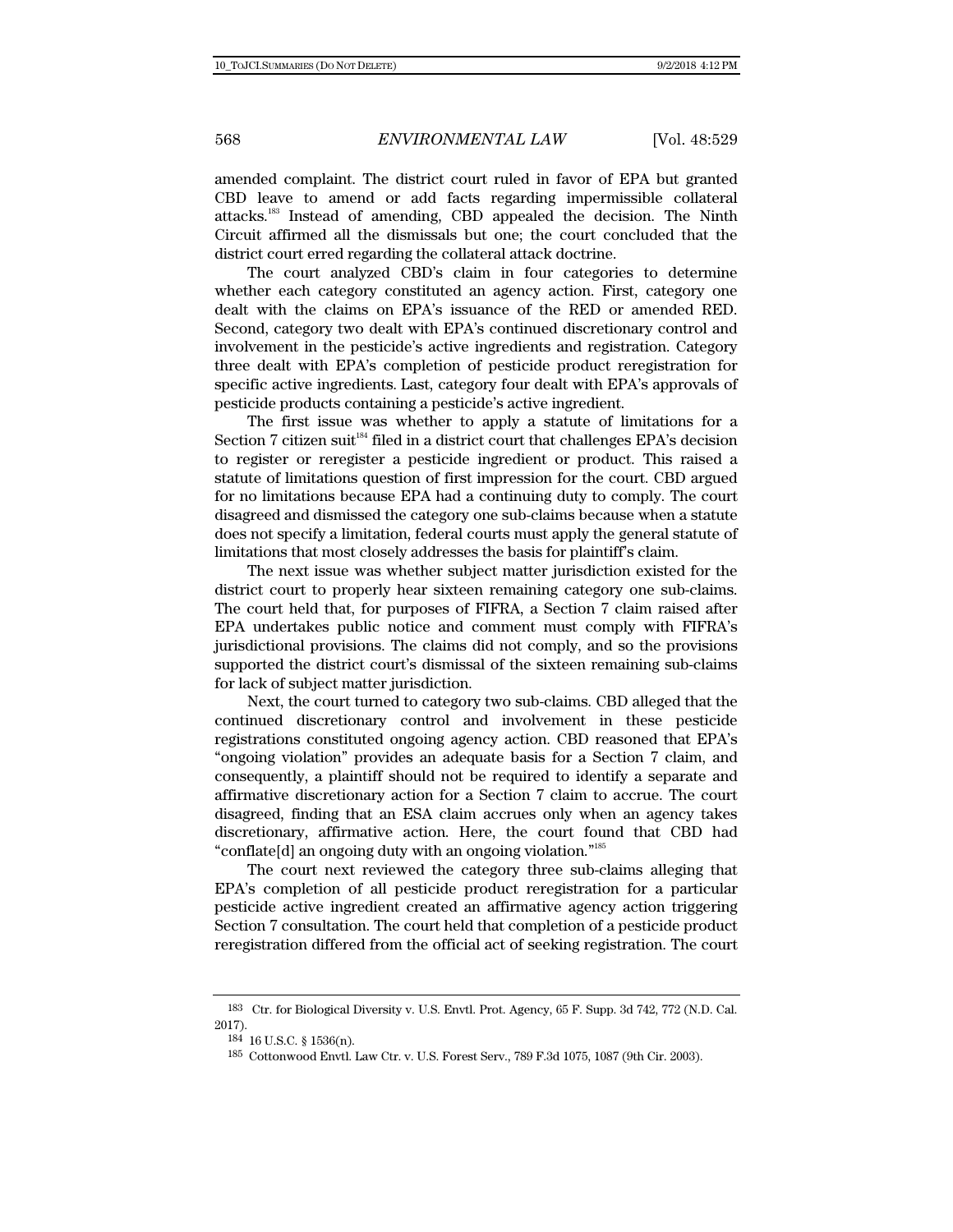described the completion of reregistration as nothing more than "a date," and held it cannot trigger Section 7 consultation.

In the final category of four sub-claims, CBD contended that EPA's approval of individual pesticide products was an affirmative agency action triggering ESA Section 7 consultation. On this issue, the court agreed with the district court that pesticide product reregistration was an affirmative agency action. The court also disagreed that these claims were a collateral attack on the publication of the REDs. The court reasoned that publication of a RED for a pesticide active ingredient was not the agency's final decision on reregistration of a pesticide product. Since a RED does not contain all the research upon which EPA relied when reaching its decision, the reregistration of an individual pesticide product was its own triggering action. The court further reasoned that the collateral attack doctrine did not apply because CBD did not seek to unravel a prior agency order or attempt to challenge any of the analyses contained in the REDs. Based on this analysis, the Ninth Circuit reversed the district court's dismissal of all category four sub-claims.

In sum, the Ninth Circuit affirmed the dismissal of all category one, two, and three sub-claims and reversed the dismissal of all category four subclaims.

2. Natural Resources Defense Council v. U.S. Environmental Protection Agency, 857 F.3d 1030 (9th Cir. 2017).

The Natural Resources Defense Council (NRDC)<sup>186</sup> petitioned the United States Court of Appeals for the Ninth Circuit for review of a pesticide registration promulgated by the United States Environmental Protection Agency (EPA). NRDC challenged EPA's conditional registration of NSPW-L30SS (NSPW) under the Federal Insecticide, Fungicide, and Rodenticide Act (FIFRA).<sup>187</sup> NRDC argued that EPA failed to substantially support its finding that use of NPSW was in the public interest. Reviewing the grant of conditional registration for substantial evidence, the Ninth Circuit concluded that EPA failed to adequately support its public interest finding. The court vacated the registration in whole.

NSPW is an antimicrobial materials preservative incorporated into plastics and textiles to suppress the growth of bacteria, algae, fungus and mold.188 The active ingredient in NSPW is nanosilver, a version of conventional silver with a much smaller particle size. Although silver is the active ingredient in other registered materials preservatives, the FIFRA Scientific Advisory Panel cautioned that its hazard profile may differ from

<sup>186</sup> Petitioners included Center for Food Safety and International Center for Technology Assessment.

<sup>187 7</sup> U.S.C. §§ 136–136y (2012).

<sup>188</sup> Under FIFRA, pesticides include ''any substance or mixture of substances intended for preventing, destroying, repelling, or mitigating any pest.'' 7 U.S.C. § 136(u). Pests include, among other organisms, fungus, virus, bacteria, or other microorganisms. Id. § 136(t).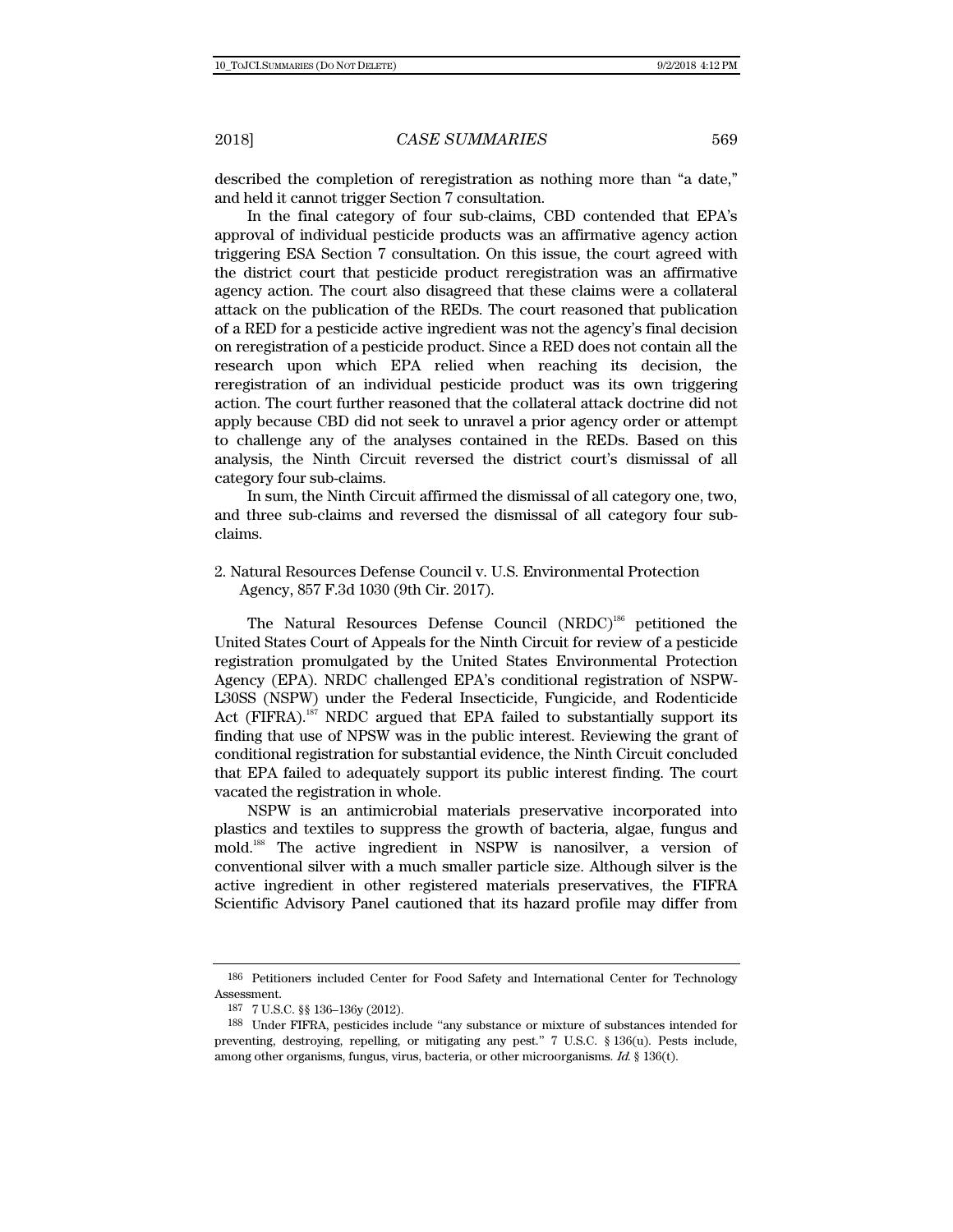conventional silver and recommended that EPA treat nanosilver as different from other forms of silver.

In 2015, EPA determined that NSPW would not cause unreasonable adverse effects on the environment and granted NSPW conditional registration. EPA found that compared to conventional silver preservatives, NSPW used less silver and was less likely to release silver into the environment in detectable quantities. Reasoning that NSPW had the potential to reduce risks caused by silver, EPA found that granting conditional registration was in the public interest. NRDC opposed the conditional registration during public notice and comment and petitioned the Ninth Circuit for review of EPA's decision.

Noting the absence of any prior decision considering the public interest requirement under FIFRA, the court derived a test by consulting the text of the statute and the legislative history. The statute sets forth that EPA may conditionally register a pesticide for the limited period of time that data is gathered only if EPA first determines that "use of the pesticide is in the public interest."189 The legislative history further indicates that the conditional registration should be reserved for a truly exceptional case, and that the public interest requirement is a more stringent test.

The Ninth Circuit then considered whether EPA's finding that NSPW's potential to reduce the amount of silver released into the environment satisfied the public interest test. NRDC argued that EPA's conclusion relied on two unsubstantiated assumptions: 1) that current users of conventional silver pesticide would switch to NSPW, and 2) that NSPW would not be incorporated into other new products. To the first point, EPA argued that as a logical matter NSPW would be substituted for conventional silver. For support, EPA referenced a 1983 Federal Register entry suggesting that, given the finite and inelastic nature of the pesticide market, increased competition may shift demand from one product to another. To the second point, EPA argued only that no evidence suggested NSPW would be incorporated into new products. While the Ninth Circuit did not foreclose the possibility that EPA could have proven these assumptions, the court found that EPA had failed to support its public interest finding with substantial evidence.

In sum, the Ninth Circuit found that, in granting NSPW with conditional registration, the EPA failed to support the required public interest finding with substantial evidence. Accordingly, the Ninth Circuit vacated the conditional registration.

## D. Magnuson-Stevens Fishery Conservation and Management Act

1. Turtle Island Restoration Network v. Department of Commerce, 878 F.3d 725 (9th Cir. 2017).

Turtle Island Restoration Network and the Center for Biological Diversity (Plaintiffs) challenged the decision of the National Marine

 $189$  *Id.* §  $136a(c)(7)$ .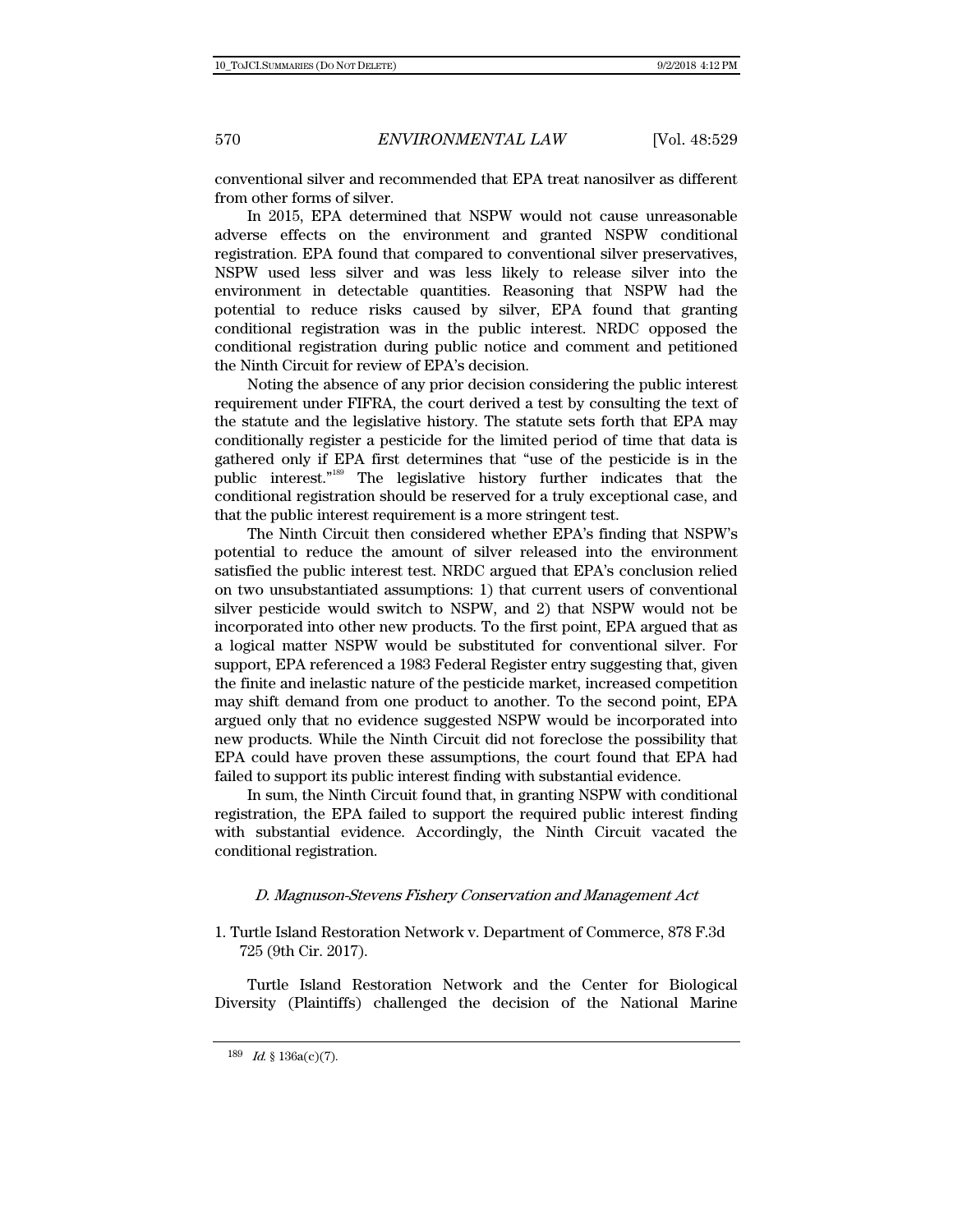Fisheries Service (NMFS) allowing a Hawaiian swordfish fishery to increase efforts, which may result in unintentional deaths of endangered sea turtles. Plaintiffs also challenged the decision of the United States Fish and Wildlife Service (FWS) to issue a "special purpose" permit to NMFS authorizing the fishery to incidentally kill migratory birds. Plaintiffs sued under the Magnuson-Stevens Fishery Conservation and Management Act (the Act),<sup>190</sup> the Endangered Species Act (ESA),<sup>191</sup> the Migratory Bird Treaty Act,<sup>192</sup> and the National Environmental Policy Act (NEPA).<sup>193</sup> Reviewing under the arbitrary and capricious standard,194 the United States Court of Appeals for the Ninth Circuit affirmed in part and reversed in part the United States District Court for the District of Hawaii's grant of summary judgment in favor of NMFS.<sup>195</sup>

The Act tasks NMFS and other entities with developing plans for the nation's fisheries, consistent with the national standards within the Act and any other applicable law. The ESA requires that agency action that is authorized, funded, or carried out is "not likely to jeopardize the continued existence" of ESA-listed species.<sup>196</sup> Agencies must consult with either the NMFS or the FWS for a review of the proposed action, and the preparation of a biological opinion (BiOp) that evaluates whether, and to what extent, the action may impact the species.<sup>197</sup> If the proposed action would not jeopardize a species' existence, then the NMFS or FWS issues a "taking" permit for a specific number of protected animals, as long as the taking is incidental to the activity. The FWS has further authority to enforce the MBTA, which governs the taking of any migratory bird protected by the Endangered Species Act except under a valid permit issued by the Secretary of the Interior.<sup>198</sup>

In 2008, NMFS proposed an amendment to the plan for the Pelagic Fisheries of the Western Pacific Region allowing increased fishing activity. NMFS produced a BiOp concluding that the amendment would not jeopardize the sea turtles at issue, and then issued a final rule implementing the amendment. Plaintiffs sued, prompting NFMS to withdraw the 2008 BiOp and issue a new 2012 BiOp with another no jeopardy conclusion for the sea turtles. NMFS at the same time applied to FWS for a permit allowing the fisheries involved to take migratory seabirds; in 2012, FWS issued a finding of "no significant impact" and granted a three-year permit authorizing a certain number of migratory bird killings. In response to these actions, Plaintiffs filed the lawsuit considered here, with the district court ruling in favor of defendants on all claims. Plaintiffs appealed. As a preliminary

<sup>190 16</sup> U.S.C. §§ 1801–1891d (2012).

<sup>191 16</sup> U.S.C. §§ 1531–1544 (2012).

<sup>192 16</sup> U.S.C. §§ 703–712 (2012).

<sup>193 42</sup> U.S.C. §§ 4321–4370h (2012).

<sup>194</sup> Administrative Procedure Act, 5 U.S.C. § 706(2)(A) (2012).

<sup>195</sup> Turtle Island Restoration Network v. U.S. Dep't. of Commerce, No. 12-00594 SOM-RLP, 2013 WL 4511314, at \*1 (D. Haw. Aug. 23, 2013).

<sup>196 16</sup> U.S.C. § 1536(a)(2).

<sup>197 16</sup> U.S.C. § 1536(b).

<sup>198 16</sup> U.S.C. § 703(a).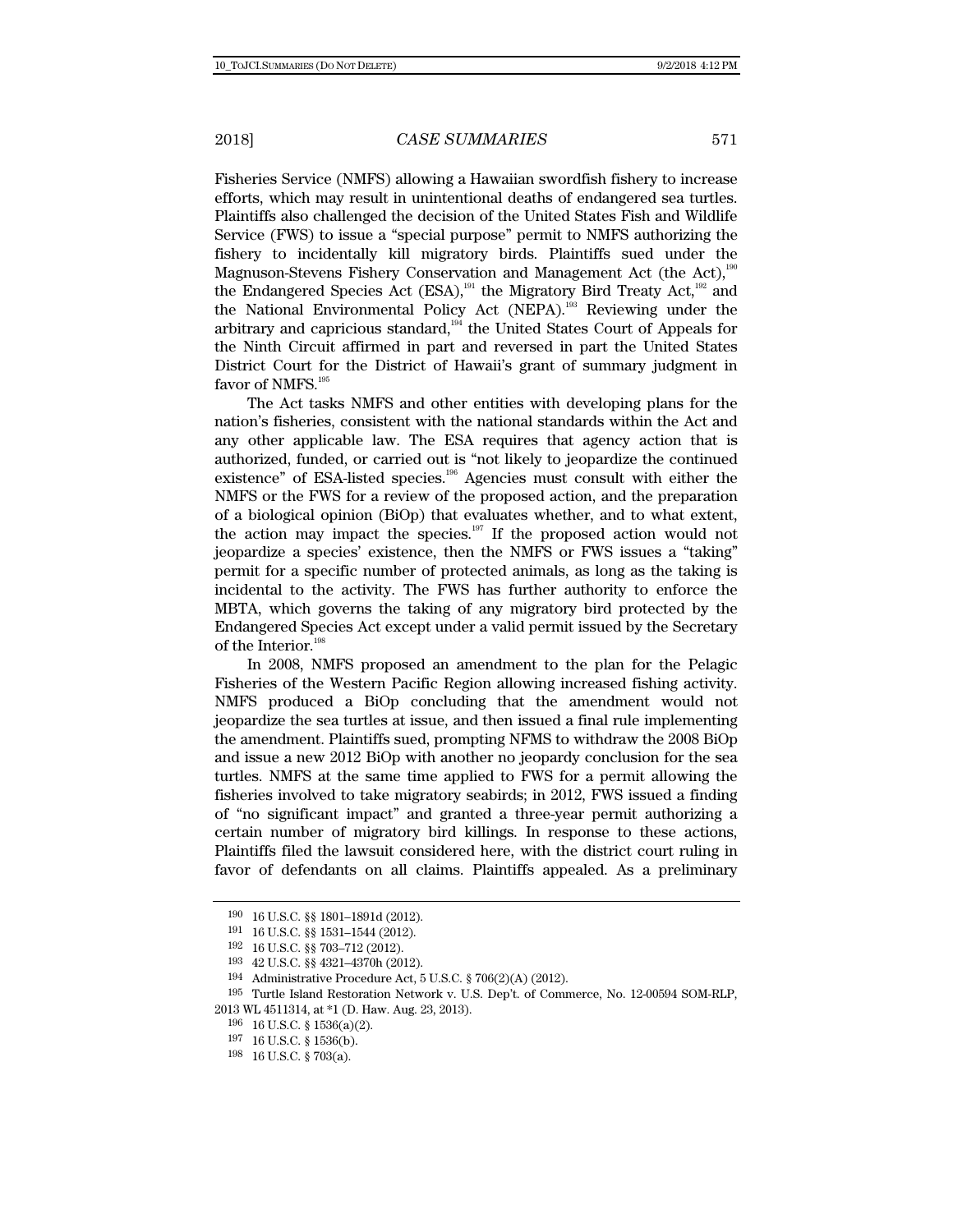matter the court first noted that, distinct from the arbitrary and capricious standard, it is required to give deference to an agency's interpretation of statutes and regulations that define the scope of its authority.<sup>199</sup>

The Ninth Circuit first considered the decision by FWS to issue a special purpose permit to NMFS on behalf of a commercial fishery, a decision that it found was arbitrary and capricious. The court stated that ordinarily FWS's interpretation of 50 C.F.R.  $\S$  21.27<sup>200</sup> would deserve deference, but that in this instance the plain language of the regulation was not reasonably susceptible to FWS's interpretation. FWS argued that the phrase "related to migratory birds" was not a restriction on its permitting authority and that longline fishing was "related to migratory birds" because it incidentally interacted with them. The court disagreed, holding that it was not reasonable to say that every activity risking the lives of migratory birds related to them.

Second, the Ninth Circuit disagreed with the determination by NFMS in the 2012 BiOp that the loggerhead turtle population would remain "large enough to retain the potential for recovery.<sup>"201</sup> The court found this decision arbitrary and capricious because NMFS had not articulated a rational connection between the best available science and the conclusion that the loggerhead turtles would not be affected by increased fishing efforts. NMFS's model showed the loggerhead turtles heading toward extinction and, when matched with other evidence of the decline of species viability, the proposed action would impermissibly accelerate that decline.

Third, the court held that NMFS did not act arbitrarily and capriciously in determining that the fishery would have no appreciable effect on the leatherback turtle population. Plaintiffs argued that NMFS erred in limiting the timeframe of the analysis, but because an agency has discretion between available scientific models $^{202}$  and the court is not intended to act in the place of scientists,203 the Ninth Circuit decided the constraints in available data reasonably justified the choice.

Finally, the court decided that the consideration of climate change in the 2012 BiOp by NMFS was neither arbitrary nor capricious and was not contrary to NMFS's obligation to utilize the best scientific data obtainable in its decision. Plaintiffs argued the 2012 BiOp had not evaluated the impact of climate change and NMFS acted arbitrarily by dismissing the effects of global warming on sea turtles without further study. The Ninth Circuit held that NMFS had in fact considered several ways global warming might affect sea turtles, and a decision that the data was indeterminate was permissible because the court could not insist on perfection if there was no superior data available.

<sup>199</sup> Chevron, U.S.A., Inc. v. Nat. Res. Def. Council, Inc., 467 U.S. 837, 843 (1984).

<sup>200</sup> See 50 C.F.R. § 21.27 (relating to special purpose permits).

<sup>201</sup> NAT'L MARINE FISHERIES SERV., ENDANGERED SPECIES ACT – SECTION 7 CONSULTATION: BIOLOGICAL OPINION 108 (January 30, 2012), https://perma.cc/F23F-8V79.

<sup>202</sup> San Luis & Delta-Mendota Water Auth. v. Locke, 776 F.3d 971, 997 (9th Cir. 2014).

<sup>203</sup> The Lands Council v. McNair, 537 F.3d 981, 988 (9th Cir. 2008).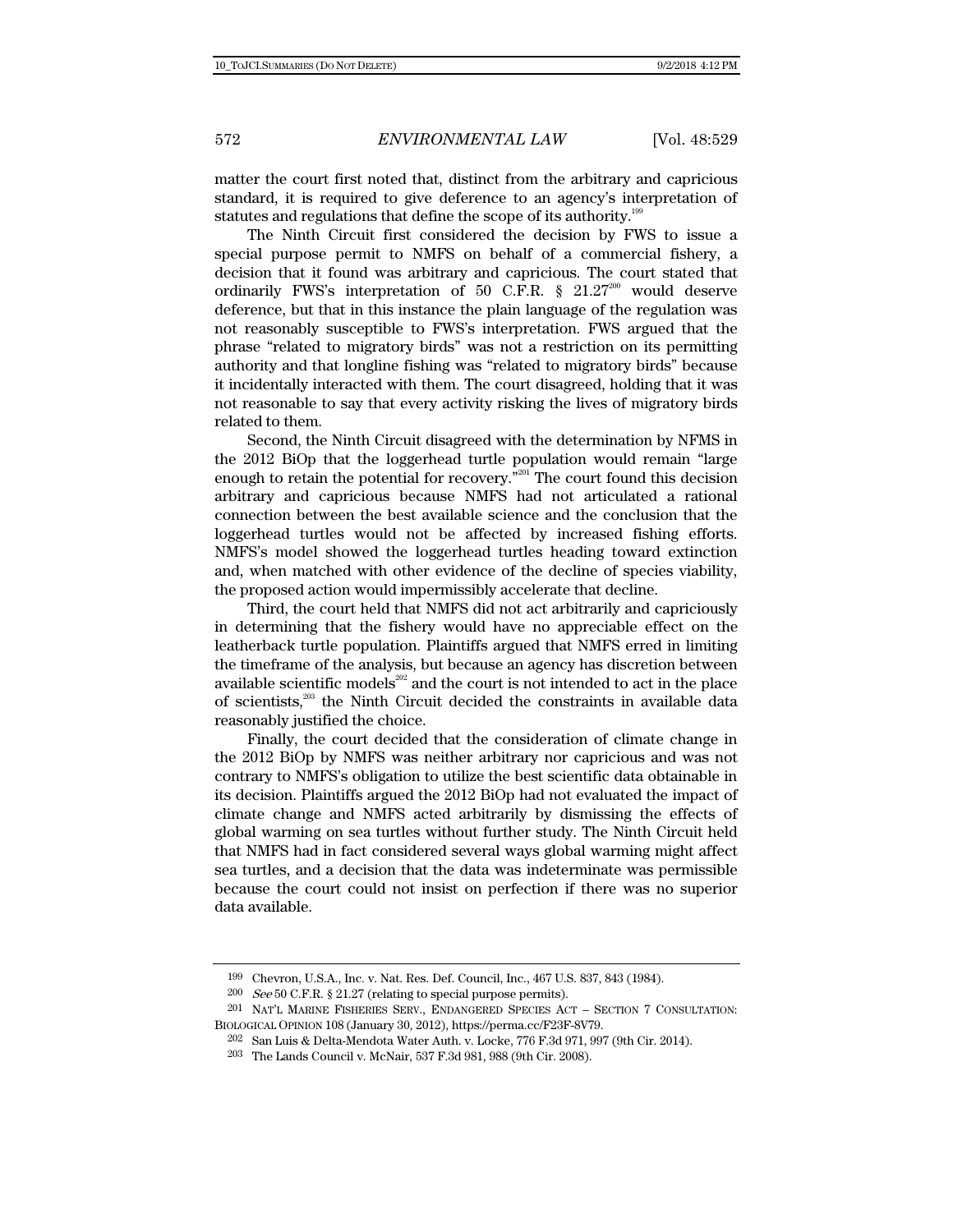In sum, the court found that the FWS grant of an incidental take permit to NMFS was arbitrary and capricious because FWS did not properly interpret 50 C.F.R. § 21.27, and the NMFS 2012 BiOp finding of no jeopardy to loggerhead sea turtles was arbitrary and capricious because of the insufficient explanation regarding the difference between the opinion and the evidence. On these counts, the court reversed the district court's decision to grant summary judgment. The Ninth Circuit affirmed the remainder of the district court's grant of summary judgment upon finding the defendants' other decisions reasonable and justified.

A dissenting opinion from Judge Callahan challenged the majority's holding that FWS issuance of a special purpose permit under the MBTA for the incidental take of migratory birds was impermissible. The dissent stated that the court misapplied the standard of review under Auer v. Robbins<sup>204</sup> because both 50 C.F.R. § 21.27 and the MBTA allowed the FWS decision. Additionally, the special permit was in keeping with past practices of FWS. The FWS incidental take policy toward ESA-listed migratory birds does not preclude the agency from issuing permits for non-ESA-listed migratory birds. The dissent stated that the permit issuance reflected considered judgment, which is another basis for deference under Auer. Further, because the agency interpretation of § 21.27 could be reconciled with the text of the regulation, Auer provided that the court defer to FWS. Finally, the dissent reasoned that the issuance of the permit aligned with the MBTA's conservation purpose.

The dissent also stated that the majority erred in rejecting the 2012 BiOp's assessment of the effect on loggerhead turtles by substituting its own judgement for that of the agency. The dissent posited that NMFS reached a reasonable conclusion regarding the loggerhead turtles, and properly applied the decision from National Wildlife Federation v. National Marine Fisheries Service<sup>205</sup> by considering the incremental impact of the proposed action along with the degraded baseline conditions.

#### III. MISCELLANEOUS

#### A. National Environmental Policy Act

1. Barnes v. Federal Aviation Administration, 865 F.3d 1266 (9th Cir. 2017).

Oregon Aviation Watch and several individuals $^{206}$  (collectively, Plaintiffs) brought suit against the Federal Aviation Administration (FAA) challenging an order that determined an airport runway expansion project at the Hillsboro Airport in Oregon would have no significant impact on the environment. The owner of the airport, Port of Portland, intervened in the case. The United States Court of Appeals for the Ninth Circuit granted the

<sup>204</sup> Auer v. Robbins, 519 U.S. 452, 461 (1997).

<sup>205</sup> Nat'l Wildlife Fed'n v. Nat'l Marine Fisheries Serv., 524 F.3d 917 (9th Cir. 2008).

<sup>206</sup> Michelle Barnes, Patrick Conry, Blaine Ackley, David Barnes, and James Lubischer.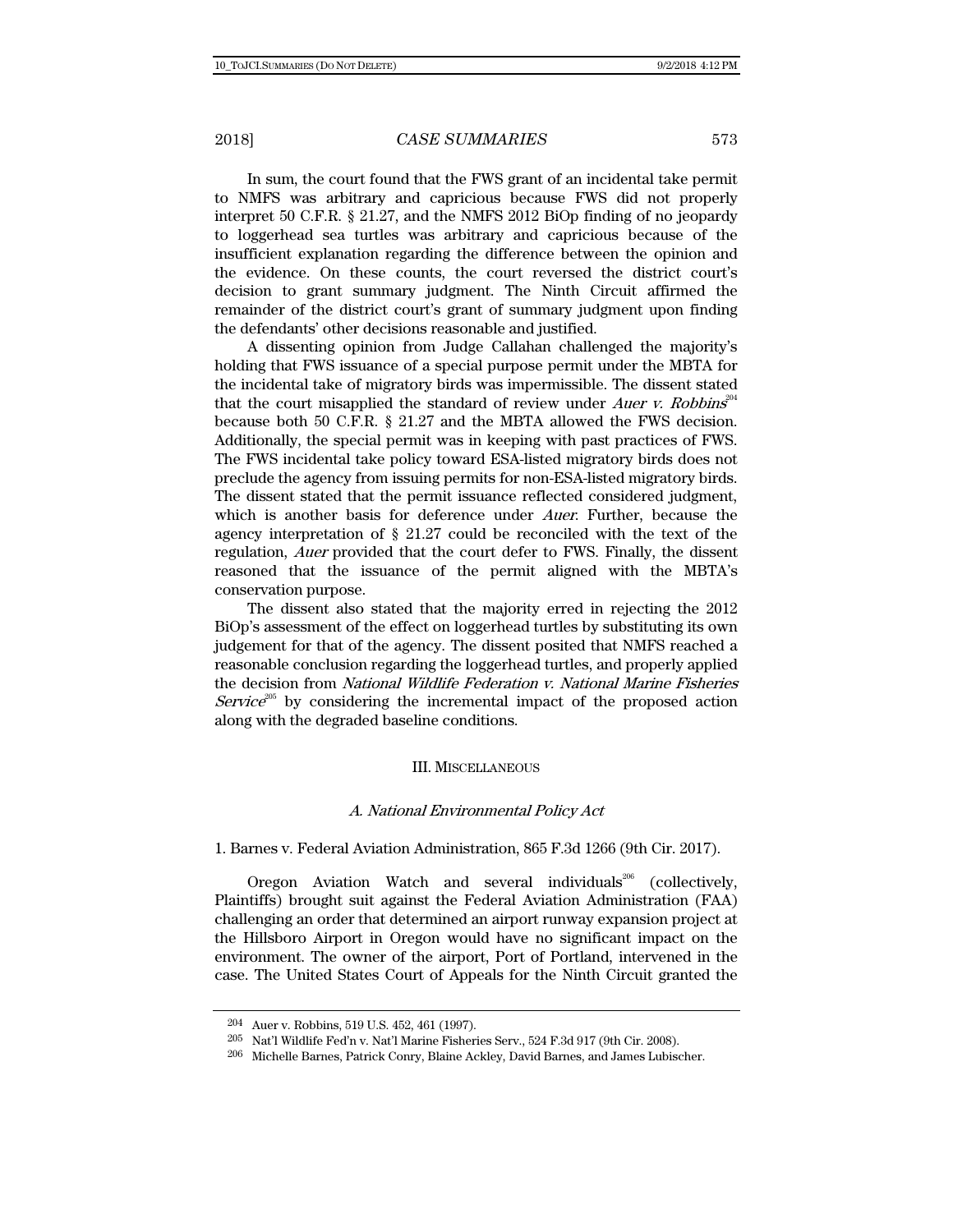petition for review and remanded to FAA for further consideration of the concern that a new runway would increase the number of takeoffs and landings. Upon remand, the FAA prepared a supplemental environmental assessment which again found no significant environmental impact. Plaintiffs, in turn, filed a second petition for review. The Ninth Circuit, reviewing under the arbitrary and capricious standard of the Administrative Procedure Act  $(APA)$ ,<sup>207</sup> denied the petition.

Hillsboro Airport (HIO) is located in Hillsboro, Oregon, approximately eighteen miles outside of Portland. In 2005, HIO began working on a Master Plan for the airport, including the runway expansion at the center of the suit. The modifications were funded partially by FAA grants and, because of these grants, the environmental effects of the project required assessment. In 2010, after examining the report compiled by the Port, the FAA made its initial finding of no significant impact.

Plaintiffs challenged this initial finding, petitioning the Ninth Circuit for judicial review. Upon remand, pursuant to the requirement that the Port examine the issue of increased flight traffic, the Port created and produced a supplemental environmental assessment (SEA). Based on the SEA, the FAA made the same determination of no significant impact. Plaintiffs' main contention in their request for review of the second FAA conclusion was that the FAA did not fulfill the requirement to take a "hard look" at the environmental impacts of the additional air traffic under the National Environmental Policy Act (NEPA).<sup>208</sup> Plaintiffs also contended that the circumstances of the project required a full environmental impact statement (EIS), and that the FAA did not comply with a requirement under the Airport and Airways Improvement Act  $(AAIA)^{209}$  to ensure that the new runway complied with the plans of local agencies.

The court made three determinations of law. First, Plaintiffs' were incorrect in challenging the SEA as insufficient to constitute a "hard look" under NEPA. Second, Plaintiffs' arguments related to the "significance" of the project were insufficient to trigger the requirement for an EIS. Third, Plaintiffs' argument that the FAA must ensure the project complies with local agency plans failed because the FAA had considered the applicable city zoning ordinances.

When the court addressed Plaintiffs' challenge to the SEA as insufficient under NEPA, it addressed six different claims. First, it examined the challenge to the pollution forecasting methodologies the FAA considered, and agreed with the FAA's assessment that even with the worst possible forecast pollution, increases would not exceed a de minimis amount. Second, the court examined the contention that the FAA did not assess the existing amount of lead in the soil and water in the area surrounding the airport, agreeing with the FAA conclusion that increased air traffic would have little to no effect on the lead levels in the surrounding

<sup>207 5</sup> U.S.C. § 706(2)(A) (2012).

<sup>208 42</sup> U.S.C. §§ 4321–4370h (2012); Nat'l Parks & Conservation Ass'n v. Babbitt, 241 F.3d 722, 730 (9th Cir. 2001).

<sup>209 49</sup> U.S.C. § 47106(a)(1) (2012).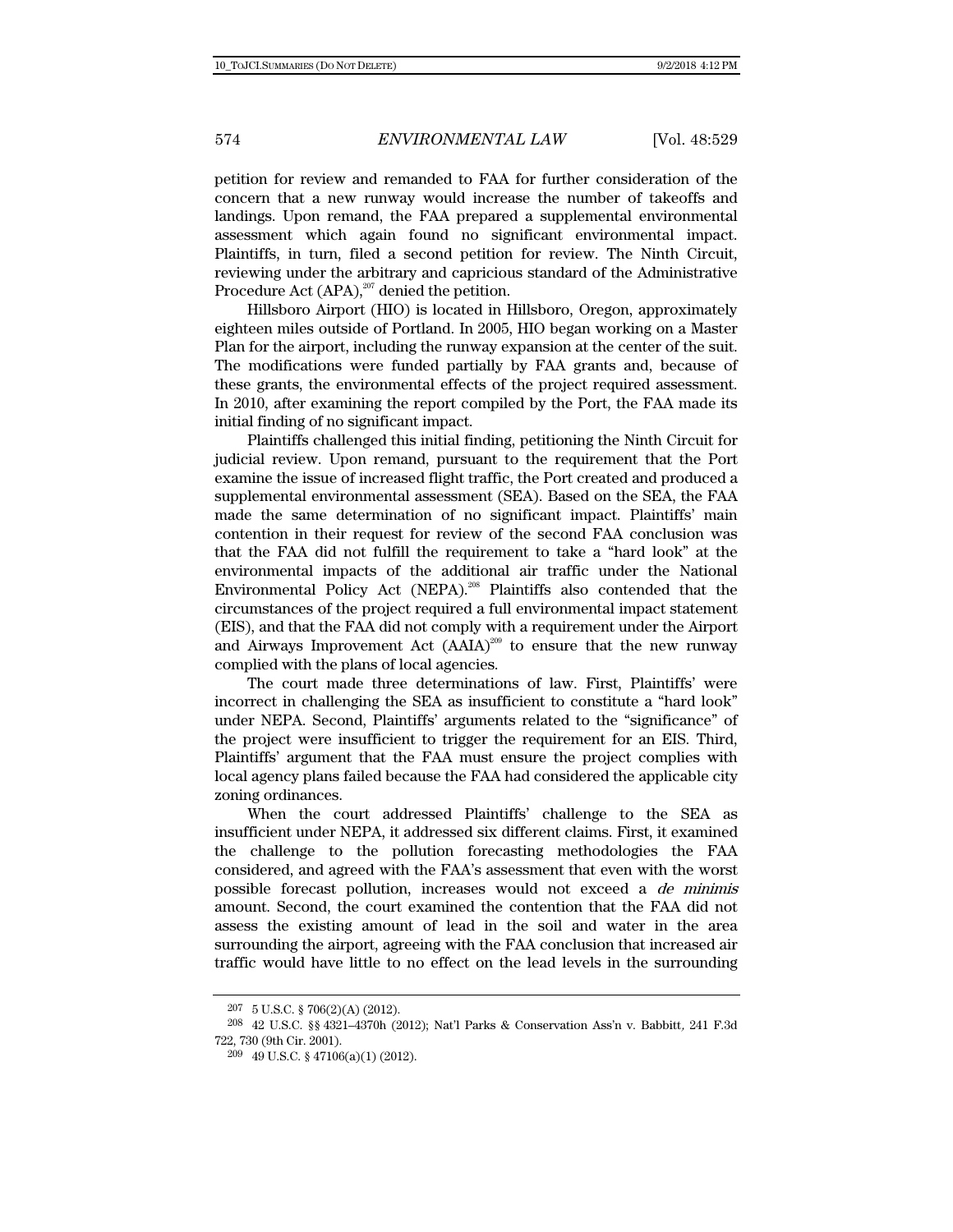area. Third, the court looked at Plaintiffs' claim that the FAA did not adequately examine the impact increased lead emissions would have on children. The court found that the FAA properly used EPA's lead limit regulations when considering the maximum emissions amounts and the FAA's determination that the lead emissions fell below the limits for "sensitive" populations was correct. Fourth, the court inspected Plaintiffs' claim that the SEA did not adequately account for the amount of lead that would be emitted in a typical flight. The court determined that the FAA was entitled to deference for its emissions calculation methodology and did not seek to impose another methodology. Fifth, the court dispensed with Plaintiffs' claim that the SEA did not account for water pollution by noting that the SEA discussed these items in detail. Finally, Plaintiffs argued that the SEA should have included twenty years of emissions projections rather than ten. The court disagreed, finding that it was within the agency's discretion to limit the temporal scope of the SEA.

The court divided its analysis of the challenge to the "significance" of the project into four main sections. First, the court found that, consistent with prior case law, a full EIS is not required merely because an SEA reveals the potential for a minor impact. Second, the court rebuked Plaintiffs' contention that the project would have some kind of unique impact on children because of its location, citing its earlier discussion of lead impacts on children. Third, the court dispensed with Plaintiffs' argument that the location had "unique geographical characteristics," stating "[Plaintiffs] provided no reason to conclude there is anything unique about an airport near a residential area."210 Plaintiffs' last argument that the project's effects were likely to be "highly controversial" were similarly dismissed. The court found that there was no controversy because the difference in results between two lead analyses was the result of a calculation error since corrected, not a difference in opinion among examiners.

The challenge to the project under the AAIA was given short shrift in comparison to Plaintiffs' other claims. The court concluded that, despite Plaintiffs' success in having the two implicated airport zoning ordinances invalidated, the city intended to correct and reinstate the ordinances and the FAA's consideration of these plans was not arbitrary or capricious.

In sum, the court concluded that by adopting the SEA, issuing the finding of no significant impact, and determining that HIO complied with the requirements of the AAIA, the FAA did not act in an arbitrary or capricious manner. Therefore, the court denied the petition for review.

<sup>210</sup> Barnes v. Fed. Aviation Admin., 865 F.3d 1266, 1275 (9th Cir. 2017).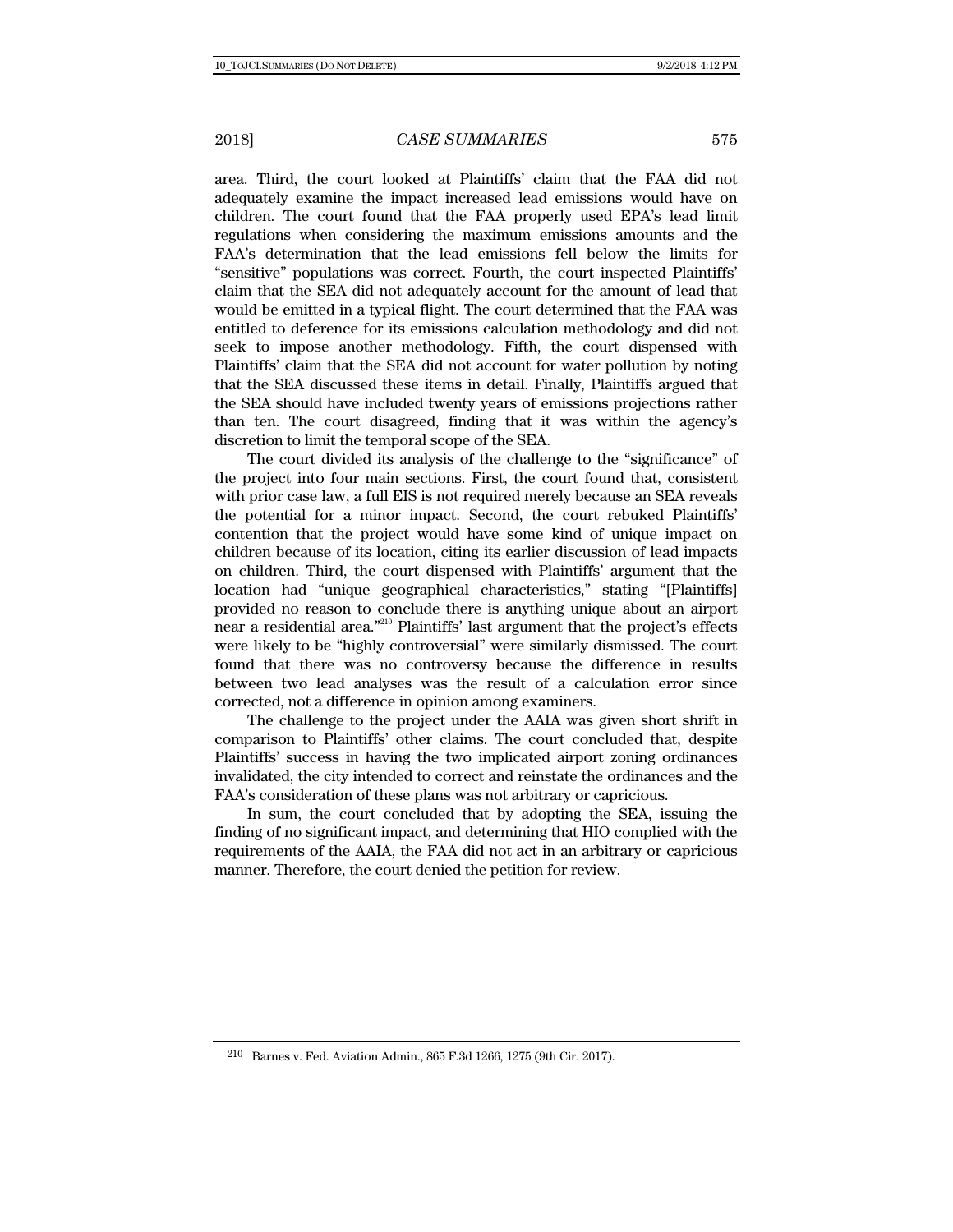#### B. Tribal Water Rights

1. Agua Caliente Band of Cahuilla Indians v. Coachella Valley Water District, 849 F.3d 1262 (9th Cir. 2017).

The Agua Caliente Tribe (the Tribe)<sup>211</sup> brought an action for declaratory and injunctive relief against the Coachella Valley Water District (CVWD) and the Desert Water Agency (DWA) in the United States District Court for the Central District of California. The Tribe requested a declaration that it had a federally reserved right to the groundwater underlying its reservation. The district court granted in part and denied in part the plaintiffs' and defendants' cross motions for partial summary judgment, holding that the federal reserved rights doctrine applied to groundwater and that the United States reserved appurtenant groundwater when it established the Tribe's reservation.212 The water agencies appealed. The United States Court of Appeals for the Ninth Circuit affirmed, agreeing that the reserved rights doctrine applies to groundwater and holding that the Tribe had a reserved right to the groundwater underlying its reservation because of the purpose for which the reservation was established.

The Tribe has lived in the Coachella Valley since before California became a state. The Agua Caliente Reservation was established primarily by two presidential executive orders, with some lands held in trust for the Tribe by the United States. The executive orders provided that these lands be set aside "for the permanent use and occupancy of the Mission Indians in southern California" and for "Indian purposes."<sup>213</sup> Government reports made prior to the executive orders indicate that, in establishing the reservation, the United States sought to "secure the Mission Indians permanent homes, with land and water enough."<sup>214</sup>

However, the Coachella Valley is arid, with surface water practically nonexistent for the majority of the year. Almost all of the water consumed in the region comes from the Coachella Valley Groundwater Basin. Since demand for the groundwater is high, the basin has been in a state of overdraft since the 1980s. Rather than pump groundwater on its reservation, the Tribe has been purchasing groundwater from CVWD and DWA.

The Tribe also receives a small amount of surface water. Pursuant to a 1938 California Superior Court adjudication, $215$  which attempted to address water rights for users of the river system as a matter of state law, the Tribe is entitled to an allotment of surface water. However, the amount of water reserved for the Tribe under this adjudication was minimal, providing enough water to irrigate only 360 acres.<sup>216</sup> Moreover, most of this allotment

<sup>211</sup> The United States intervened as a plaintiff.

<sup>212</sup> Agua Caliente Band of Cahuilla Indians v. Coachella Valley Water Dist., No. EDCV 13-883- JGB, 2015 WL 13309103, at \*11 (C.D. Cal. Mar. 24, 2015).

<sup>213</sup> Exec. Order of May 15, 1876; Exec. Order of Sept. 29, 1877.

<sup>214</sup> COMM'R OF INDIAN AFF., ANN. REP. 37 (1877).

<sup>215</sup> See United States v. Ahtanum Irr. Dist., 236 F.2d 321, 330–31 n.12 (9th Cir. 1956) (discussing the legal and factual history of the 1938 California Superior Court decree).

 $216$  The Agua Caliente Reservation consists of approximately 31,396 acres.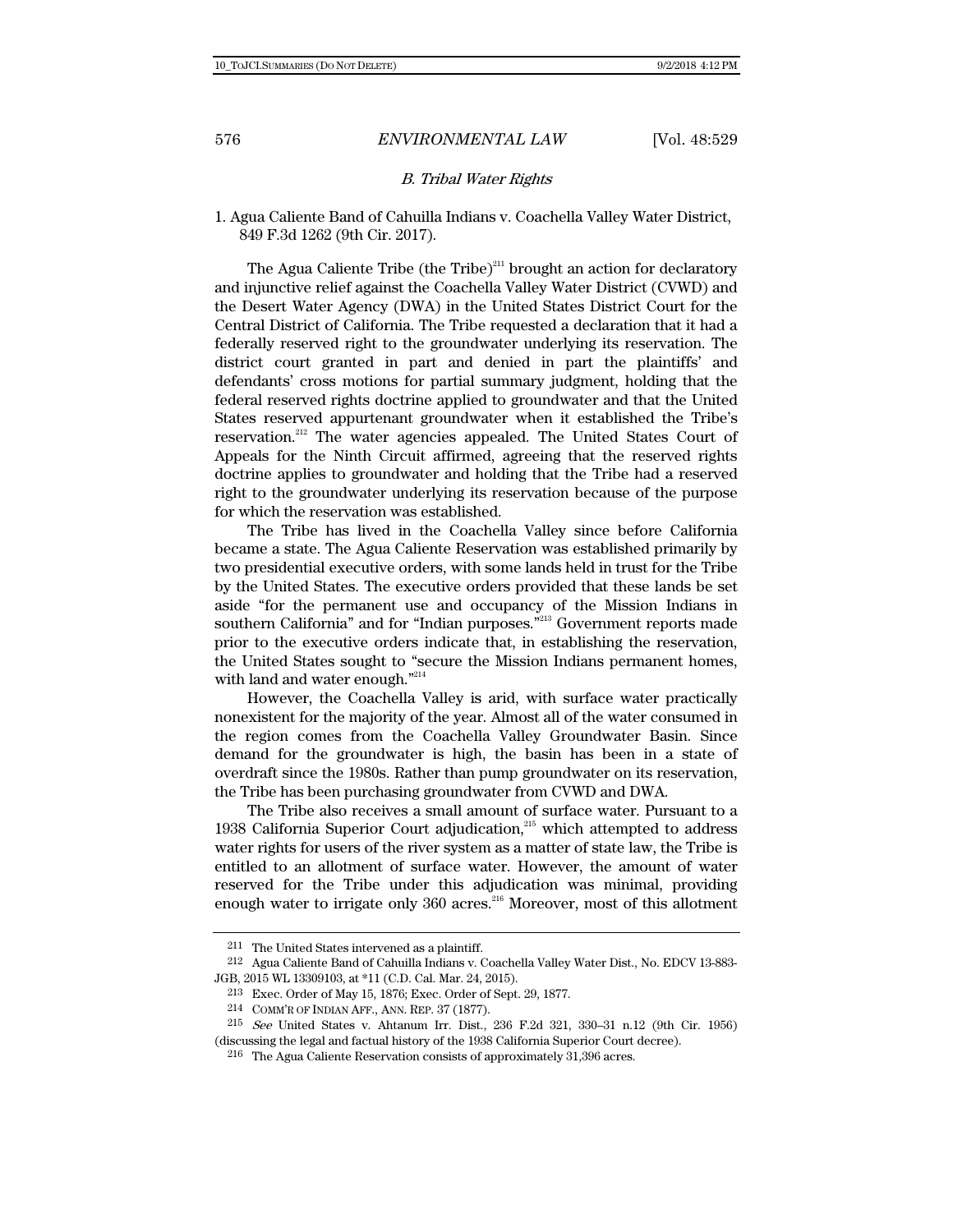was filled outside of the growing season because the river system's flow peaks in the winter months. Thus, the Tribe's main water source is the groundwater supplied by CVWD and DWA. The Tribe's growing concerns over diminishing groundwater resources led to this action for declaratory and injunctive relief.

The Ninth Circuit reviewed the district court's grant of partial summary judgment de novo, focusing on the sole issue of whether the Tribe had a federal reserved right to the groundwater.<sup>217</sup> Following the doctrine from Winters v. United States, $^{218}$  the Ninth Circuit structured its analysis in three steps.

First, the Ninth Circuit considered whether the United States intended to reserve water when it created the Tribe's reservation. The water agencies argued that, on this question, the court must determine whether the water was necessary to fulfill the primary purpose of the reservation. If not, then the court should conclude that Congress did not intend the water to be impliedly reserved under a federal water right. The water agencies further contended that if other available sources of water can meet the reservation's water demands, then the purpose of the reservation would not be defeated. In such situations, the water agencies argued that Congress intended to defer to state water law.

The Ninth Circuit disagreed, reasoning that Congress did not defer to state water law with respect to reserved rights. The Ninth Circuit emphasized that the federal purpose for which land was reserved is the driving force behind the reserved rights doctrine. The question was not whether water is necessary at some point in time to maintain the reservation, but rather whether the purpose underlying the reservation envisions water use. Further, water was reserved only for primary purposes, or purposes which are directly associated with the reservation of the land. In this case, although the purposes set forth in the executive orders were imprecise, the Ninth Circuit recognized that the general purpose "to provide a home for the Indians" is a broad one that must be liberally construed.<sup>219</sup> The Ninth Circuit reasoned that water was inherently tied to the Tribe's ability to live on the reservation, especially considering the arid nature of the Coachella Valley. Without water, the purpose of the reservation to support the Tribe as an agrarian society would be entirely defeated. Thus, the Ninth Circuit held that the United States implicitly reserved a right to water when it created the Tribe's reservation.

Second, the Ninth Circuit considered whether the reserved rights doctrine encompasses groundwater. On this question, the Ninth Circuit first observed that the reserved rights doctrine limits reserved rights only to those waters which are "appurtenant" to the reservation.<sup>220</sup> The Ninth Circuit

<sup>217</sup> The district court also held that the Tribe does not have an aboriginal right to the groundwater. The Tribe did not appeal this second holding, and thus the Ninth Circuit did not review the issue.

<sup>218</sup> Winters v. United States, 207 U.S. 564 (1908).

<sup>219</sup> Colville Confederated Tribes v. Walton, 647 F.2d 42, 47 (9th Cir. 1981).

<sup>220</sup> Cappaert v. United States, 426 U.S. 128, 136–37 (1976).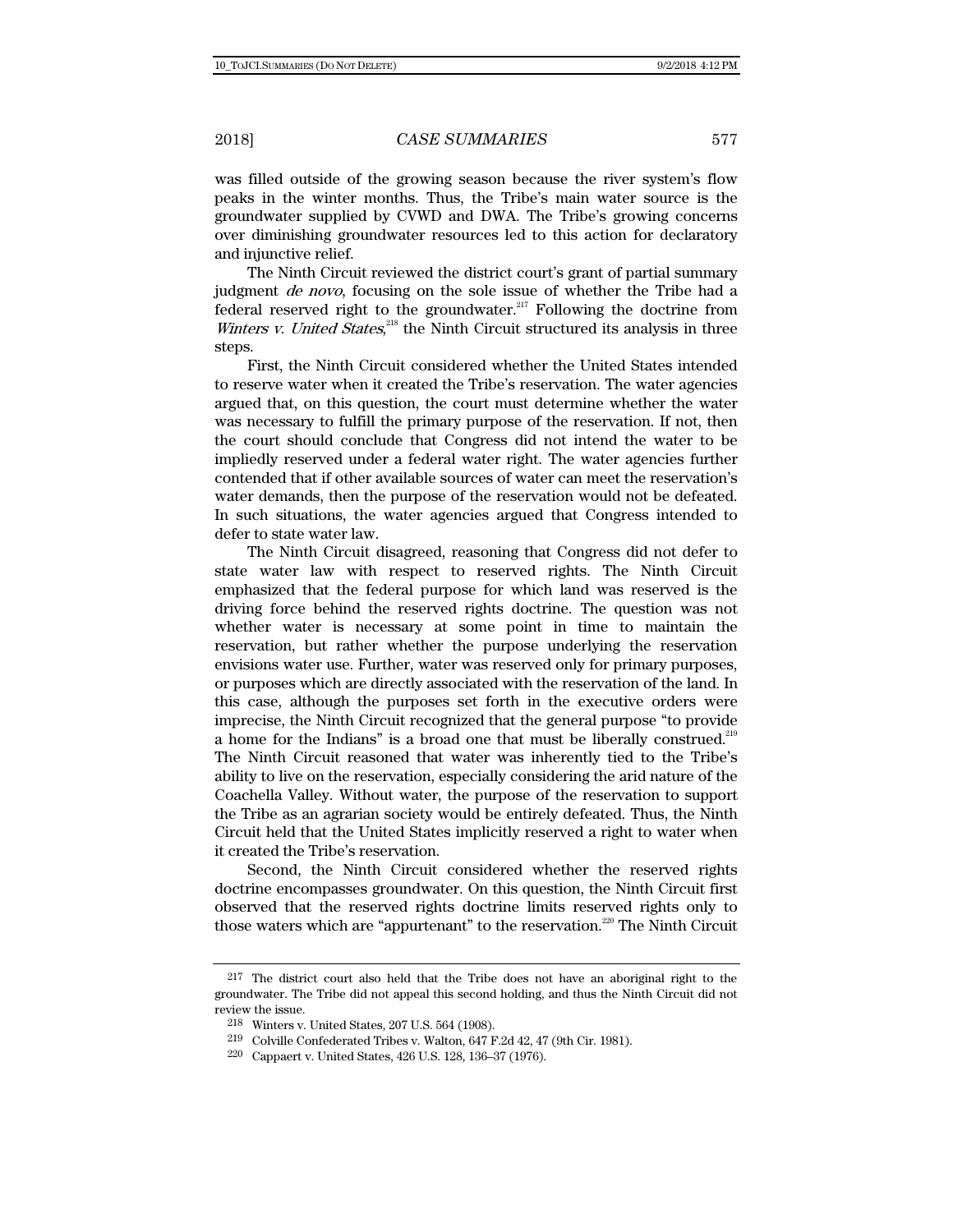then reasoned that appurtenance refers generally to waters that are attached to the reservation. In other words, appurtenance does not limit reserved rights to surface water only. Thus, the Ninth Circuit held that the reserved rights doctrine reaches both surface water and groundwater that is appurtenant to reserved land. In this case, the creation of the Tribe's reservation therefore established an implied right to use groundwater from the Coachella Valley Groundwater Basin.<sup>221</sup>

Finally, the Ninth Circuit considered whether the Tribe's existing water rights under state law impacted its federal reserved right. On this point, the water agencies argued that a federal reserved right was unnecessary in light of the Tribe's correlative right to groundwater under California state law, the Tribe's failure to drill for groundwater on its reservation, and the Tribe's entitlement to surface water. The Ninth Circuit rejected the water agencies' arguments, observing that reserved water rights are superior to the rights of future appropriators. Further, as federal water rights, reserved water rights preempt conflicting state law. Additionally, reserved rights are not lost through non-use. The Ninth Circuit thus concluded that entitlements under state law do not impact the Tribe's federally reserved water right.

In sum, the Ninth Circuit affirmed the decision of the district court, holding that the Tribe has a federal reserved right to the groundwater underlying its reservation and that this right is not supplanted by existing rights under state law. The United States Supreme Court denied certiorari.<sup>222</sup>

## 2. Navajo Nation v. Department of the Interior, 876 F.3d 1144 (9th Cir. 2017).

The Department of the Interior (Interior or the Secretary) manages the waters of the Colorado River. In 2001 and 2008, Interior published guidelines clarifying how the Secretary makes water surplus and water shortage determinations from year to year. The Navajo Nation (Nation), a federally recognized Indian tribe, has repeatedly asserted rights to water from the Colorado River, but these rights have never been adjudicated. Following the passage of the guidelines, the Nation filed suit under the Administrative Procedure Act  $(APA)$ <sup>223</sup> First, the Nation alleged that Interior violated the National Environmental Policy Act  $(NEPA)^{224}$  by failing to consider the impact of the guidelines on the Nation's potential water rights in the Colorado River. Second, the Nation alleged that Interior breached its trust duties to the Nation by failing to account for or safeguard the Nation's interests in and rights to Colorado River water. The United States District Court for the District of Arizona granted the motion to dismiss the Nation's complaint<sup>225</sup> and denied the Nation's motion for relief from the judgment.<sup>226</sup>

<sup>221</sup> The Ninth Circuit also noted that the parties did not dispute appurtenance, as the groundwater basin clearly underlies the Tribe's reservation.

<sup>222</sup> Agua Caliente Band of Cahuilla v. Coachella Valley Water Dist., 849 F.3d 1262 (9th Cir. 2017), cert. denied, 86 U.S.L.W. 3263 (U.S. Nov. 27, 2017) (No. 17-42).

<sup>223 5</sup> U.S.C. §§ 551–559, 701–706, 1305, 3344, 4301, 5335, 5372, 7521 (2012).

<sup>224 42</sup> U.S.C. §§ 4321–4370h (2012).

 $225$  Navajo Nation v. U.S. Dep't of the Interior,  $34$  F. Supp. 3d 1019, 1021 (D. Ariz. 2014).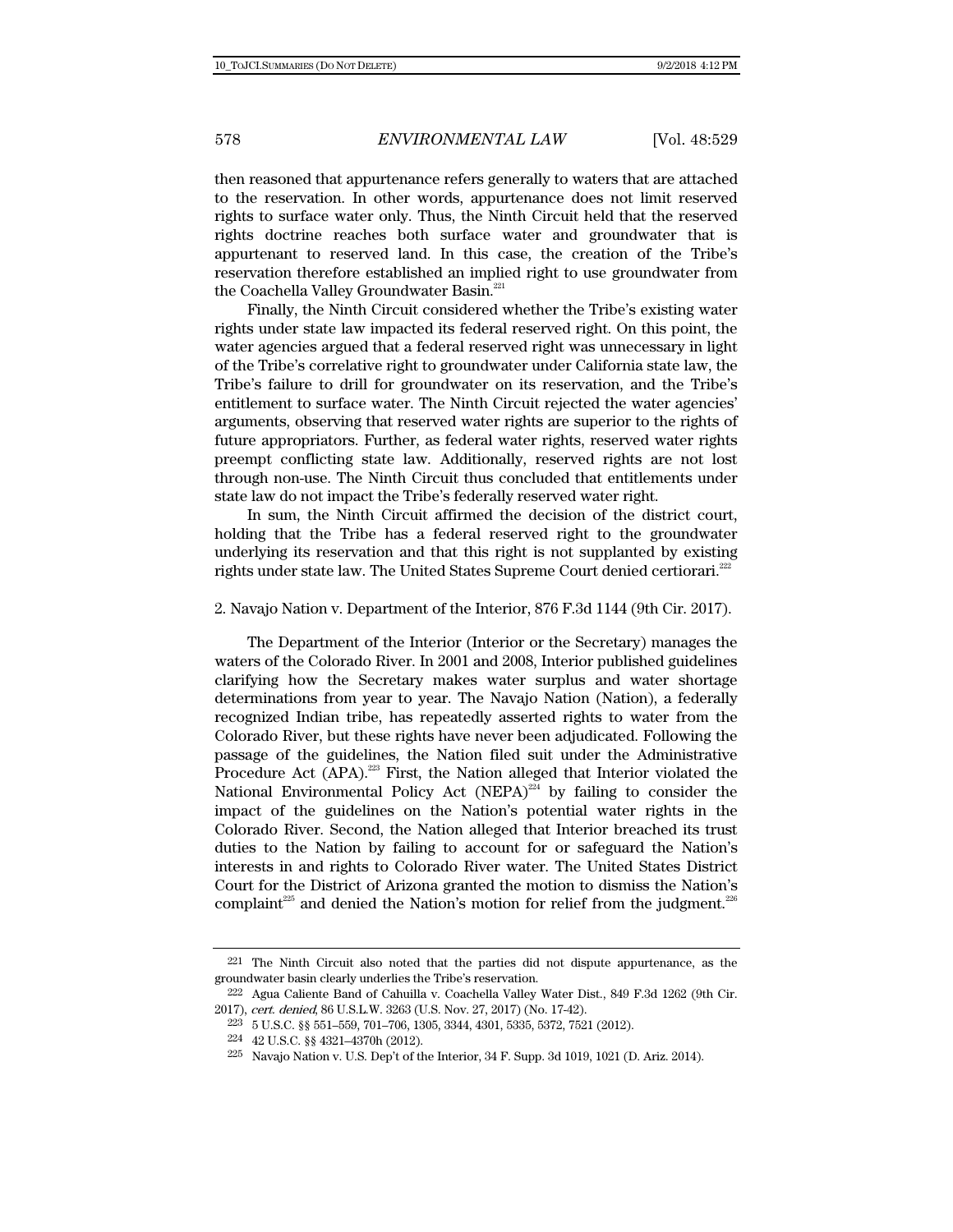The United States Court of Appeals for the Ninth Circuit affirmed in part and reversed in part, agreeing that the Nation lacked standing to pursue its NEPA claims but holding that the Nation's breach of trust claim was not barred by sovereign immunity.

The Navajo Reservation is the largest Indian reservation in the United States and lies almost entirely within the drainage basin of the Colorado River. Aside from the federal government, the Nation is the largest riparian landowner along the Colorado, with the Nation's tribal lands and resources held in trust by the United States. The waters of the Colorado River are allocated and managed according to a complex legal regime consisting of federal statutory law and regulations, Supreme Court decrees, interstate compacts, state and federal common law, and treaties. In 1964, the Supreme Court issued a decree clarifying rights to water from the Lower Basin of the Colorado.<sup>227</sup> The Decree parceled out the relative shares that Lower Basin states would receive in years in which, "as determined by the Secretary of the Interior," there was surplus water available. The Decree also provided that if the Secretary determined in a given year that there was a shortage of water, the United States Bureau of Reclamation would first provide for satisfaction of present perfected rights in order of priority dates without regard to state lines. Then, after consultation with parties to major water contracts and State representatives, the Secretary may apportion the amount remaining available for consumptive use in such manner as is consistent with federal law. The 1964 Decree further adjudicated the federal reserved water rights of five Indian tribes under *Winters v. United States*,<sup>228</sup> but did not reach the claims of twenty other tribes, including the Navajo Nation's. The Decree provided, however, that it did not affect the rights or priorities of any Indian reservation.

Aggrieved by its lack of enforceable rights to Colorado River water, the Nation filed its original complaint against Interior, the Bureau of Reclamation, and the Bureau of Indian Affairs in 2003, challenging Interior's 2001 Surplus Guidelines. Various states and local government entities from California, Arizona, Nevada, and Colorado intervened as defendants. In 2004, the district court stayed proceedings to allow for settlement negotiations. In 2013, after almost a decade of unsuccessful negotiations, the district court lifted the stay. The Nation amended its complaint to add a challenge to Interior's 2008 Shortage Guidelines. The district court then granted motions to dismiss the amended complaint without prejudice, holding that the Nation lacked standing to bring its NEPA claims and that its breach of trust claim was barred by sovereign immunity. The Nation filed a motion for relief from the final judgment pursuant to Federal Rules of Civil Procedure Rule  $60(b)(6)$ ,<sup>229</sup> contending that because the relevant statute of limitations had

<sup>226</sup> Navajo Nation v. U.S. Dep't of the Interior, No. CV-03-00507-PCT-GMS, 2014 WL 12796200, at \*1 (D. Ariz. Oct. 1, 2014).

<sup>227</sup> See Arizona v. California, 376 U.S. 340 (1964).

<sup>228</sup> Winters v. United States, 207 U.S. 564 (1908).

 $229$  *Navajo Nation*, 2014 WL 12796200, at \*1.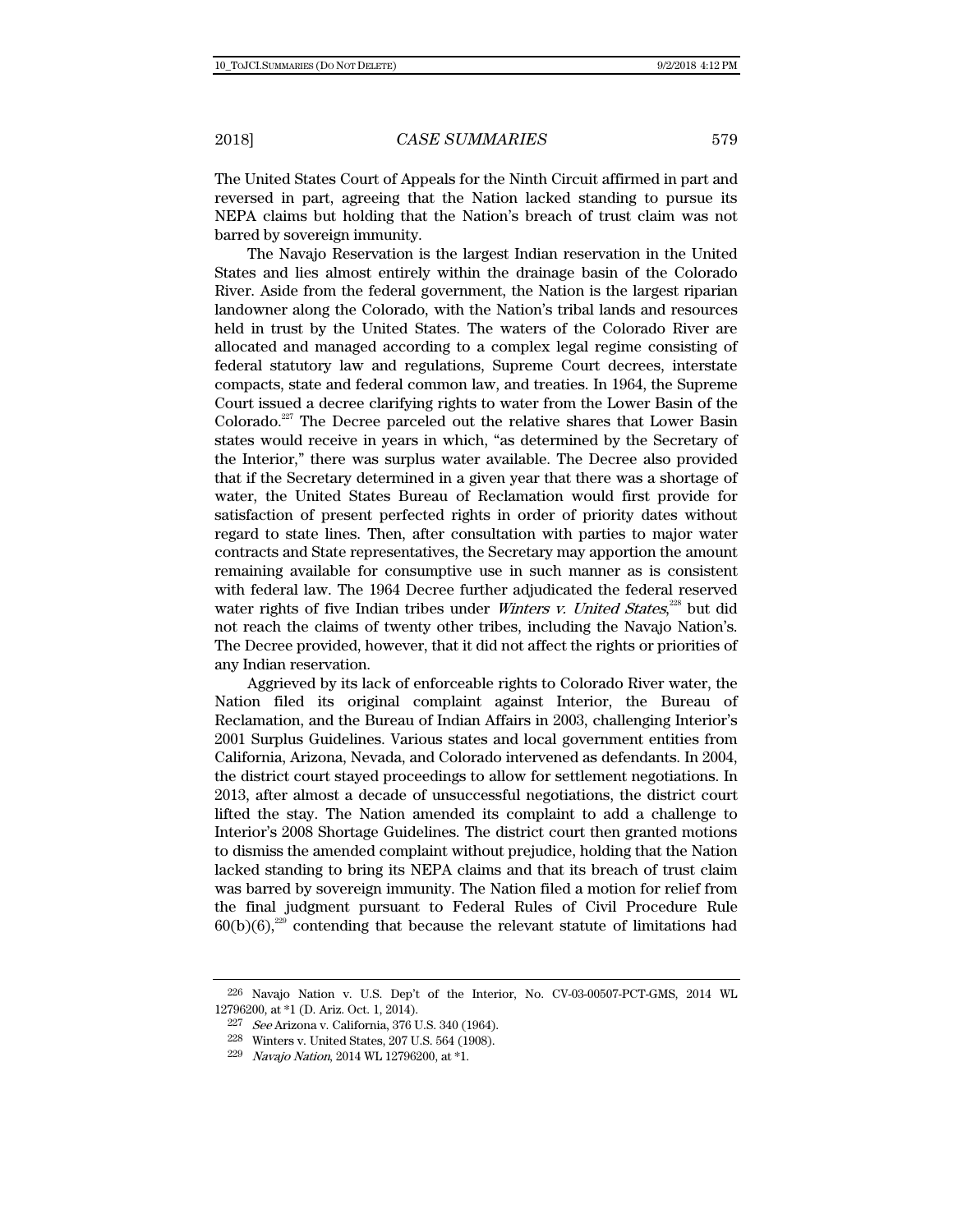run, the dismissal was effectively with prejudice. The district court denied that motion, and the Nation appealed both orders to the Ninth Circuit.

On appeal, the Ninth Circuit first addressed the question of standing to bring the NEPA claims. On this issue, the district court had reasoned that the alleged harm to the Nation's unquantified Winters rights was too speculative to confer standing. The Ninth Circuit observed, however, that the Nation had proposed two discrete types of injuries: 1) the guidelines do not account for the Nation's unquantified water rights, and 2) the guidelines disregard the Nation's unmet needs for water. The former alleged injury arises out of the Nation's potential reserved water rights, while the latter is an interest in an adequate water supply that exists regardless of the lack of a decreed right to water.

With respect to the alleged injury to the Nation's reserved rights, the Ninth Circuit stated that Winters rights are sufficiently concrete interests which may give rise to standing under NEPA if such rights are impaired by a procedural violation. The precise scope and status of possible Winters rights are irrelevant; it is enough to demonstrate that the rights are threatened. On this occasion, the Ninth Circuit concluded that the Nation could not make this demonstration. Noting that the guidelines do not act directly upon the Nation's unquantified water rights, the court rejected the Nation's argument that the guidelines foster third-party reliance on these waters, creating controversies that then frustrate the future development of Indian water rights. The Ninth Circuit found this theory of standing too speculative and emphasized that the Nation did not allege that the guidelines legally impaired any rights it may have in the Lower Basin water.

Addressing the alleged injury to the Nation's unmet needs for water, the Ninth Circuit observed that a generalized interest in the availability of water for use on one's land can qualify as a sufficiently concrete interest for standing purposes. The Ninth Circuit held, however, that the Nation failed to trace a reasonably probable link between its interest in water availability and the guidelines and so lacked standing under that theory of injury as well. Even construed as liberally as possible in the Nation's favor, the complaint did not show how the guidelines threatened injury to the interest in water availability; the court found the Nation's references to the "risk of overlooking harmful effects"230 and the effect on the outcome of the efforts of the Nation to secure water to be too general. Thus, the Ninth Circuit affirmed the dismissal of the NEPA claims, holding that the Nation lacked standing because it failed to show that it was reasonably probable that the new Guidelines threatened its reserved rights or its interest in obtaining adequate water.

The Ninth Circuit next addressed the breach of trust claim, which the district court had dismissed on the grounds that the United States had not waived sovereign immunity for that claim.<sup>231</sup> The Nation alleged that Interior breached its trust duties by failing to determine the extent and quantity of

<sup>230</sup> Navajo Nation v. U.S. Dep't of the Interior, 876 F.3d 1144, 1166 (9th Cir. 2017).

<sup>&</sup>lt;sup>231</sup> *Navajo Nation*, 34 F. Supp. 3d at 1029–30.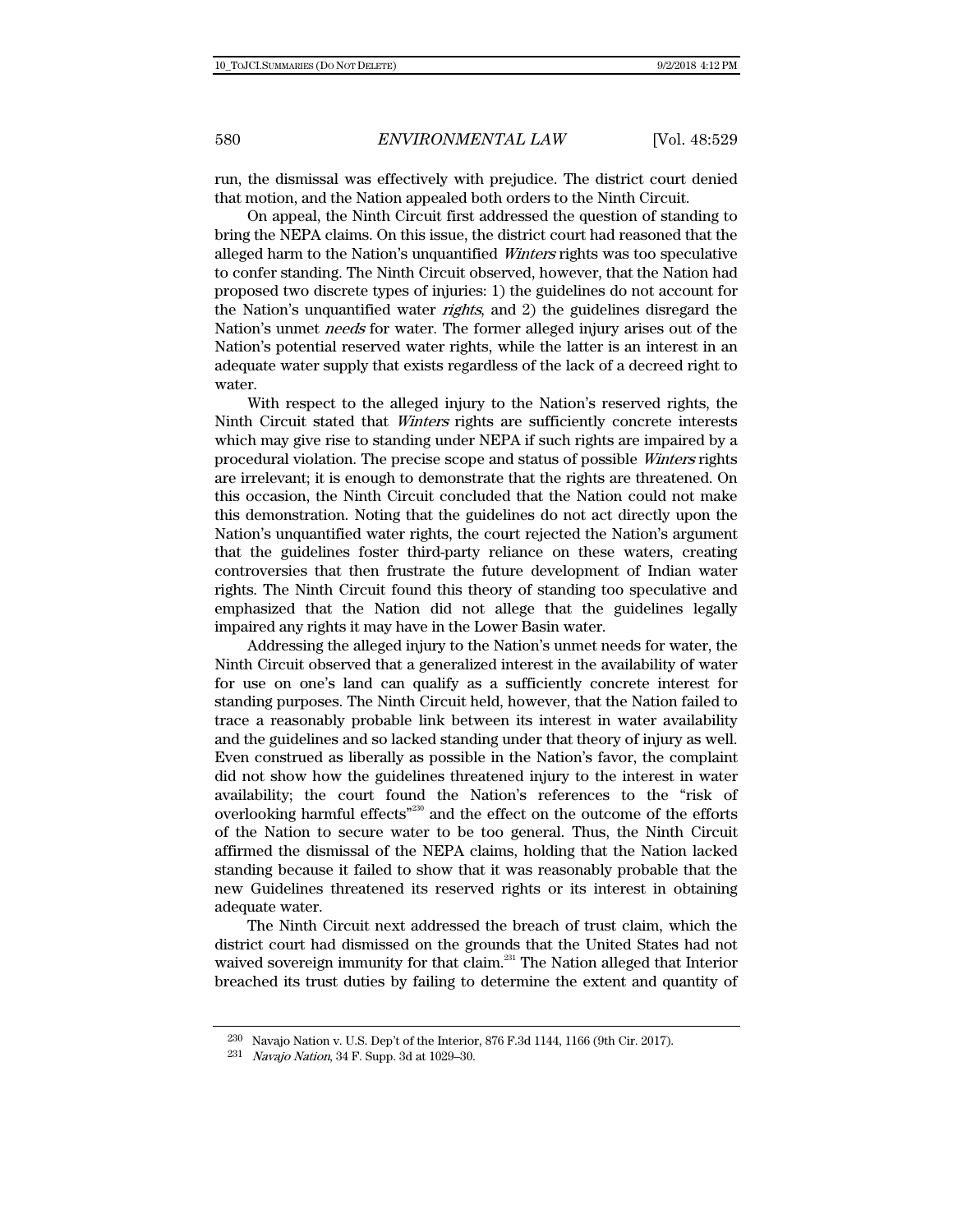water rights or otherwise determine the amount of water which the Nation required from the Lower Basin to meet its needs. The Ninth Circuit observed that the breach of trust claim was thus predicated on a failure to act, not an affirmative action. In this case, the waiver at issue appears in APA § 702, which provides that an "action in a court of the United States seeking relief other than money damages and stating a claim that an agency or an officer or employee thereof acted or failed to act in an official capacity . . . shall not be dismissed nor relief therein be denied on the ground that it is against the United States."232 Resolving confusing precedent as to the proper interpretation of § 702, the Ninth Circuit construed the statute in line with Veterans for Common Sense v. Shinseki, $233$  holding that § 702 waives sovereign immunity for all non-monetary claims.<sup>234</sup> Because the Nation's breach of trust claim against Interior seeks relief other than money damages in its failure to act claim, the court found that the waiver of sovereign immunity in § 702 therefore applies. The Ninth Circuit thus remanded to the district court for consideration of the breach of trust claim on the merits.

Finally, the Ninth Circuit addressed the district court's denial of the Nation's motion for relief from the final judgment. Because the Ninth Circuit reversed the dismissal of the breach of trust claim, the appeal from the denial of the Rule 60(b) motion was moot to the extent that the Nation sought to amend its complaint to plead additional or alternative waivers of sovereign immunity. As to the NEPA claims, the Ninth Circuit determined that the district court did not abuse its discretion in denying leave to amend the complaint, as the Nation had ample opportunity to correct the deficiencies.

Thus, the Ninth Circuit affirmed that the Nation lacked standing for its NEPA claims but reversed the dismissal of the breach of trust claim on the grounds that the claim was not barred by sovereign immunity under § 702 of the APA. Since the dismissal was unwarranted, the Ninth Circuit remanded to the district court for further consideration.

### C. Constitutionality of Environmental Ordinance

1. Pure Wafer Inc. v. City of Prescott, 845 F.3d 943 (9th Cir. 2017).

Pure Wafer Incorporated<sup>235</sup> (Wafer) brought suit against the city and officials<sup>236</sup> of Prescott, Arizona (Prescott), claiming the city's  $2013$ 

<sup>232</sup> APA, 5 U.S.C. § 702 (2012).

<sup>233</sup> Veterans for Common Sense v. Shinseki, 644 F.3d 845 (9th Cir. 2011).

<sup>234</sup> See 5 U.S.C. § 704, which requires final agency action and constrains only actions brought under the APA.

<sup>235</sup> Pure Wafer, Incorporated, a Delaware corporation, successor in interest to Exsil, Inc., a Delaware corporation.

<sup>236</sup> City of Prescott, an Arizona municipal corporation; Marlin Kuykendall; Craig McConnell; Alan Carlow, in his capacity as a Member of the Prescott City Council; Jim Lamerson, in his capacity as a Member of the Prescott City Council; Steve Blair, in his capacity as a Member of the Prescott City Council; Charlie Arnold, in his capacity as a Member of the Prescott City Council; Chris Kuknyo, in his capacity as a Member of the Prescott City Council; Len Scamardo,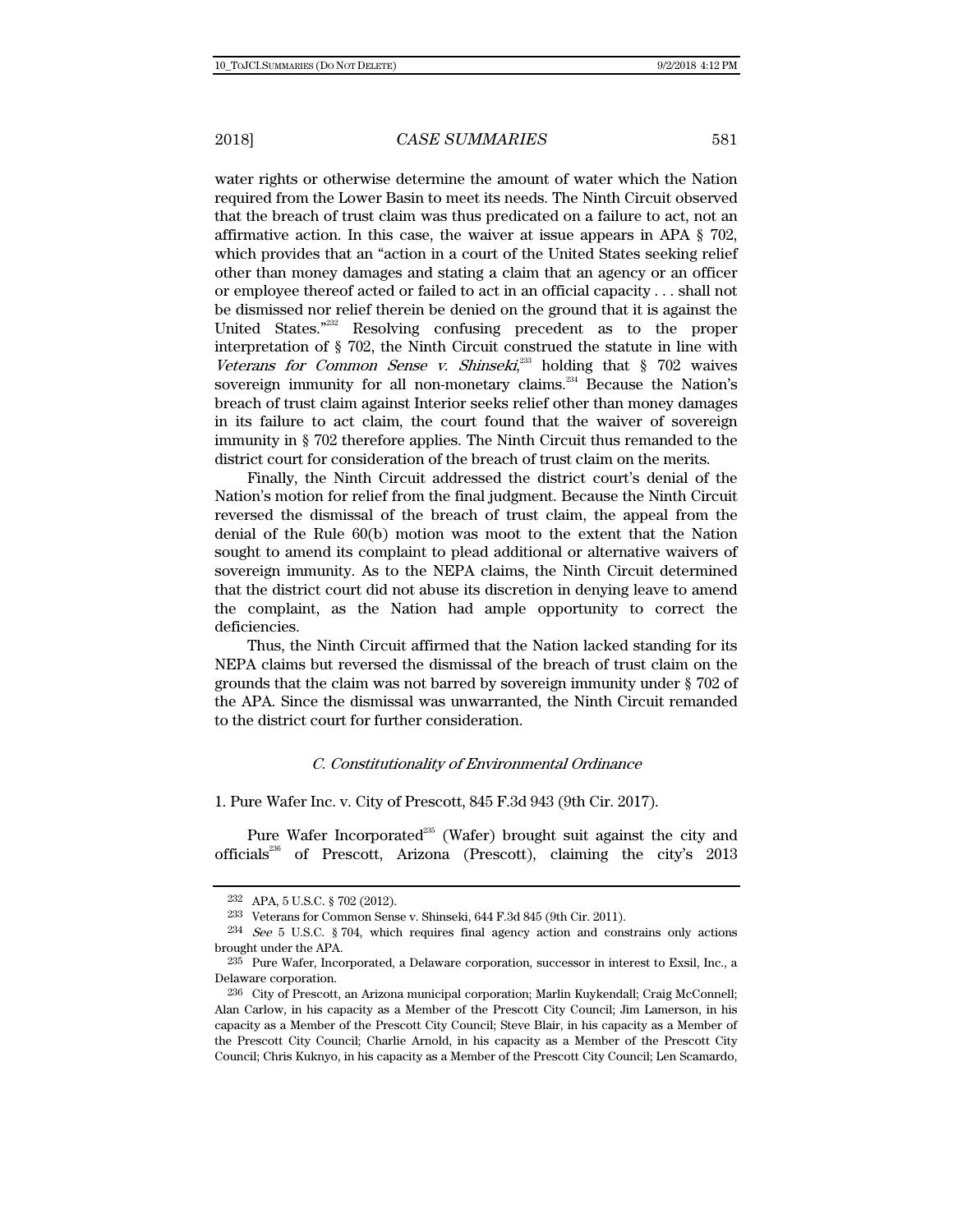ordinance $^{237}$  limiting discharge of fluoride and requiring Wafer to pretreat wastewater violated the contracts clause of both the federal and state constitutions.238 In the alternative, Wafer alleged that Prescott breached its contract with Wafer in violation of an implied covenant of good faith and fair dealing. On this point, Prescott counterclaimed seeking declaratory judgment that the ordinance was an environmental regulation of the sort that Wafer had expressly agreed to in its contract with Prescott. The United States District Court for the District of Arizona found the ordinance unconstitutional and therefore declined to rule on the contracts claims.<sup>239</sup> On appeal, the United States Court of Appeals for the Ninth Circuit affirmed in part and reversed in part. Reviewing de novo, the Ninth Circuit found that the ordinance did not violate the Contract Clause but sustained judgment on the grounds that Prescott had breached its contract with Wafer.

The controversy between Wafer and Prescott involves interpretation of a contract called the Development Agreement (Agreement). In 1997, Wafer agreed to build a facility for cleaning silicon wafers in Prescott, bringing with it jobs, economic growth, and tax revenue. In exchange, Prescott agreed to provide Wafer with the sewage infrastructure needed to carry its large volumes of effluent to the city's Airport Water Reclamation Facility (AWRF), one of the cities three wastewater treatment plants. Wafer's reclaiming service removes oxide nitrates from the wafers before cleaning them for reuse, a process that generates up to 195,000 gallons per day of effluent. AWRF treats that wastewater before discharging either to golf courses downstream or to the recharge basins that replenish Prescott's aquifer. The controversy centers on the fluoride concentrations in Wafer's effluent and the challenged city ordinance that imposes limits on water pollutants including fluoride. The ordinance caps fluoride releases at 16.3 mg/L, and requires industrial users to obtain a permit from Prescott for any pretreatment waste water with a fluoride concentration in excess of 16.3 mg/L.

The central issue in this case is driven by three contract provisions in the agreement between Prescott and Wafer. The first provision states that Prescott will provide 19,000 gallons of sewer capacity per day, Prescott may not raise Wafer's sewer usage fees as long as the fluoride concentration in its effluent remains at or below 100mg/L, and Prescott will bear the costs of "augmenting such facilities as necessary to accept or accommodate Pure Wafer's effluent.<sup>"240</sup> The second provides that Pure Wafer will operate the facility in accordance with all local, state, and federal environmental regulations. The third is an integration clause.

in his capacity as a Member of the Prescott City Council; Mark Nietupski, in his capacity as Public Works Director of the City of Prescott; Joel Berman, in his capacity as Utilities Manager of the City of Prescott, Defendants-counter-claimants-Appellants.

<sup>237</sup> See Prescott, Ariz. City Code § 2-1-9 (2014); Pure Wafer, Inc. v. City of Prescott, 14 F. Supp. 3d 1279, 1289–90 (D. Ariz. 2014).

<sup>238</sup> U.S. CONST. art. I, § 10, cl. 1; ARIZ. CONST. art. II, § 25.

<sup>239</sup> Pure Wafer Inc., 14 F. Supp. 3d at 1302.

 $240$  See Exhibit A at 5, Pure Wafer Inc., 14 F. Supp. 3d 1279 (D. Ariz. 2014) (No. 3:13-cv-08236-JAT).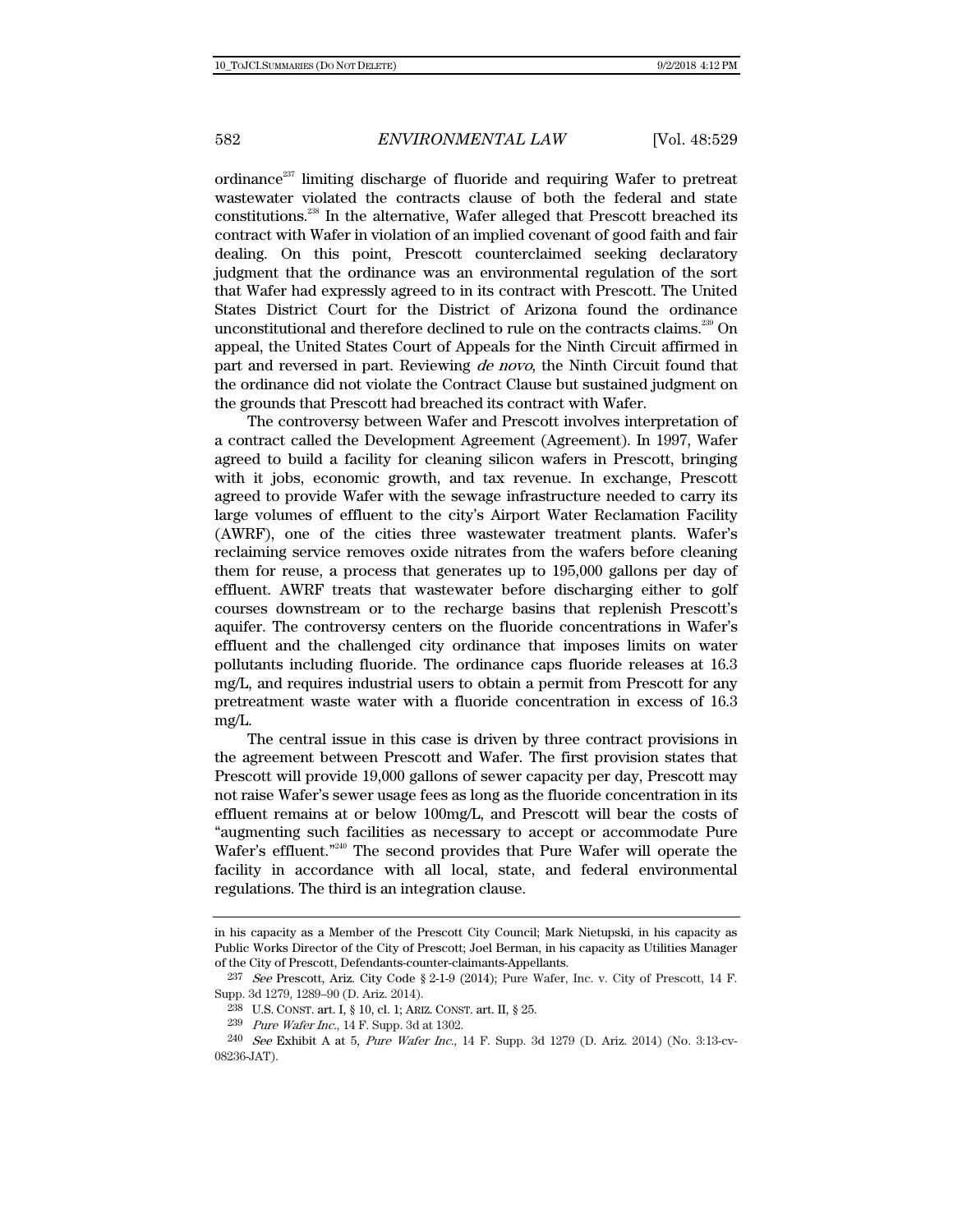The Ninth Circuit first considered the constitutional claims together. As a threshold issue, the court set out the differences between a breach of contract and impairment of a contract's obligation. Under both state and federal law, the critical difference turns on whether a court-ordered remedy remains available if either party fails to perform as promised. "If the offended party retains the right to recover damages for the breach, the Contracts Clause is not implicated; if, on the other hand, the repudiation goes so far as to extinguish the state's duty to pay damages, it may be said to have impaired the obligation of contract."<sup>241</sup> Arguing against a claim under the Contracts Clauses, Prescott represented that the ordinance does not dissolve its binding obligation, and if Wafer prevailed on its contract claims then Prescott would pay money damages. Persuaded that Prescott had not rendered Wafer's rights to recovery unenforceable, the court held that the district court's judgment could not stand because Wafer had no claim under the Contract Clauses.

The court then considered the breach claims, deciding first the threshold issue of jurisdiction. Although the district court had not ruled on the breach claims, the Ninth Circuit reasoned that because the lower court had thoroughly discussed the Agreement, considered extensive testimony, and made findings of fact and conclusions of law sufficient to resolve the issue, the court proceeded to the merits.<sup>242</sup> Wafer insisted that its most important objective during negotiations was to contractually protect the company from being thwarted by future changes in city regulations. Wafer offered testimony that after a prior experience requiring expensive infrastructure retrofits to accommodate an ordinance passed after opening a facility in San Jose, Wafer clearly communicated its needs which were inputted into the contract. Wafer asserted that Prescott promised to accept its effluent so long as the fluoride concentration remained below 100mg/L and to bear the cost of conforming to any future regulations. Wafer described the contract as a "regulatory contract," under which the government must pay damages if it breaches its promise to maintain regulatory stability. Prescott counterclaimed that the ordinance was an environmental regulation of the sort Wafer had promised to obey when it expressly agreed to obey all local, state, and federal environmental regulations. Prescott further asserted that the reserved powers doctrine required the city adopt regulations necessary to protect public safety; the city could not promise that it would refrain from adopting such regulations.

The court concluded that Prescott had breached the contract. The court reasoned that under governing Arizona law, which enforces a contract according to parties' intent, the evidence supported that both parties intended that Wafer was allowed to discharge up to 100 mg/L. The court

<sup>241</sup> Horwitz-Matthews v. City of Chicago, 78 F.3d 1248, 1251 (7th Cir. 1996).

<sup>242</sup> The dissent wrote that the Ninth Circuit should have remanded to the district court to decide whether to exercise supplemental jurisdiction and to make factual findings on the breach claim. He reasoned that because the district court had dismissed the breach claim as moot, the Ninth Circuit must allow the lower court the opportunity to make factual determinations.